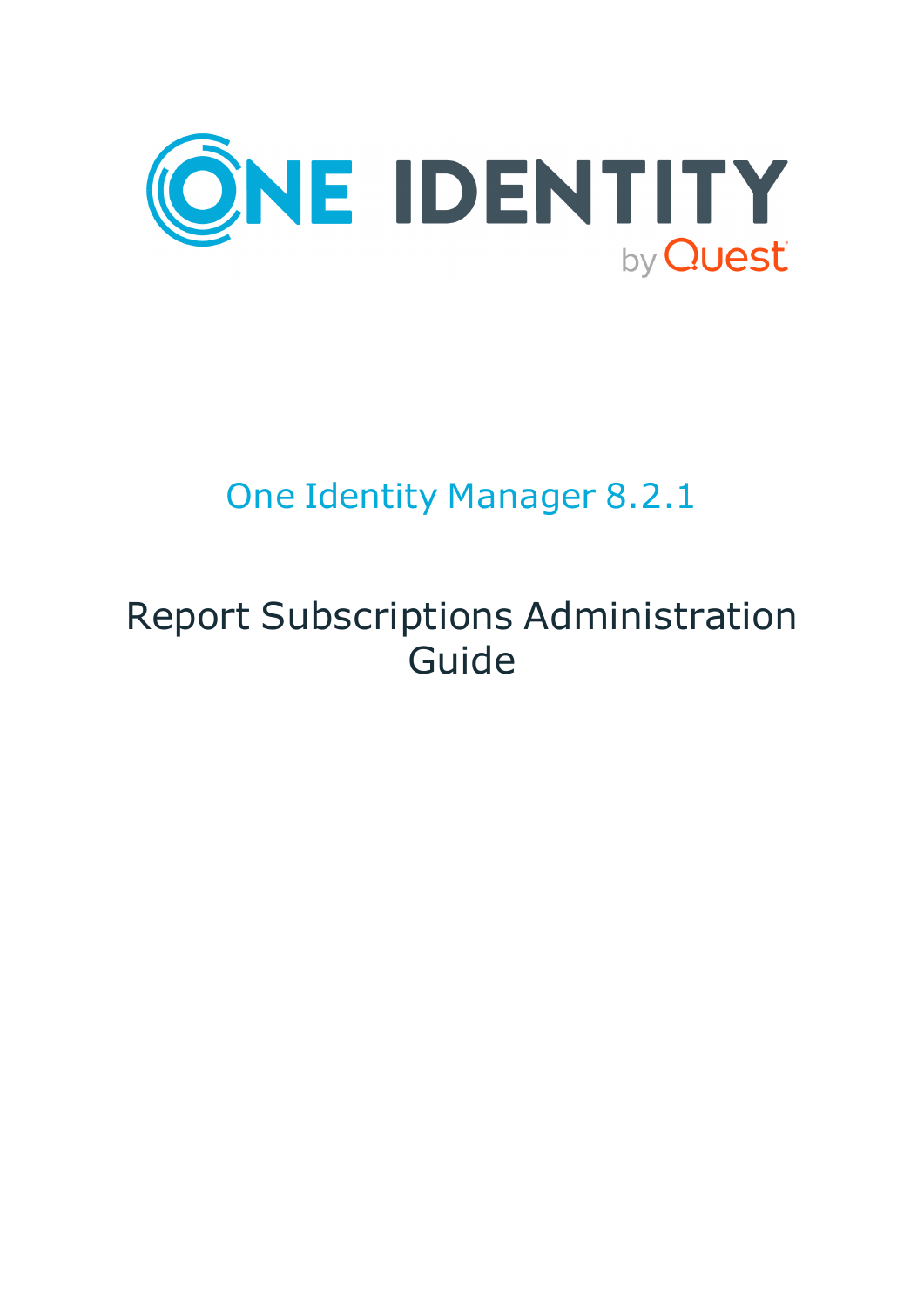#### **Copyright 2022 One Identity LLC.**

#### **ALL RIGHTS RESERVED.**

This guide contains proprietary information protected by copyright. The software described in this guide is furnished under a software license or nondisclosure agreement. This software may be used or copied only in accordance with the terms of the applicable agreement. No part of this guide may be reproduced or transmitted in any form or by any means, electronic or mechanical, including photocopying and recording for any purpose other than the purchaser's personal use without the written permission of One Identity LLC .

The information in this document is provided in connection with One Identity products. No license, express or implied, by estoppel or otherwise, to any intellectual property right is granted by this document or in connection with the sale of One Identity LLC products. EXCEPT AS SET FORTH IN THE TERMS AND CONDITIONS AS SPECIFIED IN THE LICENSE AGREEMENT FOR THIS PRODUCT, ONE IDENTITY ASSUMES NO LIABILITY WHATSOEVER AND DISCLAIMS ANY EXPRESS, IMPLIED OR STATUTORY WARRANTY RELATING TO ITS PRODUCTS INCLUDING, BUT NOT LIMITED TO, THE IMPLIED WARRANTY OF MERCHANTABILITY, FITNESS FOR A PARTICULAR PURPOSE, OR NON-INFRINGEMENT. IN NO EVENT SHALL ONE IDENTITY BE LIABLE FOR ANY DIRECT, INDIRECT, CONSEQUENTIAL, PUNITIVE, SPECIAL OR INCIDENTAL DAMAGES (INCLUDING, WITHOUT LIMITATION, DAMAGES FOR LOSS OF PROFITS, BUSINESS INTERRUPTION OR LOSS OF INFORMATION) ARISING OUT OF THE USE OR INABILITY TO USE THIS DOCUMENT, EVEN IF ONE IDENTITY HAS BEEN ADVISED OF THE POSSIBILITY OF SUCH DAMAGES. One Identity makes no representations or warranties with respect to the accuracy or completeness of the contents of this document and reserves the right to make changes to specifications and product descriptions at any time without notice. One Identity does not make any commitment to update the information contained in this document.

If you have any questions regarding your potential use of this material, contact:

One Identity LLC. Attn: LEGAL Dept 4 Polaris Way Aliso Viejo, CA 92656

Refer to our Web site ([http://www.OneIdentity.com](http://www.oneidentity.com/)) for regional and international office information.

#### **Patents**

One Identity is proud of our advanced technology. Patents and pending patents may apply to this product. For the most current information about applicable patents for this product, please visit our website at [http://www.OneIdentity.com/legal/patents.aspx](http://www.oneidentity.com/legal/patents.aspx).

#### **Trademarks**

One Identity and the One Identity logo are trademarks and registered trademarks of One Identity LLC. in the U.S.A. and other countries. For a complete list of One Identity trademarks, please visit our website at [www.OneIdentity.com/legal](http://www.oneidentity.com/legal). All other trademarks are the property of their respective owners.

#### **Legend**

**WARNING: A WARNING icon highlights a potential risk of bodily injury or property damage, for which industry-standard safety precautions are advised. This icon is often associated with electrical hazards related to hardware.**

**CAUTION: A CAUTION icon indicates potential damage to hardware or loss of data if** A **instructions are not followed.**

One Identity Manager Report Subscriptions Administration Guide Updated - 27 April 2022, 03:08 Version - 8.2.1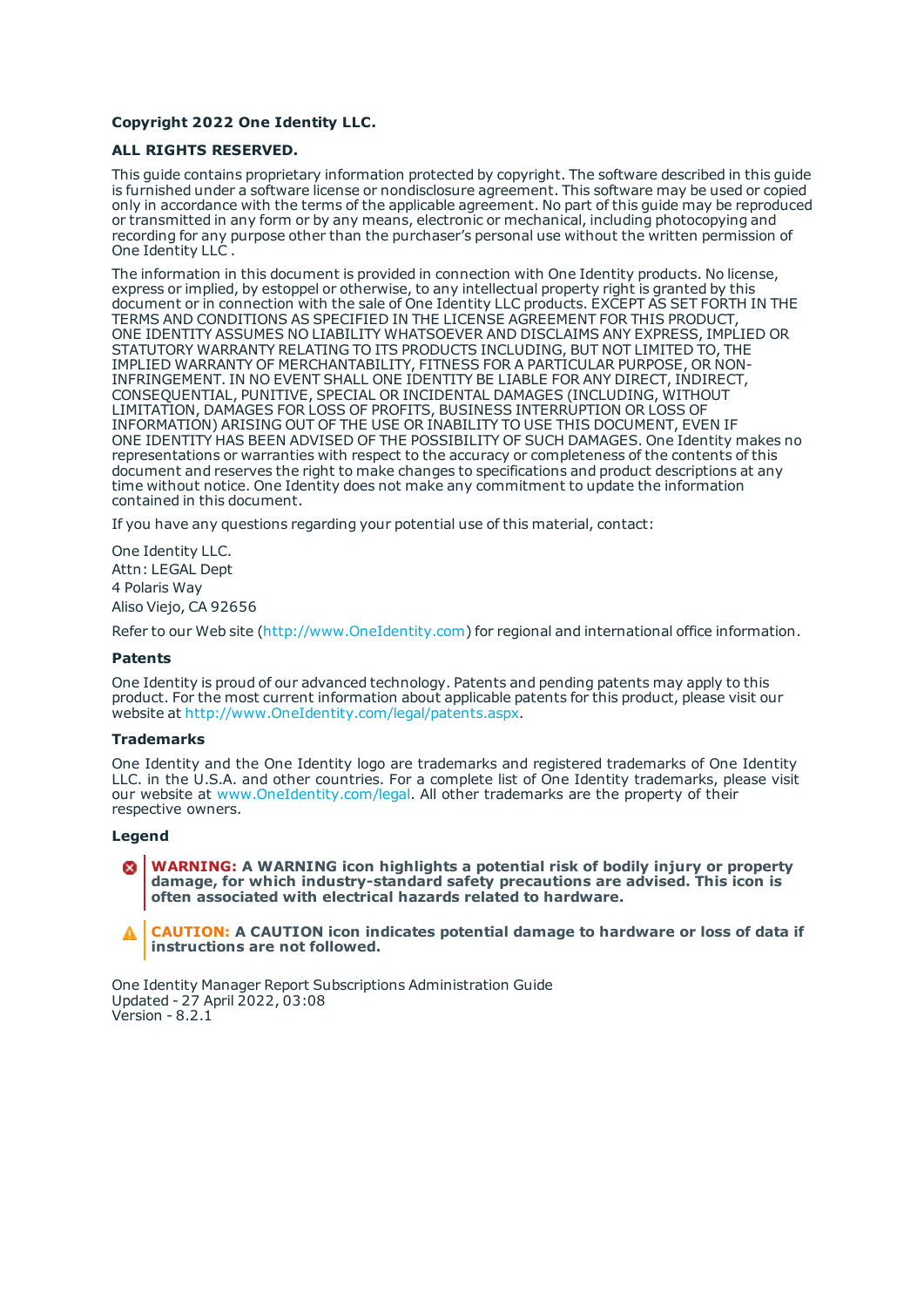## **Contents**

| Creating and editing mail definitions for report subscriptions 18             |  |
|-------------------------------------------------------------------------------|--|
|                                                                               |  |
|                                                                               |  |
|                                                                               |  |
|                                                                               |  |
|                                                                               |  |
|                                                                               |  |
|                                                                               |  |
|                                                                               |  |
|                                                                               |  |
|                                                                               |  |
|                                                                               |  |
|                                                                               |  |
|                                                                               |  |
|                                                                               |  |
| Assigning subscribable reports to departments, cost centers, and locations 34 |  |
|                                                                               |  |
|                                                                               |  |
|                                                                               |  |
|                                                                               |  |

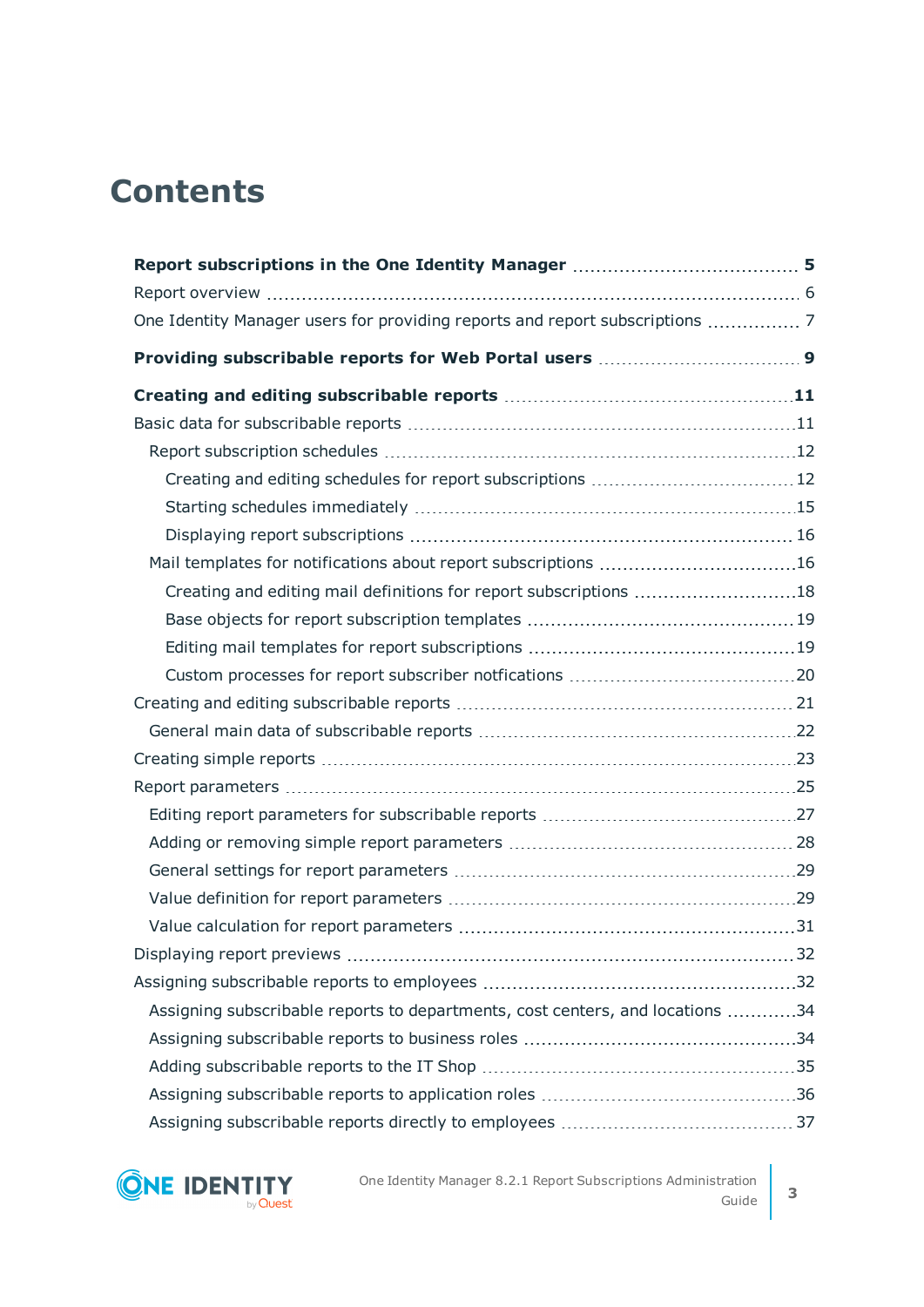| Appendix: Configuration parameters for subscribable reports  42     |  |
|---------------------------------------------------------------------|--|
| Appendix: Technical details for inheriting subscribable reports  44 |  |
|                                                                     |  |
|                                                                     |  |
|                                                                     |  |
|                                                                     |  |

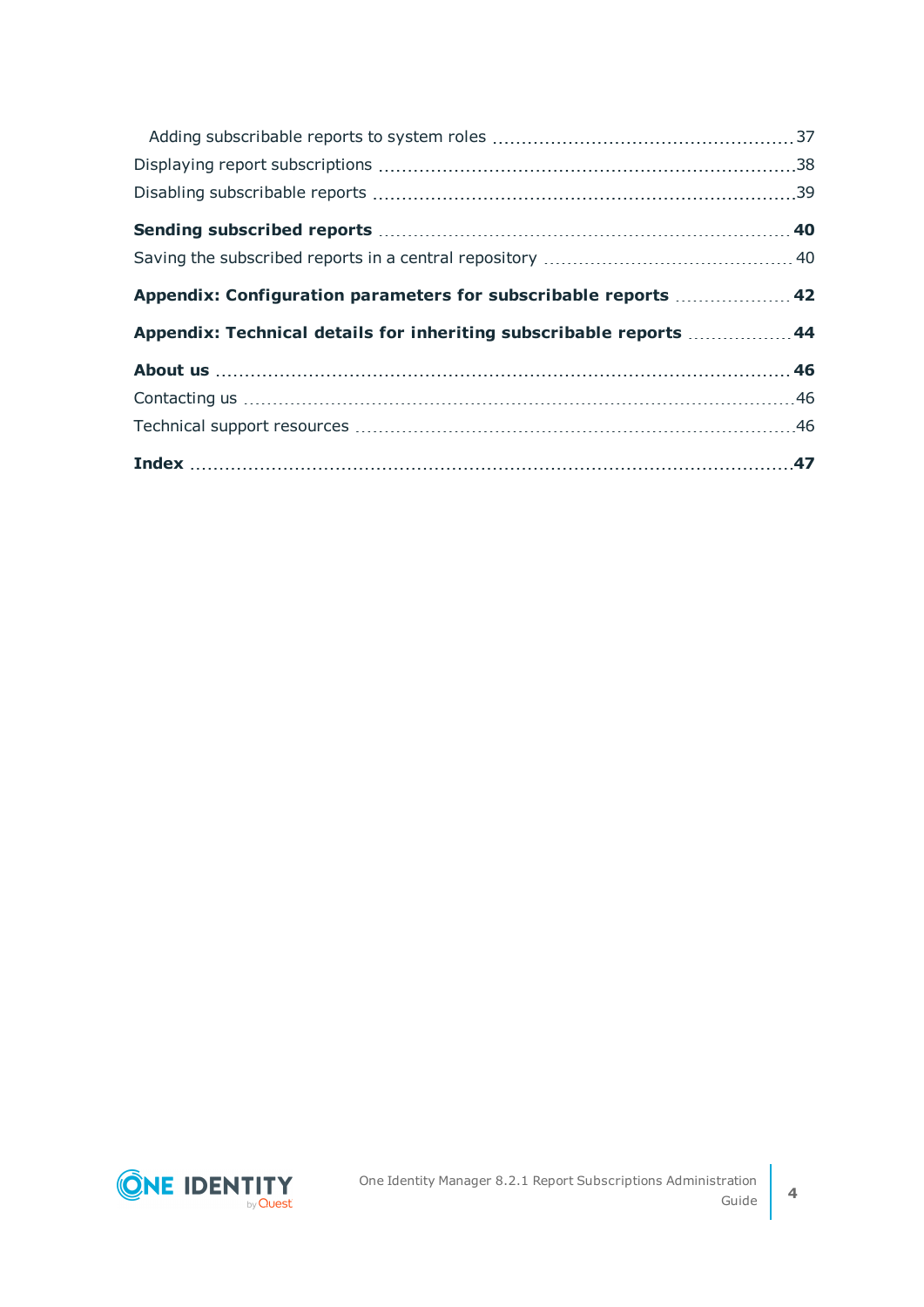# <span id="page-4-0"></span>**Report subscriptions in the One Identity Manager**

One Identity Manager provides several reports that present information about objects and their relations to other objects in the One Identity Manager database. For example, there are reports about employees and their user accounts, company structures, resources, and system entitlements, attestation, and compliance rule violations integrated into One Identity Manager. Identification, analysis, and summaries of relevant data are supported with the help of these reports.

Web Portal users request subscribable reports and configure their own personal report subscriptions. The reports are delivered to Web Portal users by email as specified in a personally configured schedule.

NOTE: Prerequisite for the using report subscriptions in One Identity Manager is the installation of the Report Subscription Module. For more information about installing, see the *One Identity Manager Installation Guide*.

The One Identity Manager components for report subscriptions are available when the **QER | RPS** configuration parameter is set.

In the Designer, check if the configuration parameter is set. Otherwise, set the configuration parameter and compile the database.

NOTE: If you disable the configuration parameter at a later date, model components and scripts that are not longer required, are disabled. SQL procedures and triggers are still carried out. For more information about the behavior of preprocessor relevant configuration parameters and conditional compiling, see the *One Identity Manager Configuration Guide*.

• Other configuration parameters are installed when the module is installed. Check the configuration parameters and modify them as necessary to suit your requirements.

#### **Detailed information about this topic**

- $\cdot$  Report [overview](#page-5-0) on page 6
- One Identity Manager users for providing reports and report [subscriptions](#page-6-0) on page 7
- Providing [subscribable](#page-8-0) reports for Web Portal users on page 9
- $\cdot$  Creating and editing [subscribable](#page-10-0) reports on page 11

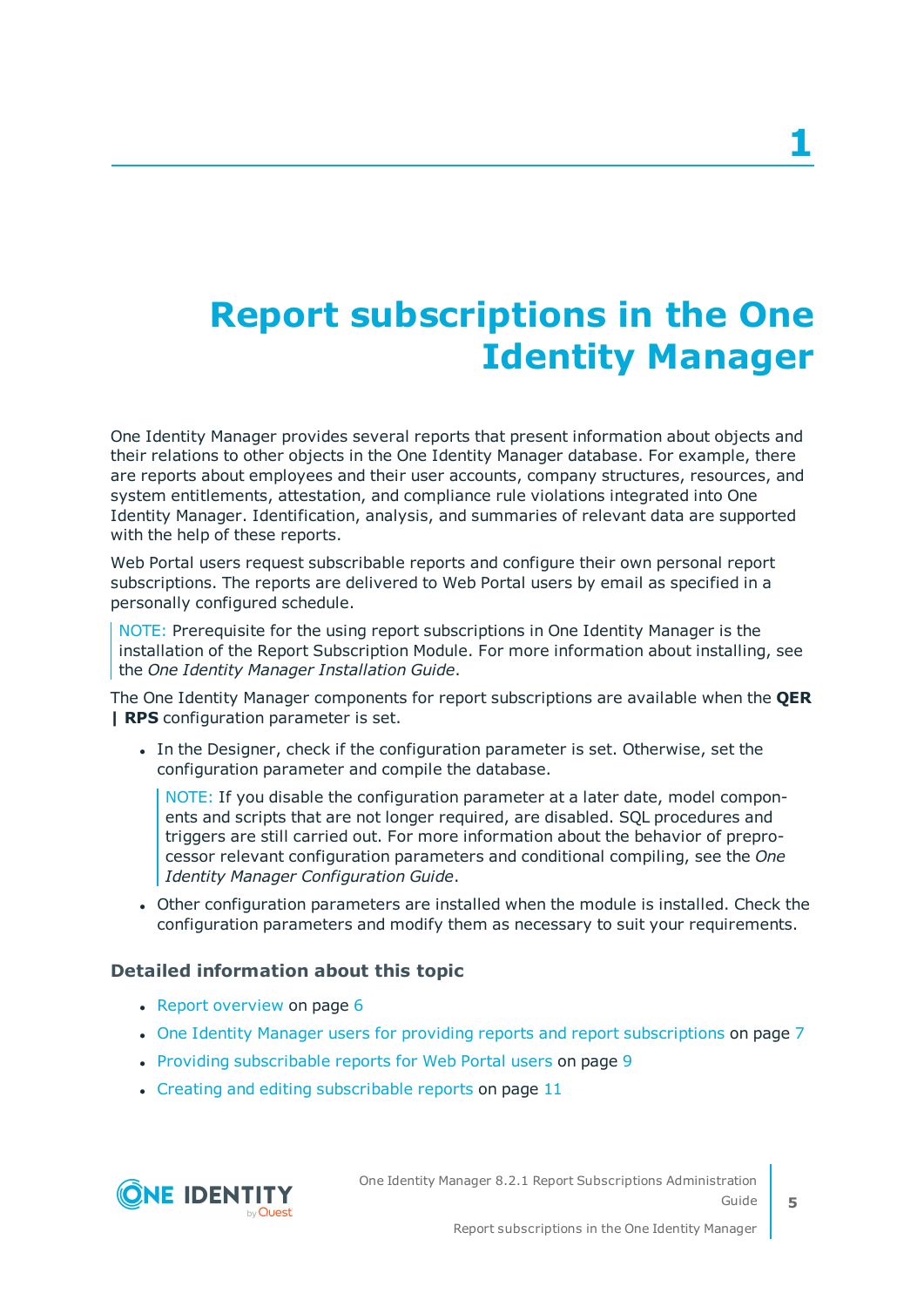- Sending [subscribed](#page-39-0) reports on page 40
- [Configuration](#page-41-0) parameters for subscribable reports on page 42

### <span id="page-5-0"></span>**Report overview**

The following components work together to create reports and make them available.

**Figure 1: Connection between reports, subscribable reports, and report subscriptions**



#### **Reports in the Report Editor**

Create and edit reports in the Report Editor. Predefined reports are supplied with the One Identity Manager by default. You can also send reports to specified email addresses using scheduled subscriptions. You can create reports for the current state or over a specified period (change history). You can set up several subscribable reports for each report. You can also view reports using One Identity Manager administration tools, for example, the Manager.

#### **Subscribable reports in the Manager**

Set up and edit subscribable reports n the Manager. When you set up a subscribable report, enter the underlying report, either a default report or a custom report created with the Report Editor. Assign subscribable reports to employees through company organizations or the IT Shop. Web Portal users can request subscribable reports and configure their own personal report subscriptions.

#### **Report subscriptions in the Web Portal**

Web Portal users request subscribable reports and configure their own personal report subscriptions. When Web Portal users set up a subscribable report, they enter the

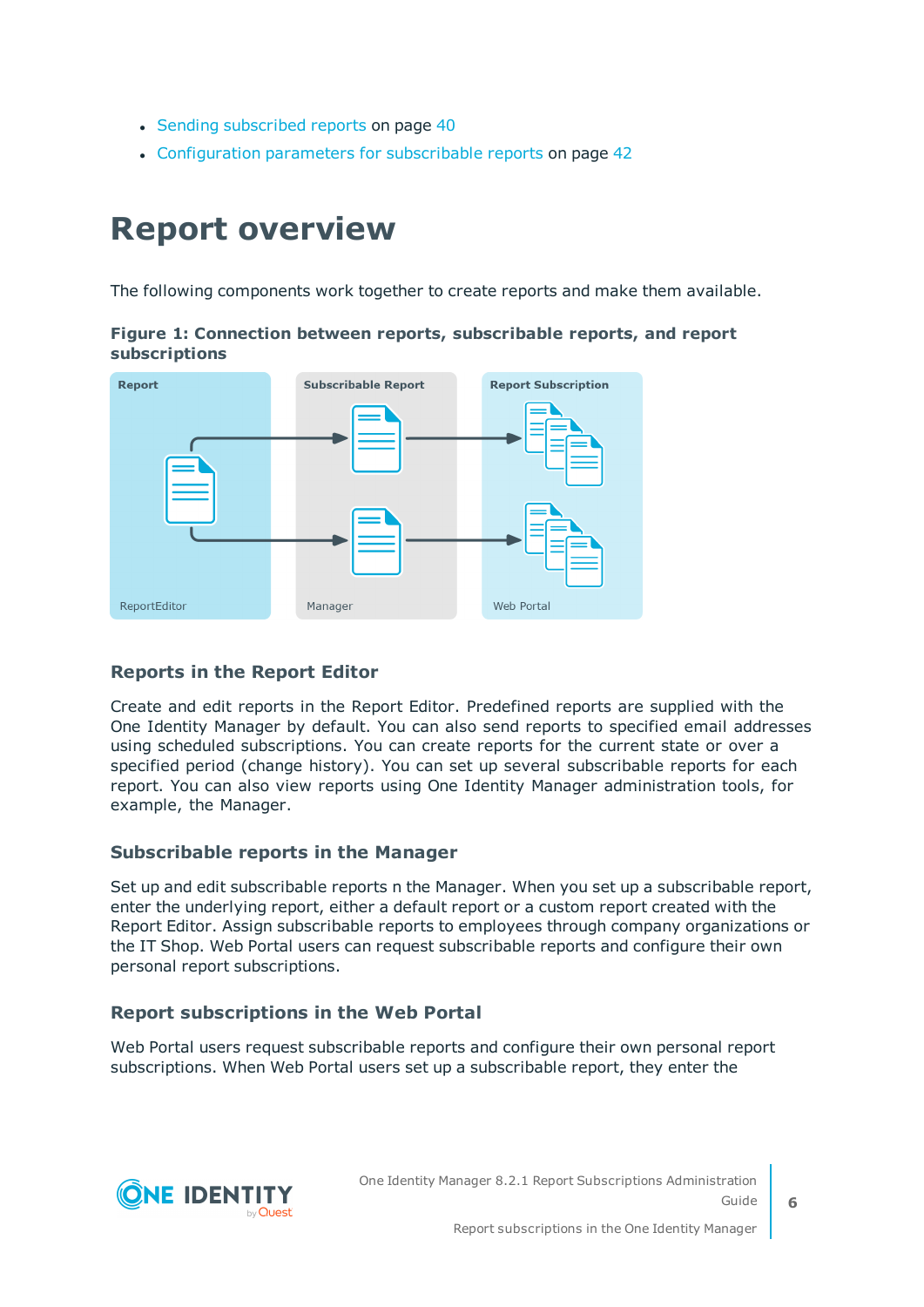underlying report. The reports are delivered to Web Portal users by email as specified in a personally configured schedule.

The report subscriptions and schedules are shown in the Manager where any technical problems can be solved.

#### **Related topics**

- Providing [subscribable](#page-8-0) reports for Web Portal users on page 9
- Creating and editing [subscribable](#page-10-0) reports on page 11
- <sup>l</sup> *One Identity Manager Configuration Guide*
- <sup>l</sup> *One Identity Manager Web Designer Web Portal User Guide*

### <span id="page-6-0"></span>**One Identity Manager users for providing reports and report subscriptions**

The following users are used for providing and using reports and report subscriptions in One Identity Manager.

| <b>Table 1: Users</b> |
|-----------------------|
|-----------------------|

| <b>Users</b>                     | <b>Tasks</b>                                                                                                                                               |
|----------------------------------|------------------------------------------------------------------------------------------------------------------------------------------------------------|
| Report designer                  | • Creating and editing reports in the Report Editor.                                                                                                       |
|                                  | • Creating report parameters in the Report Editor and configuring<br>predefined values.                                                                    |
| Report admin-<br>istrator        | Administrators must be assigned to the Identity & Access<br>Governance   Company policies   Report Subscriptions<br>application role.                      |
|                                  | Users with this application role:                                                                                                                          |
|                                  | • Create subscribable reports from existing reports.                                                                                                       |
|                                  | • Configure report parameters for subscribable reports.                                                                                                    |
|                                  | • Assign subscribable reports to employees, company structures<br>or IT Shop shelves.                                                                      |
|                                  | • Create custom mail templates for sending subscribed reports by<br>email.                                                                                 |
| Product owner<br>for the IT Shop | Product owners must be assigned to the <b>Request &amp; Fulfillment</b>   IT<br><b>Shop   Product owners</b> application role or a child application role. |
|                                  | Users with this application role:                                                                                                                          |

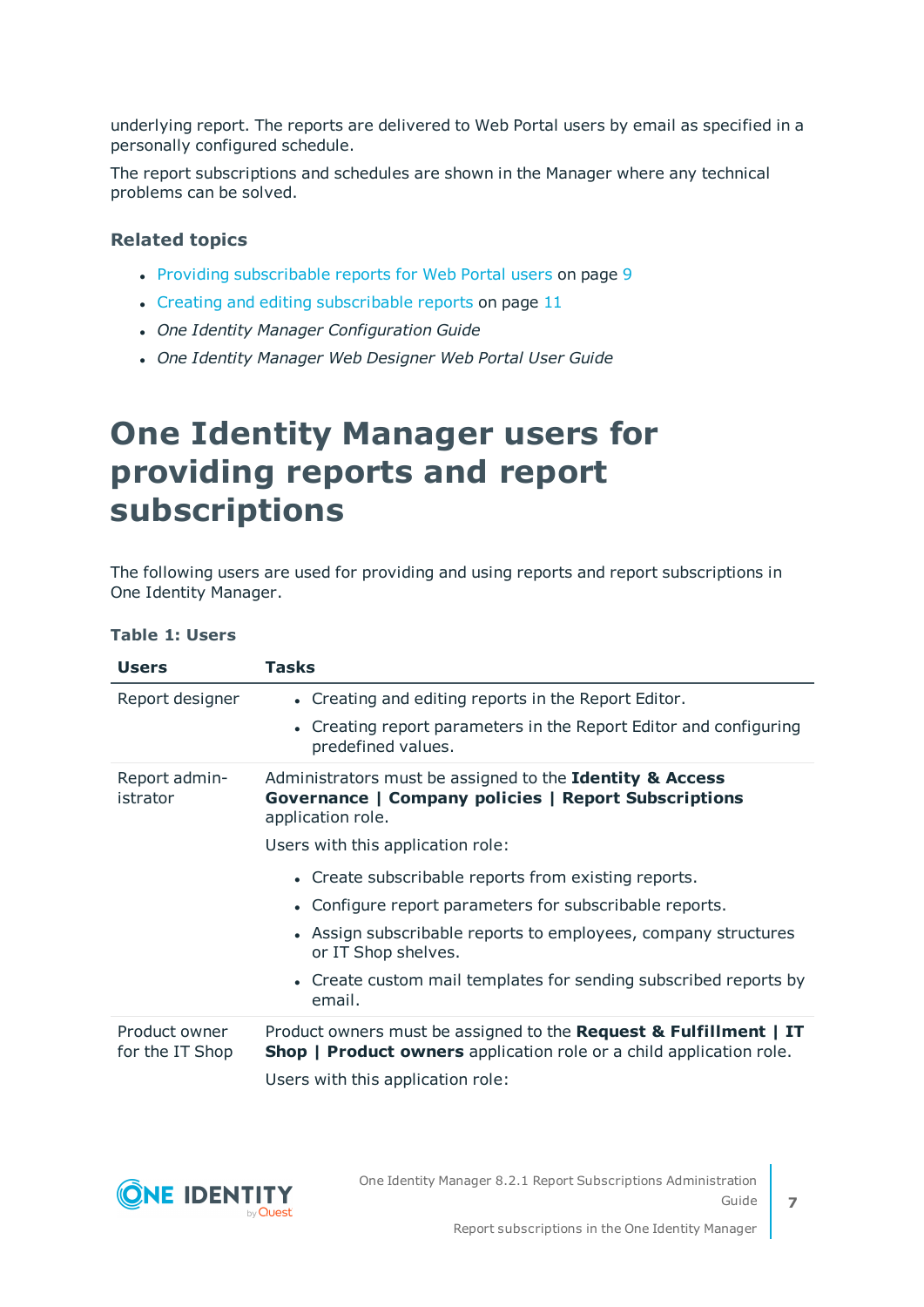| <b>Users</b>                   | <b>Tasks</b>                                                                                                                                 |
|--------------------------------|----------------------------------------------------------------------------------------------------------------------------------------------|
|                                | • Approve through requests.                                                                                                                  |
|                                | • Edit service items and service categories under their<br>management.                                                                       |
|                                | NOTE: This application role is available if the <b>QER   ITShop</b> config-<br>uration parameter is set.                                     |
|                                | You can use the Request & Fulfillment   IT Shop   Product<br>owners   Subscribable reports default application role.                         |
| Web Portal users               | • Creates personal report subscriptions in the Web Portal.                                                                                   |
|                                | • Set up personal schedules for delivering subscribed reports.                                                                               |
| One Identity<br>Manager admin- | One Identity Manager administrator and administrative system users<br>Administrative system users are not added to application roles.        |
| istrator                       | One Identity Manager administrators:                                                                                                         |
|                                | • Create customized permissions groups for application roles for<br>role-based login to administration tools in the Designer as<br>required. |
|                                | • Create system users and permissions groups for non role-based<br>login to administration tools in the Designer as required.                |
|                                | • Enable or disable additional configuration parameters in the<br>Designer as required.                                                      |
|                                | Create custom processes in the Designer as required.<br>$\bullet$                                                                            |
|                                | • Create and configure schedules as required.                                                                                                |

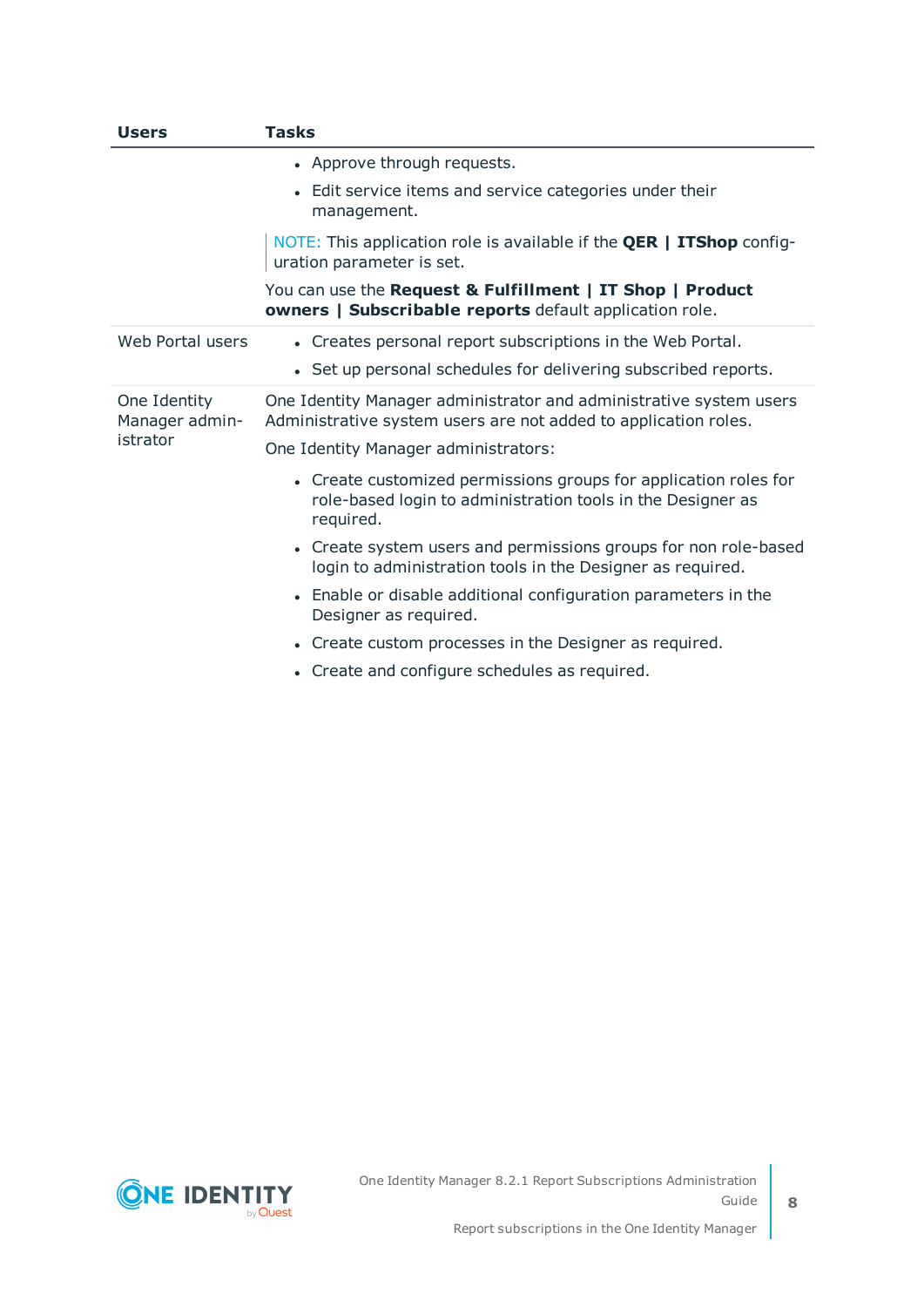# <span id="page-8-0"></span>**Providing subscribable reports for Web Portal users**

In the default installation there are predefined reports available, which users can subscribe to in the Web Portal. You can also create new reports or make copies of predefined reports to modify.

#### *To provide Web Portal users with a subscribable report*

1. Create the report with the Report Editor.

For more information about creating scripts, see the *One Identity Manager Configuration Guide*.

- 2. Prepare a subscribable report in the Manager.
	- a. Create a subscribable report.
	- b. Assign the subscribable report to employees in the Manager.
		- Assign the subscribable report to IT Shop shelves so that Web Portal users can request subscribable reports.
		- Assign subscribable reports to company structures or directly to individual employees. Web Portal users can set up their personal report subscriptions without requesting a subscribable report first.
- 3. Web Portal users request subscribable reports and configure their own personal report subscriptions.

For more information, see the *One Identity Manager Web Designer Web Portal User Guide*.

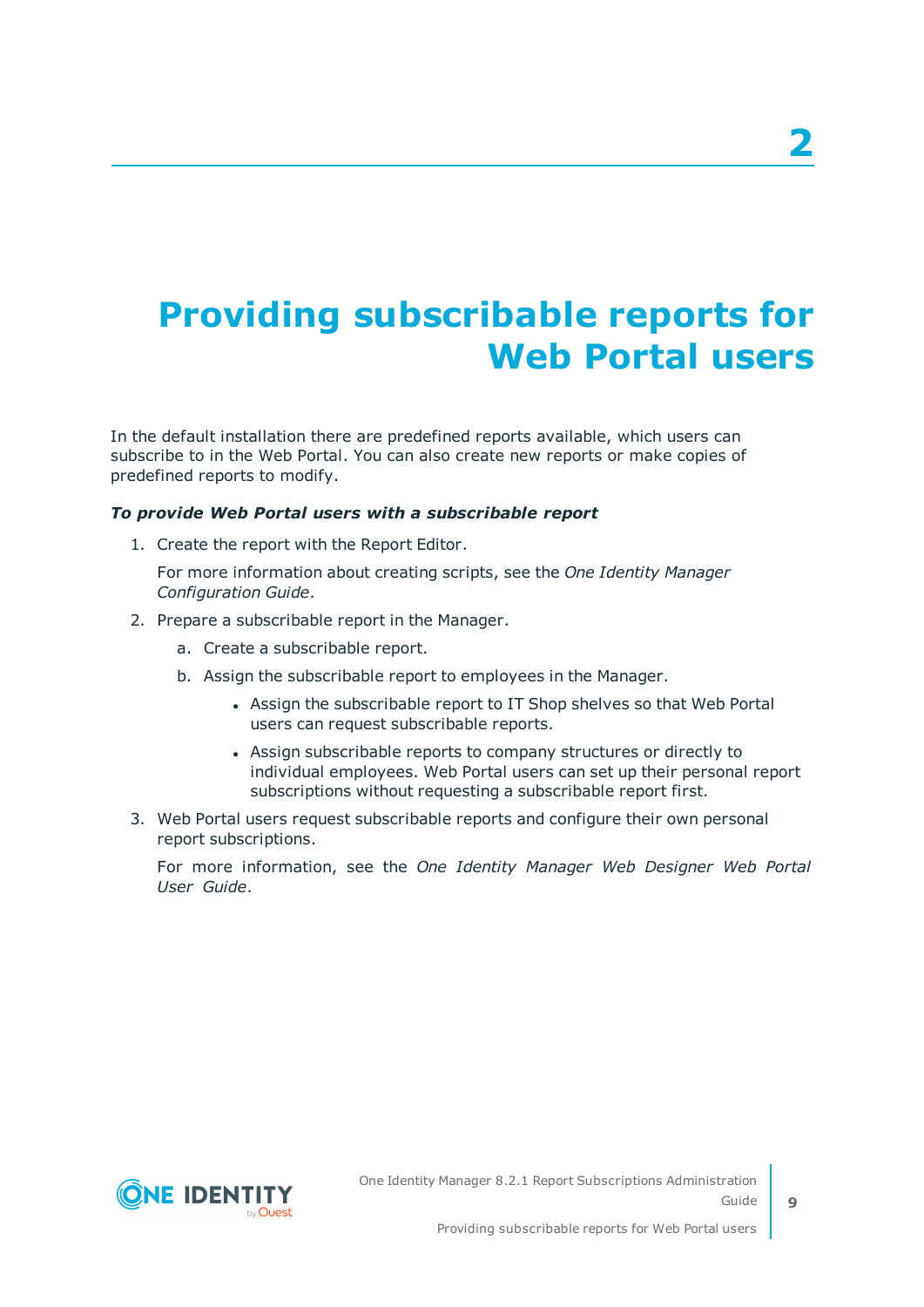#### **Figure 2: Providing reports workflow**



#### **Related topics**

- $\cdot$  Creating and editing [subscribable](#page-10-0) reports on page 11
- Adding [subscribable](#page-34-0) reports to the IT Shop on page 35
- Assigning [subscribable](#page-31-1) reports to employees on page 32
- Assigning [subscribable](#page-33-1) reports to business roles on page 34
- Assigning subscribable reports to [departments,](#page-33-0) cost centers, and locations
- Assigning [subscribable](#page-36-0) reports directly to employees on page 37

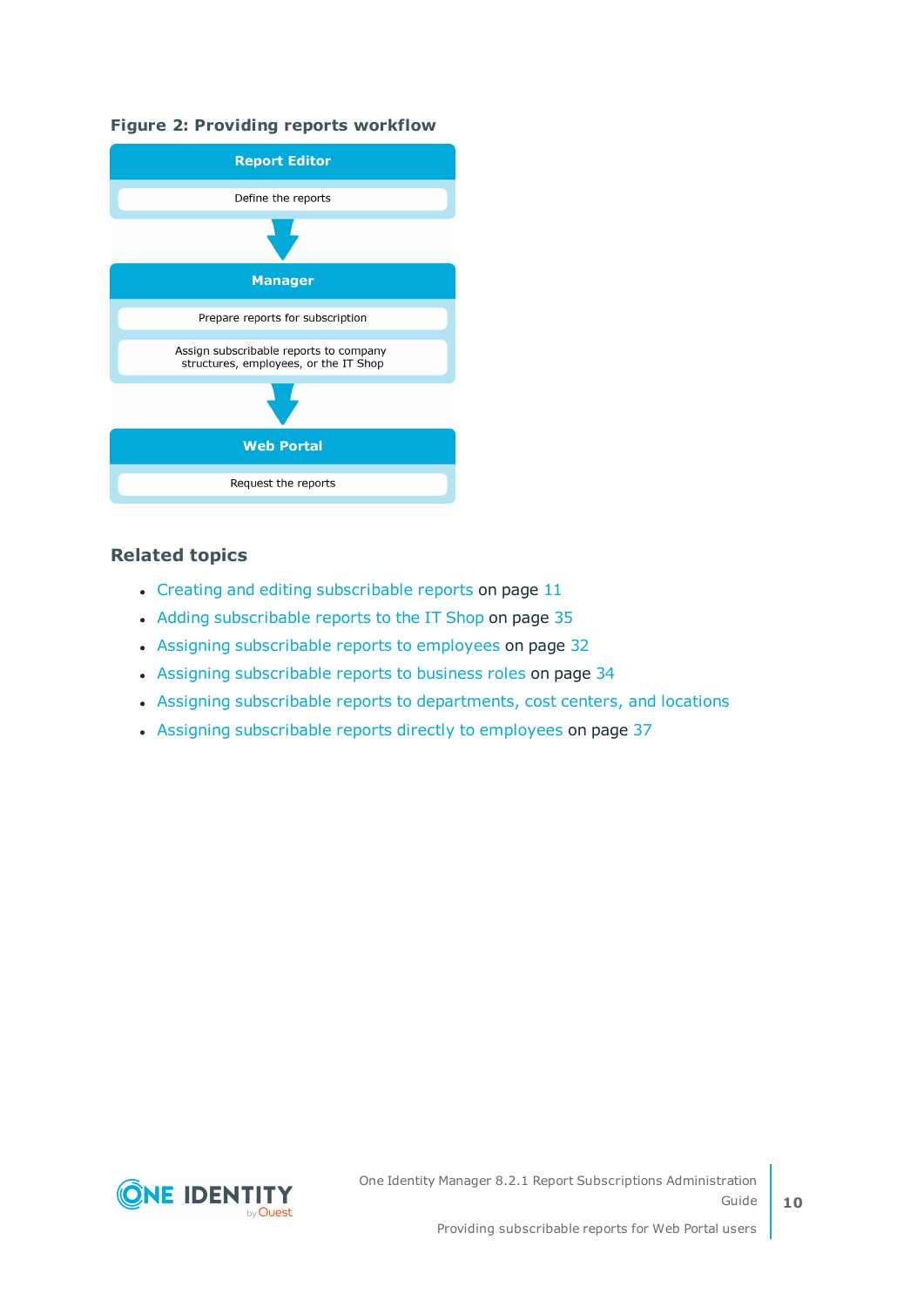# <span id="page-10-0"></span>**Creating and editing subscribable reports**

In the default installation there are predefined reports available to which Web Portal users can subscribe. You can also create new reports or make copies of predefined reports to modify. All the reports available to Web Portal users for subscription are those you have set up in the Report Editor. You can set up several subscribable reports with different parameters for each report.

#### **Detailed information about this topic**

- $\cdot$  Basic data for [subscribable](#page-10-1) reports on page 11
- Creating and editing [subscribable](#page-20-0) reports on page 21
- [Creating](#page-22-0) simple reports on page 23
- Report [parameters](#page-24-0) on page 25
- Assigning [subscribable](#page-31-1) reports to employees on page 32

### <span id="page-10-1"></span>**Basic data for subscribable reports**

The following basic data is relevant to providing subscribable reports in One Identity Manager.

• Configuration parameter

Use configuration parameters to configure the behavior of the system's basic settings. One Identity Manager provides default settings for different configuration parameters. Check the configuration parameters and modify them as necessary to suit your requirements.

Configuration parameters are defined in the One Identity Manager modules. Each One Identity Manager module can also install configuration parameters. In the Designer, you can find an overview of all configuration parameters in the **Base data > General > Configuration parameters** category.

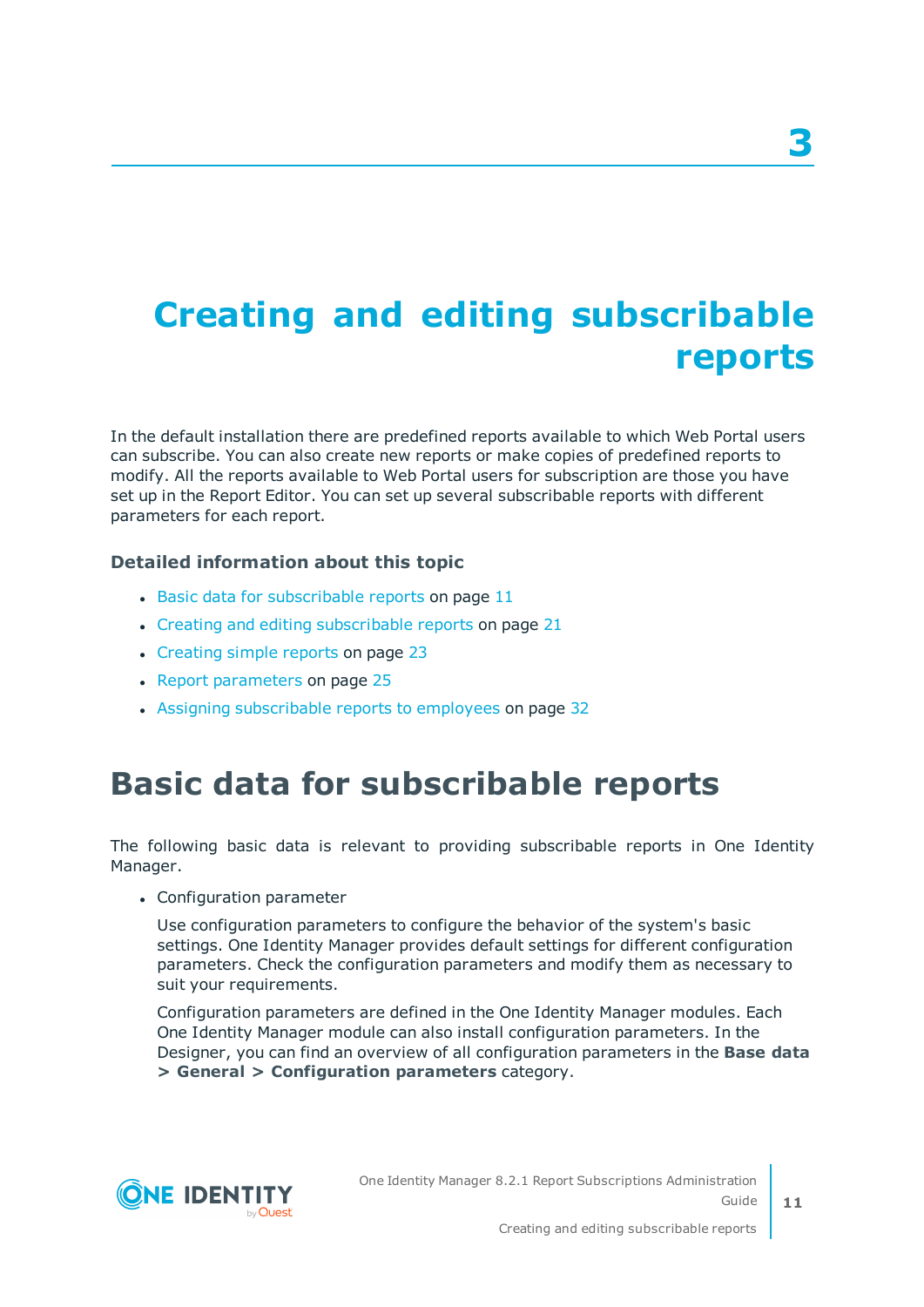For more information, see [Configuration](#page-41-0) parameters for subscribable reports on [page](#page-41-0) 42.

• Schedules

Each user specifies their personalized schedule for sending subscribed reports in the Web Portal. One Identity Manager supplies some default schedules. For [more](#page-11-0) [information,](#page-11-0) see Report subscription schedules on page 12.

• Mail templates

Mail templates are used to send reports subscribed in the Web Portal, to the subscribers. There are some mail templates available in the default installation that can be used for sending report. For more [information,](#page-15-1) see Mail templates for notifications about report [subscriptions](#page-15-1) on page 16.

### <span id="page-11-0"></span>**Report subscription schedules**

IMPORTANT: Do not change any schedules set up by users using the Web Portal.

Each user specifies their personalized schedule for sending subscribed reports in the Web Portal. Furthermore, One Identity Manager supplies the following schedules for report subscriptions by default.

- Daily report subscriptions
- Weekly report subscriptions
- Monthly report subscriptions
- Quarterly report subscriptions
- Bi-annual report subscriptions
- Annual report subscriptions

If needed, you can change the default report subscription schedules or create new schedules.

For more information about schedules, see the *One Identity Manager Operational Guide*.

#### **Detailed information about this topic**

- Creating and editing schedules for report [subscriptions](#page-11-1) on page 12
- Starting schedules [immediately](#page-14-0) on page 15
- $\bullet$  Displaying report [subscriptions](#page-15-0) on page 16

### <span id="page-11-1"></span>**Creating and editing schedules for report subscriptions**

IMPORTANT: Do not change any schedules set up by users using the Web Portal.

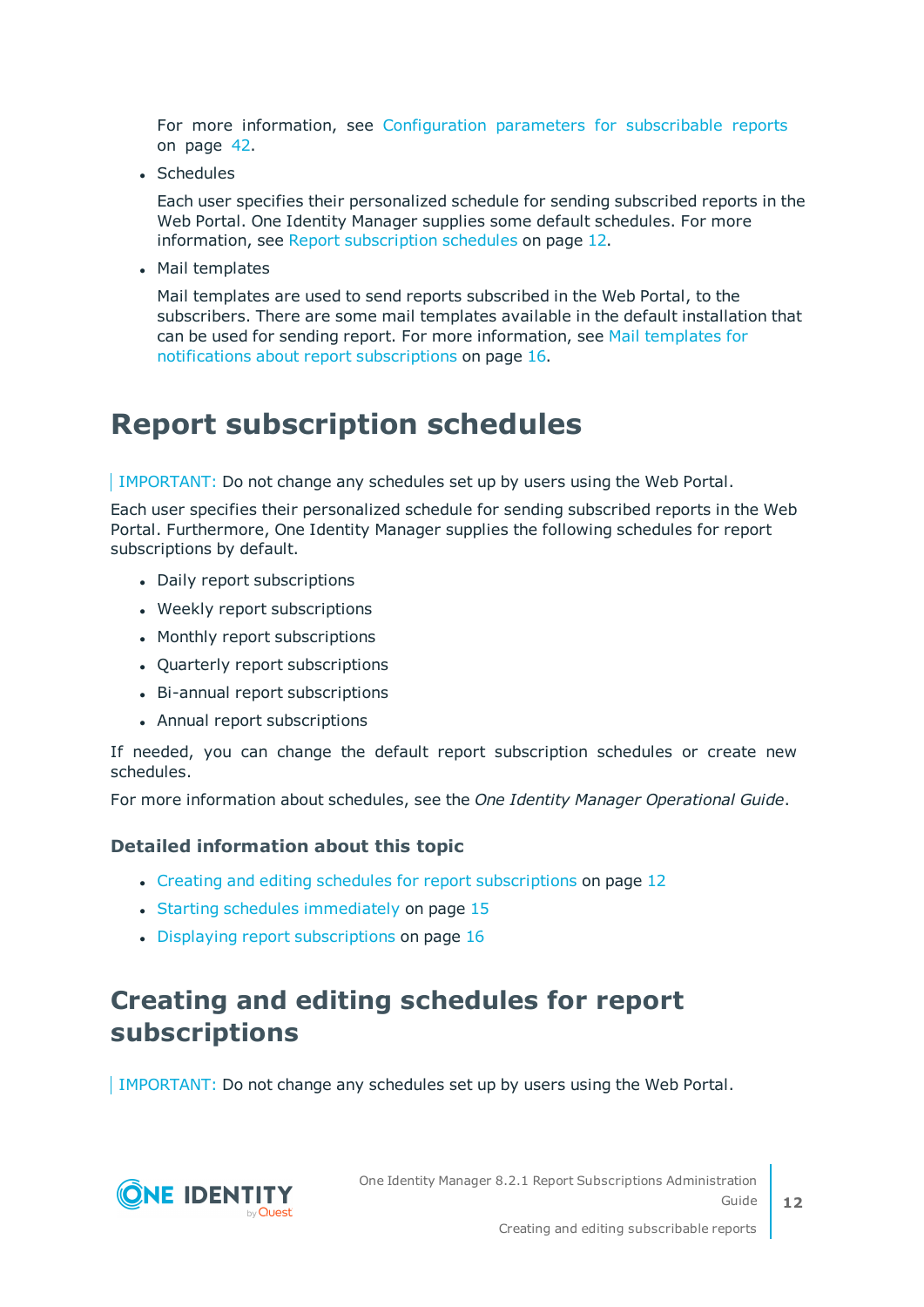If needed, you can change the default report subscription schedules or create new schedules.

#### *To edit a schedule*

1. In the Manager, select the **Report Subscriptions > Basic configuration data > Schedules** category.

The result list shows exactly those schedules configured for report subscriptions.

- 2. Select a schedule in the result list and run the **Change main data** task.
- 3. Edit the schedule's main data.
- 4. Save the changes.

#### *To create a schedule*

- 1. In the Manager, select the **Report Subscriptions > Basic configuration data > Schedules** category.
- 2. Click  $\mathbf{r}$  in the result list.
- 3. Edit the schedule's main data.
- 4. Save the changes.

Edit the following schedule properties.

#### **Table 2: Schedule properties**

| <b>Property</b>    | <b>Meaning</b>                                                                                                                                                                                  |
|--------------------|-------------------------------------------------------------------------------------------------------------------------------------------------------------------------------------------------|
| Name               | Schedule ID. Translate the given text using the $\bullet$ button.                                                                                                                               |
| Description        | Detailed description of the schedule. Translate the given text using the $\bullet$<br>button.                                                                                                   |
| Table              | Table whose data can be used by the schedule. Schedules for report<br>subscriptions must reference the RPSSubscription table.                                                                   |
| Enabled            | Specifies whether the schedule is enabled.                                                                                                                                                      |
|                    | NOTE: Only active schedules are run. Active schedules are only run if the<br><b>QBM   Schedules</b> configuration parameter is set.                                                             |
| Time zones         | Unique identifier for the time zone that is used for running the schedule.<br>Choose between <b>Universal Time Code</b> or one of the time zones in the<br>menu.                                |
| Start<br>(date)    | The day on which the schedule should be run for the first time. If this day<br>conflicts with the defined interval type, the first run is on the next available<br>day based on the start date. |
| Validity<br>period | Period within which the schedule is run.                                                                                                                                                        |
|                    | • If the schedule will be run for an unlimited period, select the<br><b>Unlimited duration option.</b>                                                                                          |

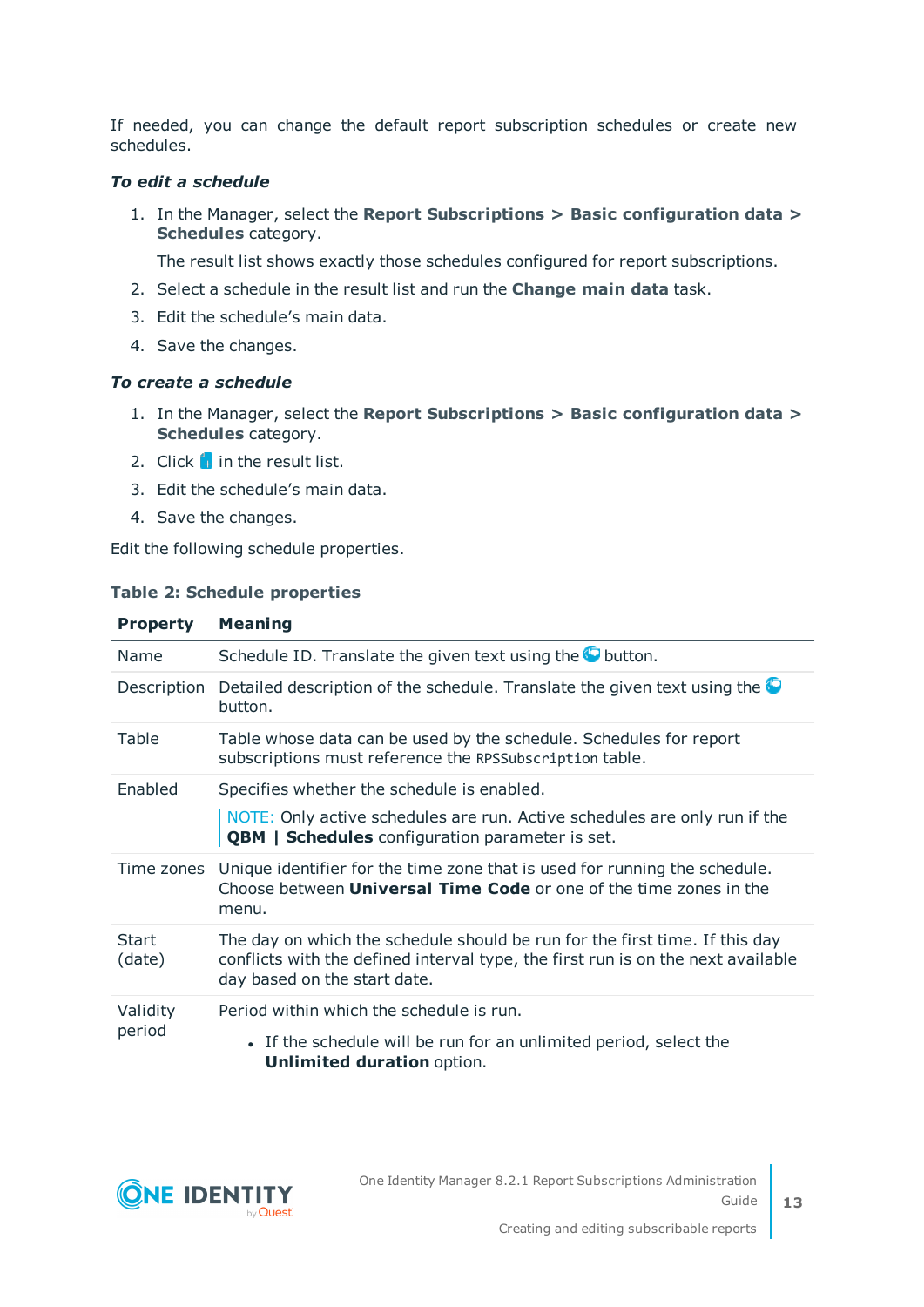| <b>Property</b> | <b>Meaning</b>                                                                                                                                                                 |
|-----------------|--------------------------------------------------------------------------------------------------------------------------------------------------------------------------------|
|                 | • To set a validity period, select the Limited duration option and enter<br>the day the schedule will be run for the last time in End (date).                                  |
| <b>Occurs</b>   | Interval in which the task is run. Other settings may be required depending<br>on the settings.                                                                                |
|                 | • Every minute: The schedule is run once a minute. The starting point<br>is calculated from the rate of occurrence and the interval type.                                      |
|                 | • Hourly: The schedule is run at defined intervals of a multiple of hours<br>such as every two hours.                                                                          |
|                 | • Under Repeat every, specify after how many hours the<br>schedule is run again.                                                                                               |
|                 | • The starting point is calculated from the rate of occurrence and<br>the interval type.                                                                                       |
|                 | • Daily: The schedule is run at specified times in a defined interval of<br>days such as every second day at 6am and 6pm.                                                      |
|                 | . Under <b>Start time</b> , specify the times to run the schedule.                                                                                                             |
|                 | • Under Repeat every, specify after how many days the<br>schedule is run again.                                                                                                |
|                 | • Weekly: The schedule is run at a defined interval of weeks, on a<br>specific day, at a specified time such as every second week on<br>Monday at 6am and 6pm.                 |
|                 | • Under <b>Start time</b> , specify the times to run the schedule.                                                                                                             |
|                 | • Under Repeat every, specify after how many weeks the<br>schedule is run again.                                                                                               |
|                 | • Specify the set day of the week for running the schedule.                                                                                                                    |
|                 | • Weekly: The schedule is run at a defined interval of months, on a<br>specific day, at a specified time such as every second month on the<br>1st and the 15th at 6am and 6pm. |
|                 | . Under Start time, specify the times to run the schedule.                                                                                                                     |
|                 | • Under Repeat every, specify after how many months the<br>schedule is run again.                                                                                              |
|                 | • Specify the days of the month (1st - 31st of the month).                                                                                                                     |
|                 | NOTE: If the <b>Monthly</b> interval type with the sub interval 29, 30 or<br>31 does not exist in this month, the last day of the month is used.                               |
|                 | Example:                                                                                                                                                                       |
|                 | A schedule that is run on the 31st day of each month is run on April<br>30th. In February, the schedule is run on the 28th (or 29th in leap<br>year).                          |
|                 |                                                                                                                                                                                |

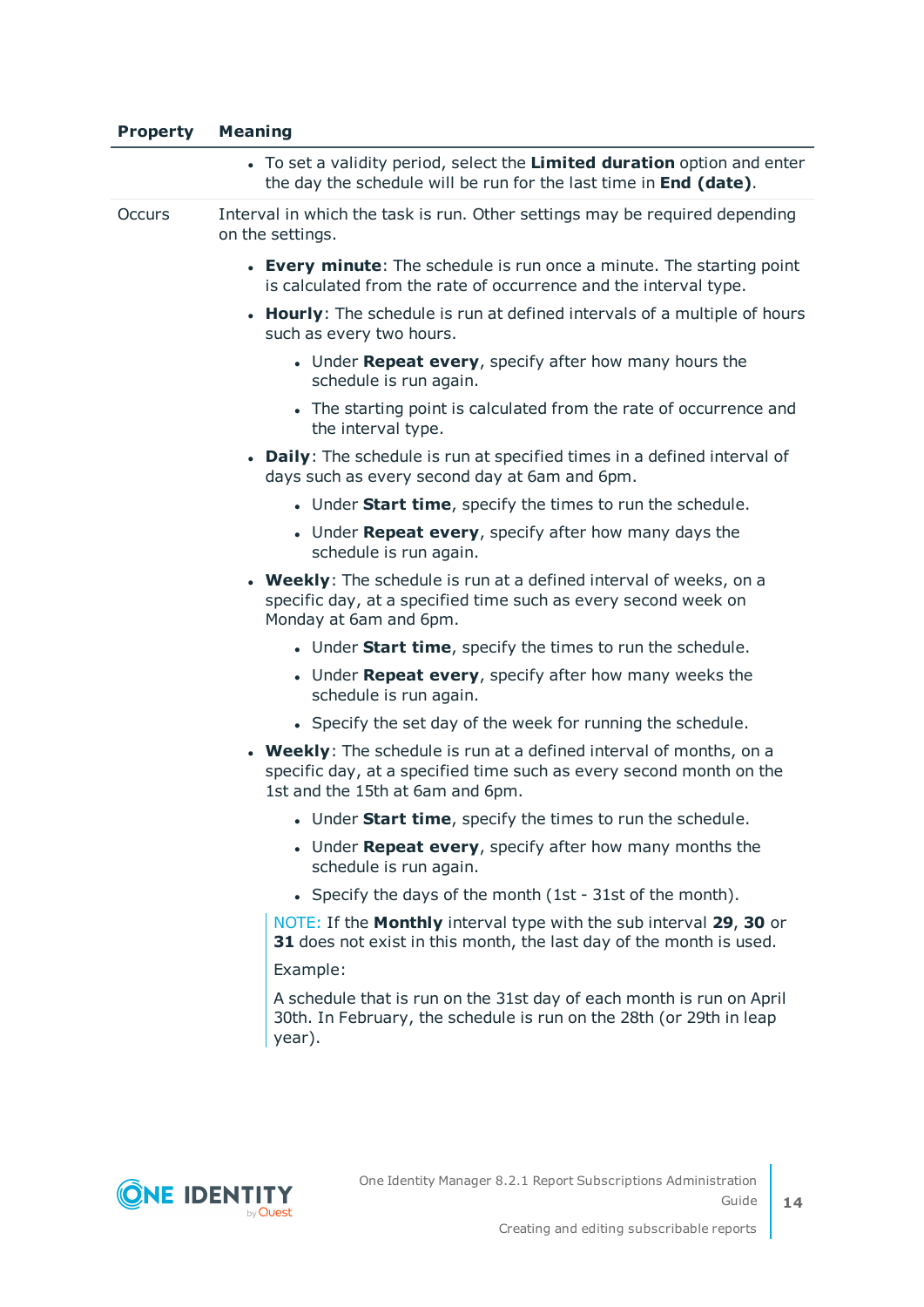#### **Property Meaning**

|                                               | • Yearly: The schedule is run at a defined interval of years, on a<br>specific day, at a specified time such as every year on the 1st, the<br>100th, and the 200th day at 6am and 6pm.                                                |
|-----------------------------------------------|---------------------------------------------------------------------------------------------------------------------------------------------------------------------------------------------------------------------------------------|
|                                               | • Under Start time, specify the times to run the schedule.                                                                                                                                                                            |
|                                               | • Under Repeat every, specify after how many years the<br>schedule is run again.                                                                                                                                                      |
|                                               | • Specify the days of the year (1st - 366th day of the year).                                                                                                                                                                         |
|                                               | NOTE: If you select the 366th day of the year, the schedule is<br>only run in leap years.                                                                                                                                             |
|                                               | . Monday, Tuesday, Wednesday, Thursday, Friday, Saturday,<br>Sunday: The schedule is run on a defined day of the week, in<br>specified months, at specified times such as every second Saturday in<br>January and June at 10am.       |
|                                               | • Under Start time, specify the times to run the schedule.                                                                                                                                                                            |
|                                               | • Under Repeat every, specify after how many days of the<br>month the schedule is run again. The values $1$ to $4$ , $-1$ (last day<br>of the week), and -2 (last day but one of the week) are<br>permitted.                          |
|                                               | • Specify in which month to run the schedule. The values 1 to 12<br>are permitted. If the value is empty, the schedule is run each<br>month.                                                                                          |
| Start time                                    | Fixed start time Enter the time in local format for the chosen time zone. If<br>there is a list of start times, the schedule is started at each of the given<br>times.                                                                |
| Repeat<br>every                               | Rate of occurrence for running the schedule within the selected time<br>interval.                                                                                                                                                     |
| Last<br>planned<br>run/Next<br>planned<br>run | Activation time calculated by the DBQueue Processor. Activation times are<br>recalculated whilst the schedule is running. The time of the next run is calcu-<br>lated from the interval type, rate of occurrence, and the start time. |
|                                               | NOTE: One Identity Manager provides the start information in the time<br>zone of the client where the program was started. Changes due to daylight<br>saving are taken into account.                                                  |

#### <span id="page-14-0"></span>**Related topics**

### **Starting schedules immediately**

Use this task to start a schedule immediately.

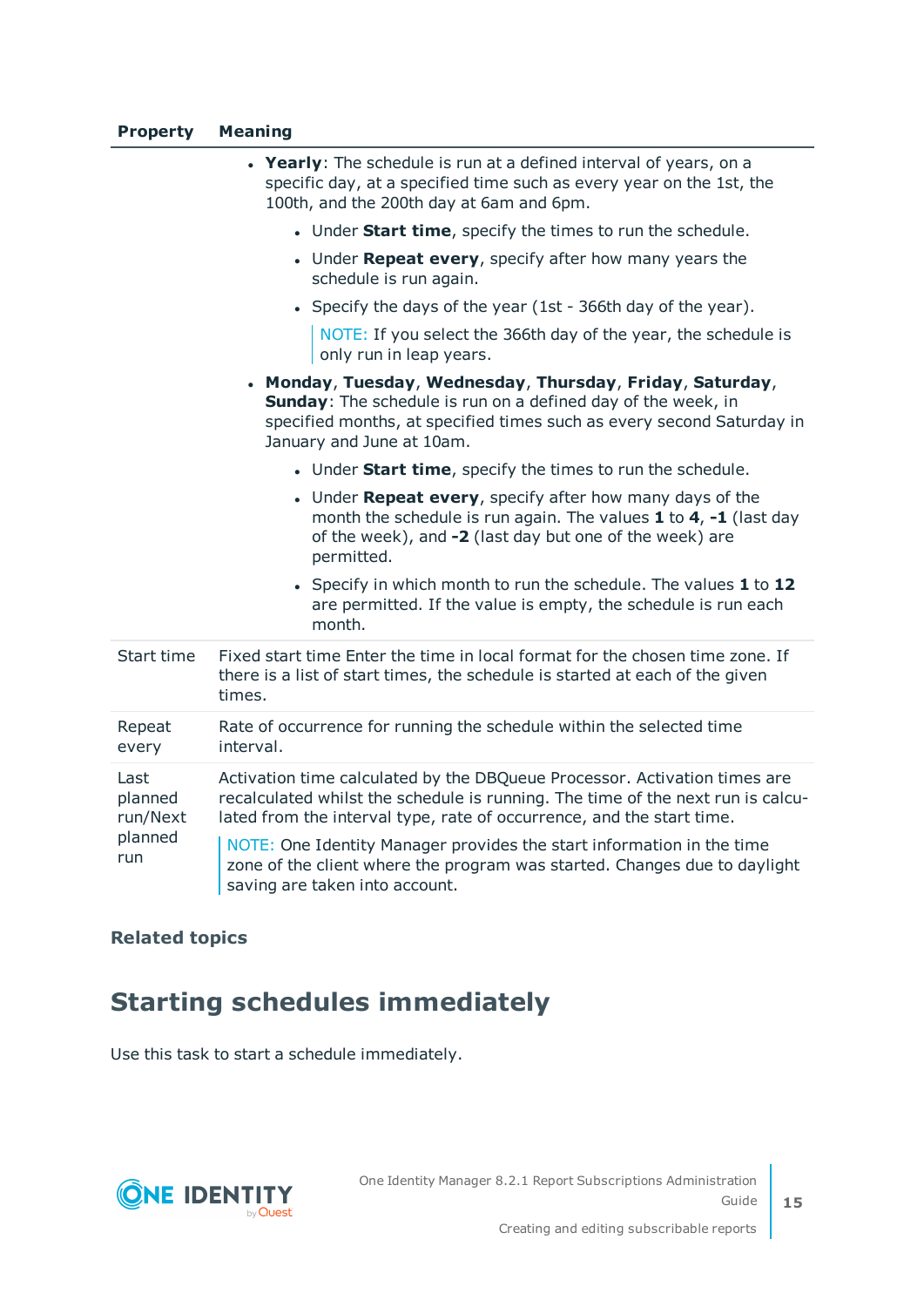#### *To start a schedule immediately*

- 1. In the Manager, select the **Report Subscriptions > Basic configuration data > Schedules** category.
- 2. Select the schedule in the result list.
- 3. Select the **Start immediately** task.

A message appears confirming that the schedule was started.

<span id="page-15-0"></span>4. Click **OK**.

### **Displaying report subscriptions**

Every user sets up their personalized report subscriptions through the Web Portal. For more information, see the *One Identity Manager Web Designer Web Portal User Guide*.

IMPORTANT: Do not remove any assignments. Assignment of schedules for report subscriptions is compulsory and carried out by through the Web Portal.

#### *To display report subscriptions assigned to a schedule*

- 1. In the Manager, select the **Report Subscriptions > Basic configuration data > Schedules** category.
- 2. Select the schedule in the result list.
- <span id="page-15-1"></span>3. Select the **Assign report subscriptions** task.

### **Mail templates for notifications about report subscriptions**

#### **Table 3: Configuration parameters for mail templates**

| Configuration | <b>Meaning</b> |
|---------------|----------------|
| parameter     |                |

QER | RPS | MailTemplateIdents parameter which are used in association with report subscriptions. Mail template names are defined under this configuration

Mail templates are used to send reports subscribed in the Web Portal, to the subscribers. The reports are attached to the notification generated from the mail template. The mail text in a mail template is defined in several languages. This ensures that the language of the recipient is taken into account when the email is generated. The report parameters are determined dynamically when the email is generated, replacing the values stored with the subscription.

One Identity Manager supplies mail templates by default. These mail templates are available in English and German. If you require the mail body in other languages, you can add mail definitions for these languages to the default mail template.

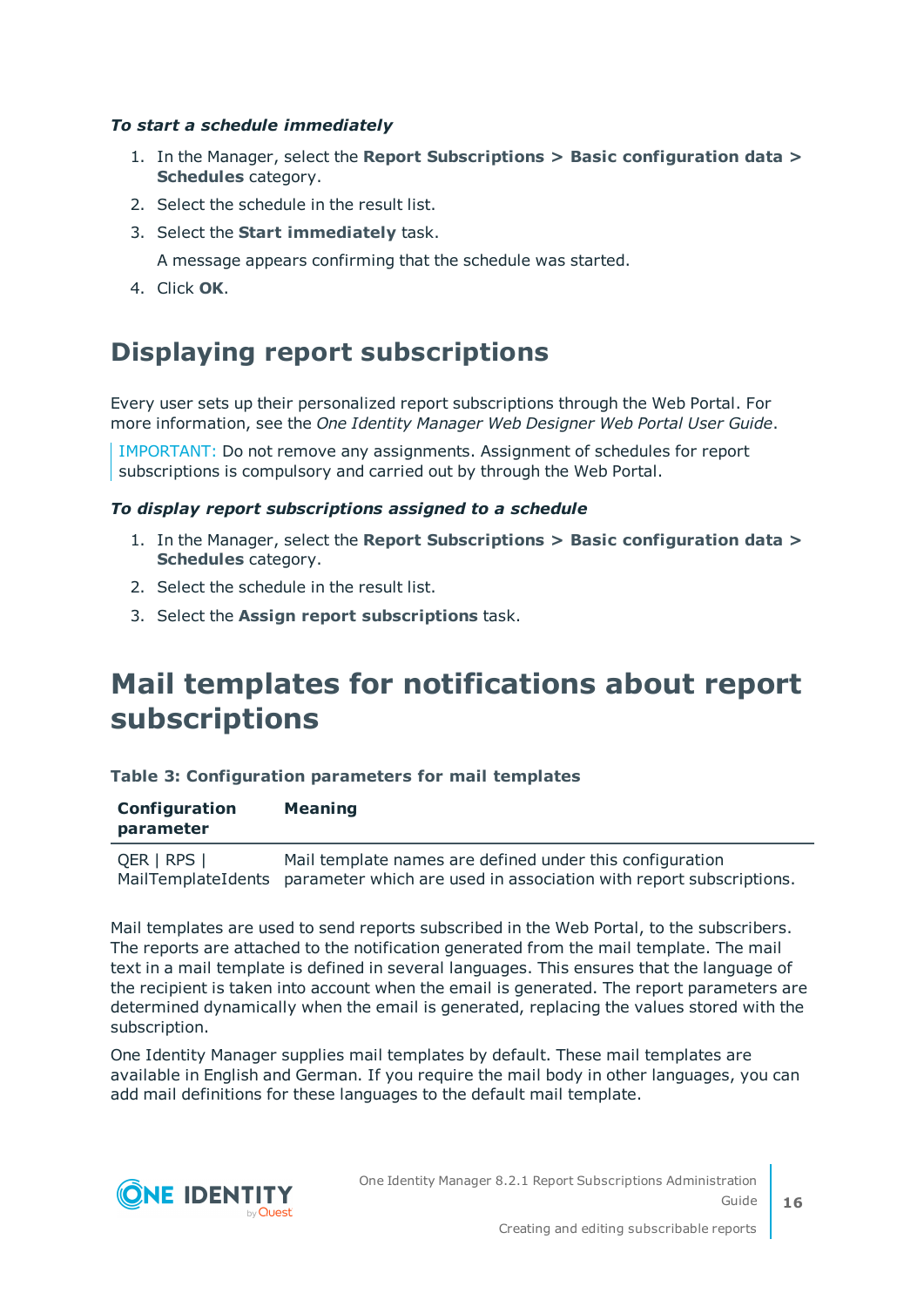#### *To edit a default mail template*

<sup>l</sup> In the Manager, select the **Report Subscriptions > Basic configuration data > Mail templates > Predefined** category.

In the default installation, mail templates for sending reports are entered in configuration parameters.

#### *To use custom templates*

• In the Designer, enter the mail template into configuration parameter.

| Mail<br>template                                          | <b>Description</b>                                                                                                                                                                                  | <b>Usage in Config-</b><br>uration Parameter                 |
|-----------------------------------------------------------|-----------------------------------------------------------------------------------------------------------------------------------------------------------------------------------------------------|--------------------------------------------------------------|
| Report<br>subscription<br>- delivery                      | Email to report subscribers. The report is sent as<br>attachment. The report that is sent as a UID<br>DialogParameterSet parameter is determined<br>dynamically when the process is generated.      | QER   RPS   MailTem-<br>plateIdents  <br>InformSubscriber    |
| Report<br>subscription<br>- delivery to<br>CC             | Email to report subscribers (cc). The report is sent<br>as attachment. The report that is sent as a UID<br>DialogParameterSet parameter is determined<br>dynamically when the process is generated. | QER   RPS   MailTem-<br>plateIdents  <br>InformCC            |
| Report<br>subscription<br>- stored on<br>server           | Informs the subscriber that the report is stored on<br>a server.                                                                                                                                    | QER   RPS   MailTem-<br>plateIdents  <br>StoredOnServer      |
| Report<br>subscription<br>- stored on<br>server for<br>CC | Informs the subscriber (cc) that the report is<br>stored on a server.                                                                                                                               | QER   RPS   MailTem-<br>plateIdents  <br>StoredOnServerForCC |

#### **Table 4: Default templates**

#### **Related topics**

- Creating and editing mail definitions for report [subscriptions](#page-17-0) on page 18
- Base objects for report [subscription](#page-18-0) templates on page 19
- Editing mail templates for report [subscriptions](#page-18-1) on page 19
- Custom processes for report subscriber [notfications](#page-19-0) on page 20

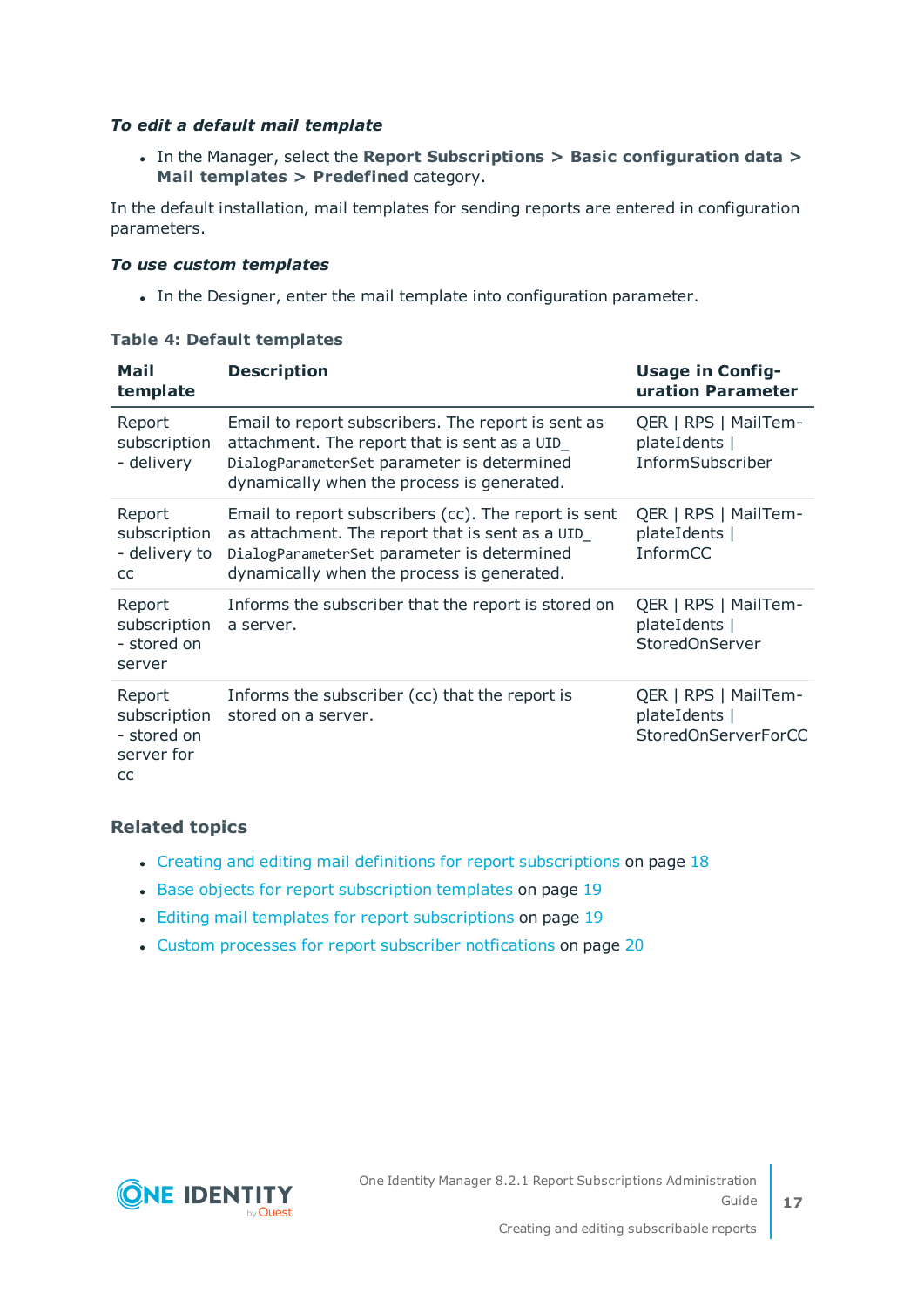### <span id="page-17-0"></span>**Creating and editing mail definitions for report subscriptions**

<span id="page-17-1"></span>For more detailed information about creating and editing mail template, see the *One Identity Manager Operational Guide*.

Mail texts can be defined in these different languages in a mail template. This ensures that the language of the recipient is taken into account when the email is generated.

#### *To create a new mail definition*

1. In the Manager, select the **Report Subscriptions > Basic configuration data > Mail templates** category.

Mail templates that can be used for subscribable reports are displayed in the result list.

- 2. Select a mail template in the result list and run the **Change main data** task.
- 3. In the result list, select the language for the mail definition in the **Language** menu.

All active languages are shown. To use another language, in the Designer, enable the corresponding countries. For more information, see the *One Identity Manager Configuration Guide*.

- 4. Enter the subject in **Subject**.
- 5. Edit the mail text in the **Mail definition** view with the help of the Mail Text Editor.
- 6. Save the changes.

#### *To edit an existing mail definition*

1. In the Manager, select the **Report Subscriptions > Basic configuration data > Mail templates** category.

Mail templates that can be used for subscribable reports are displayed in the result list.

- 1. Select a mail template in the result list and run the **Change main data** task.
- 2. In the **Mail definition** menu, select the language for the mail definition.

NOTE: If the **Common | MailNotification | DefaultCulture** configuration parameter is set, the mail definition is loaded in the default language for email notifications when the template is opened.

- 3. Edit the mail subject line and the body text.
- 4. Save the changes.

#### **Related topics**

• Base objects for report [subscription](#page-18-0) templates on page 19

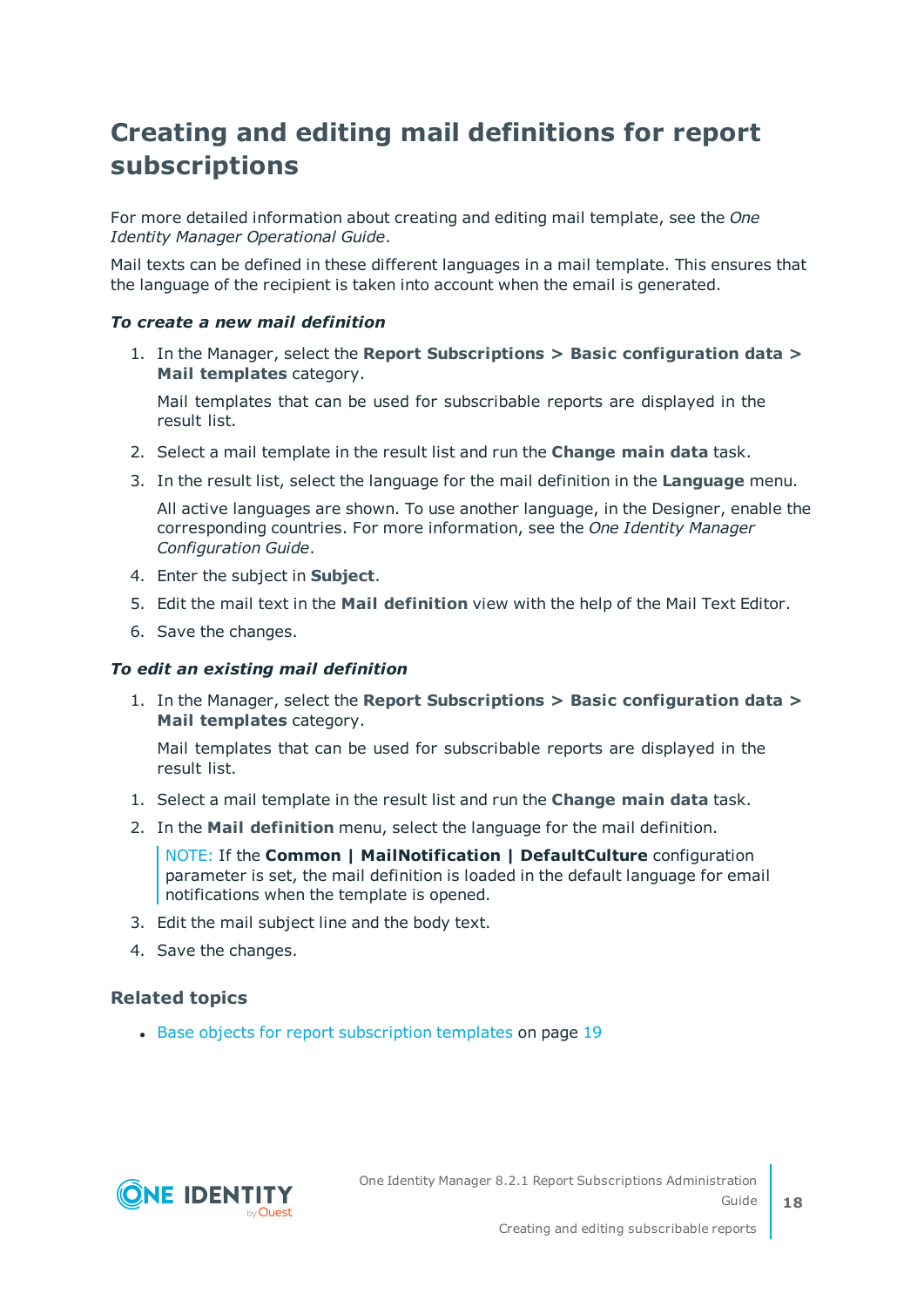### <span id="page-18-0"></span>**Base objects for report subscription templates**

NOTE: In subscribable report templates, use the RPSSubscription or the RPSSubscriptionCC base object.

In the subject line and body text of a mail definition, you can use all properties of the object entered under **Base object**. You can also use the object properties that are referenced by foreign key relation.

To access properties use dollar notation. For more information, see the *One Identity Manager Configuration Guide*.

#### **Related topics**

- Creating and editing mail definitions for report [subscriptions](#page-17-0) on page 18
- Editing mail templates for report [subscriptions](#page-18-1) on page 19

### <span id="page-18-1"></span>**Editing mail templates for report subscriptions**

For more information about creating and editing mail template, see the *One Identity Manager Operational Guide*.

A mail template consists of general main data such as target format, importance, or mail notification confidentiality, and one or more mail definitions. Mail text is defined in several languages in the mail template. This ensures that the language of the recipient is taken into account when the email is generated.

#### *To create and edit mail templates*

1. In the Manager, select the **Report Subscriptions > Basic configuration data > Mail templates** category.

Mail templates that can be used for subscribable reports are displayed in the result list.

2. Select a mail template in the result list and run the **Change main data** task.

 $-$  OR  $-$ 

Click  $\mathbf{r}$  in the result list.

This opens the mail template editor.

- 3. Edit the mail template.
- 4. Save the changes.

#### *To copy a mail template*

1. In the Manager, select the **Report Subscriptions > Basic configuration data > Mail templates** category.

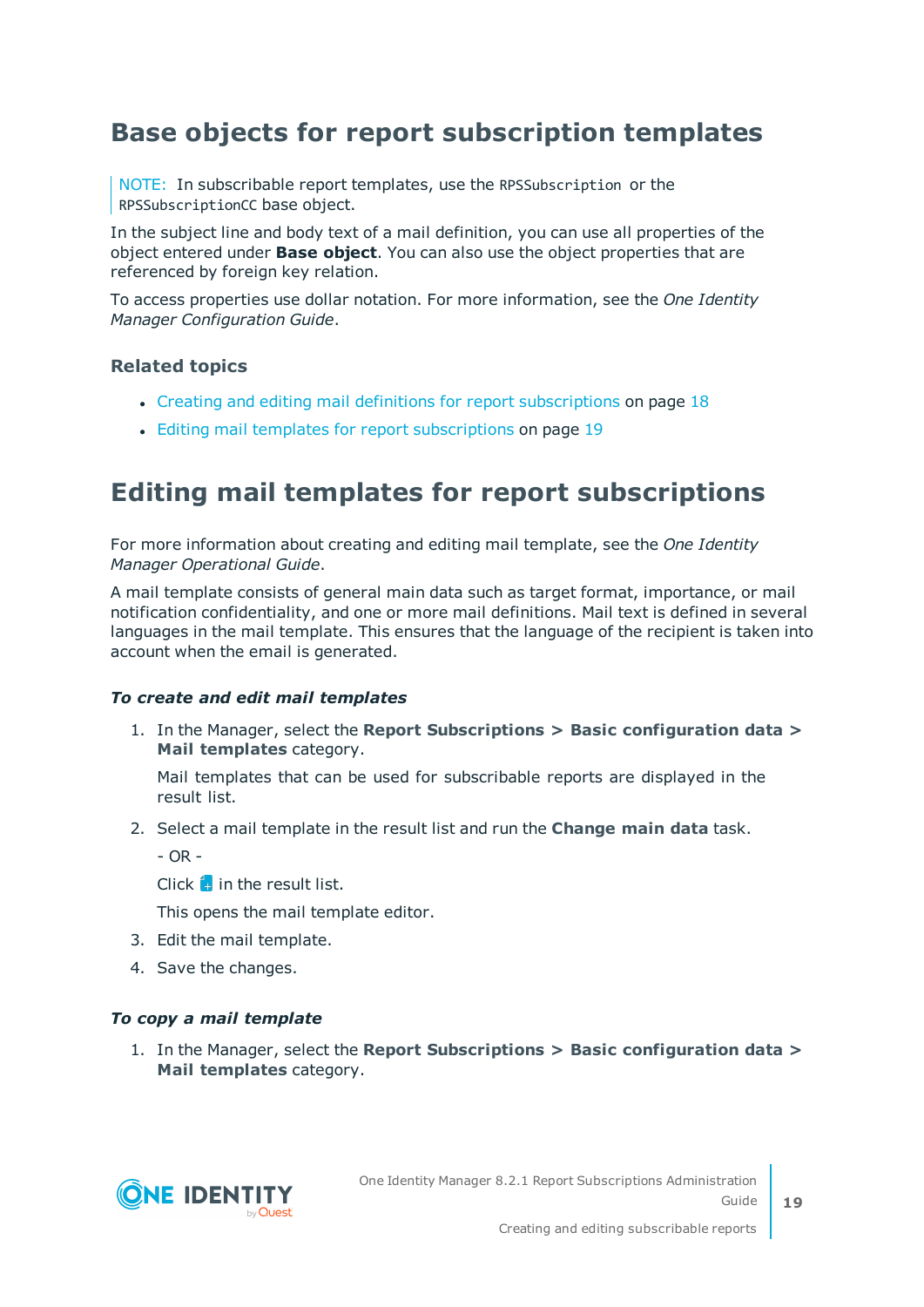Mail templates that can be used for subscribable reports are displayed in the result list.

- 2. Select the mail template that you want to copy in the result list and run the **Change main data** task.
- 3. Select the **Copy mail template** task.
- 4. Enter the name of the new mail template in the **Name of copy** field.
- 5. Click **OK**.

#### *To display a mail template preview*

1. In the Manager, select the **Report Subscriptions > Basic configuration data > Mail templates** category.

Mail templates that can be used for subscribable reports are displayed in the result list.

- 2. Select a mail template in the result list and run the **Change main data** task.
- 3. Select the **Preview** task.
- 4. Select the base object.
- 5. Click **OK**.

#### *To delete a mail template*

1. In the Manager, select the **Report Subscriptions > Basic configuration data > Mail templates** category.

Mail templates that can be used for subscribable reports are displayed in the result list.

- 2. Select the template in the result list.
- 3. Click  $\mathbf{\hat{i}}$  in the result list.
- 4. Confirm the security prompt with **Yes**.

#### **Detailed information about this topic**

- Creating and editing mail definitions for report [subscriptions](#page-17-0) on page 18
- **.** Base objects for report [subscription](#page-18-0) templates on page 19
- Custom processes for report subscriber [notfications](#page-19-0) on page 20

### <span id="page-19-0"></span>**Custom processes for report subscriber notfications**

Set up customized processes to send email notifications. For more information, see the *One Identity Manager Configuration Guide*.

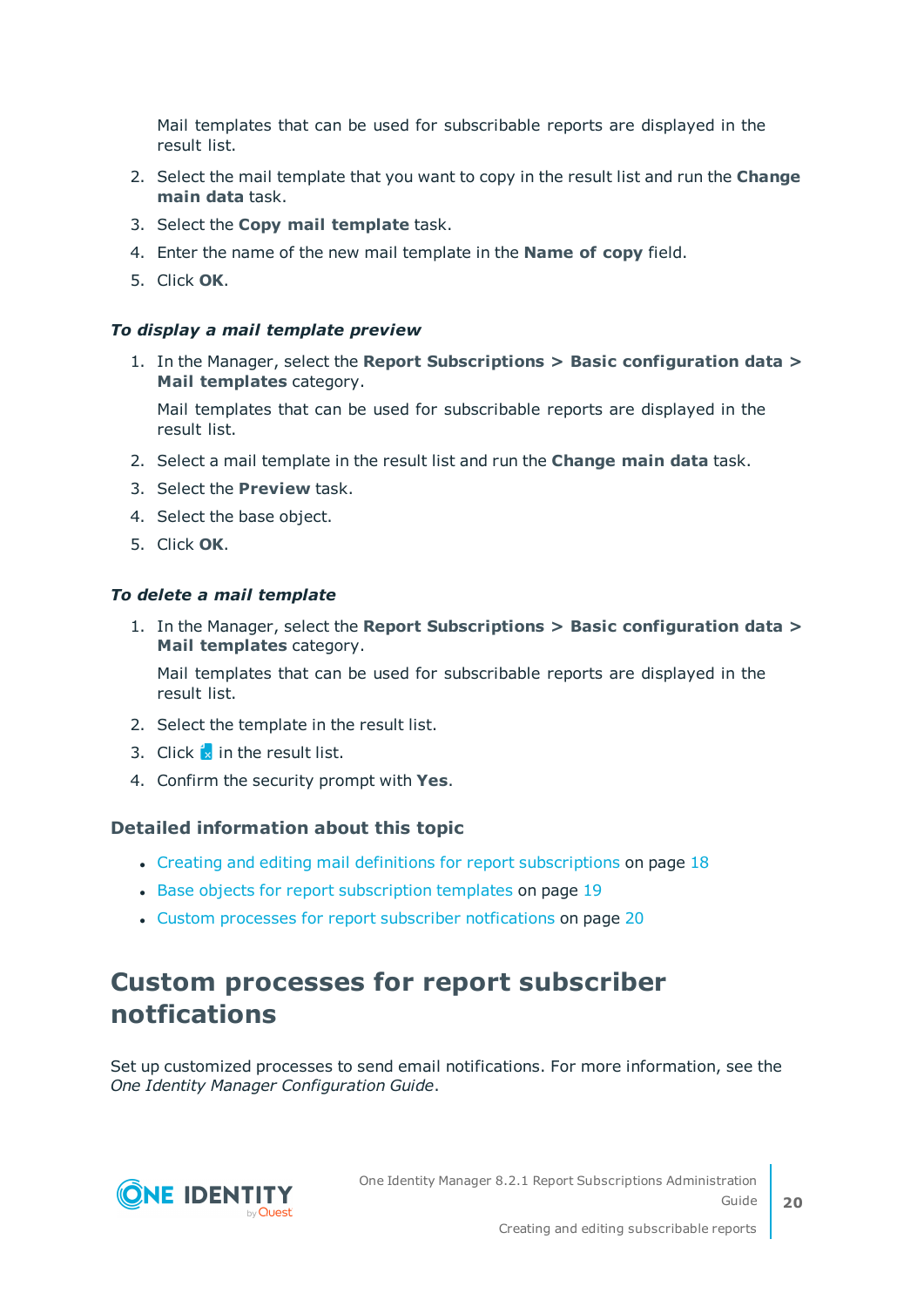You can use following events for generating processes.

#### **Table 5: Events for "RPSSubscription" and "RPSSubscriptionCC"**

|  | <b>Event</b> | <b>Triggered by</b> |
|--|--------------|---------------------|
|--|--------------|---------------------|

<span id="page-20-0"></span>GenerateMail Creates a report subscription notification according to a defined schedule.

## **Creating and editing subscribable reports**

#### *To create or edit a subscribable report*

- 1. In the Manager, select the **Report Subscriptions > Subscribable reports** category.
- 2. Select the report in the result list and run the **Change main data** task.

 $-$  OR  $-$ 

Click  $\mathbf{I}$  in the result list.

- 3. Enter the required data for a subscribable report on the main data form.
- 4. Edit report parameters (optional).
- 5. Save the changes.

#### *To copy an existing subscribable report*

- 1. In the Manager, select the **Report Subscriptions > Subscribable reports** category.
- 2. Select the report in the result list.
- 3. Select the **Create copy** task.
- 4. Confirm the prompt with **Yes**.
- 5. Confirm the prompt with **Yes** if you want to deactivate the original report.

The original report can no longer be assigned, however, existing assignments remain intact.

- OR -

Confirm the prompt with **No** if you want the original report to remain active.

- 6. Edit the data for a subscribable report on the main data form.
- 7. Save the changes.

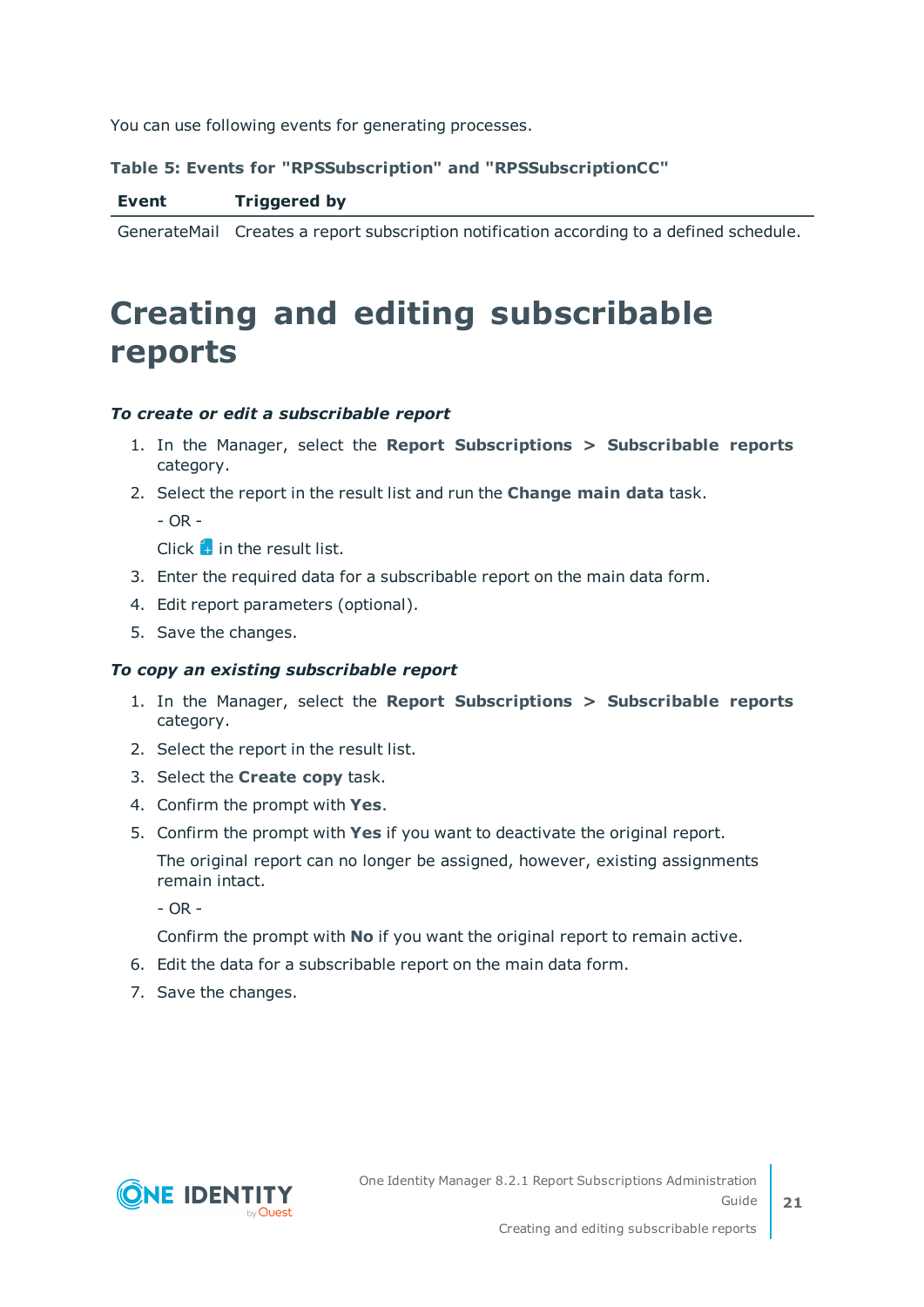#### **Related topics**

- General main data of [subscribable](#page-21-0) reports on page 22
- Editing report parameters for [subscribable](#page-26-0) reports on page 27
- [Creating](#page-22-0) simple reports on page 23
- Assigning [subscribable](#page-31-1) reports to employees on page 32

### <span id="page-21-0"></span>**General main data of subscribable reports**

Enter the following general main data of a subscribable report.

**Table 6: General main data of subscribable reports**

| <b>Property</b>                     | <b>Description</b>                                                                                                                                                                                                                                                                                      |
|-------------------------------------|---------------------------------------------------------------------------------------------------------------------------------------------------------------------------------------------------------------------------------------------------------------------------------------------------------|
| Name                                | Identifier for the subscribable report. The identifier is automatically<br>copied when the report is selected. You can change the identifier if<br>required.                                                                                                                                            |
| Report                              | Report you want to make subscribable. All the reports that you have set up<br>in the Report Editor are available for subscription editing. Some of the<br>following data is transferred automatically.                                                                                                  |
| Format (e-<br>mail attach-<br>ment) | Report formats when sent as an attatchment. Permitted formats are: HTML,<br>PDF, RTF, TEXT, XLS, TIFF, XML, CSV, XPS, DOCX, XLSX.                                                                                                                                                                       |
| Owner                               | Owner of the report.                                                                                                                                                                                                                                                                                    |
|                                     | If the subscribable report can be requested in the IT Shop, the owner will<br>automatically be a member of the application role for product owners that<br>are assigned the service item.                                                                                                               |
| Service item                        | So you can use subscribable reports in the IT Shop, you need to assign a<br>service item to the subscribable report or add a new one. For more inform-<br>ation, see the One Identity Manager IT Shop Administration Guide.                                                                             |
| Risk index                          | Value for evaluating the risk of subscribing reports to employees. Enter a<br>value between 0 and 1. This field is only visible if the <b>QER   Calcu-</b><br>lateRiskIndex configuration parameter is set. For more information, see<br>the One Identity Manager Risk Assessment Administration Guide. |
| Description                         | Text field for additional explanation. The description is automatically trans-<br>ferred when the report is selected. You can change the description if<br>necessary.                                                                                                                                   |
| Deactivated                         | Specifies whether the subscribable report can be inherited by employees.<br>Only subscribable reports that are enabled can be assigned within the One<br>Identity Manager. If a subscribable report is disabled you are prevented                                                                       |

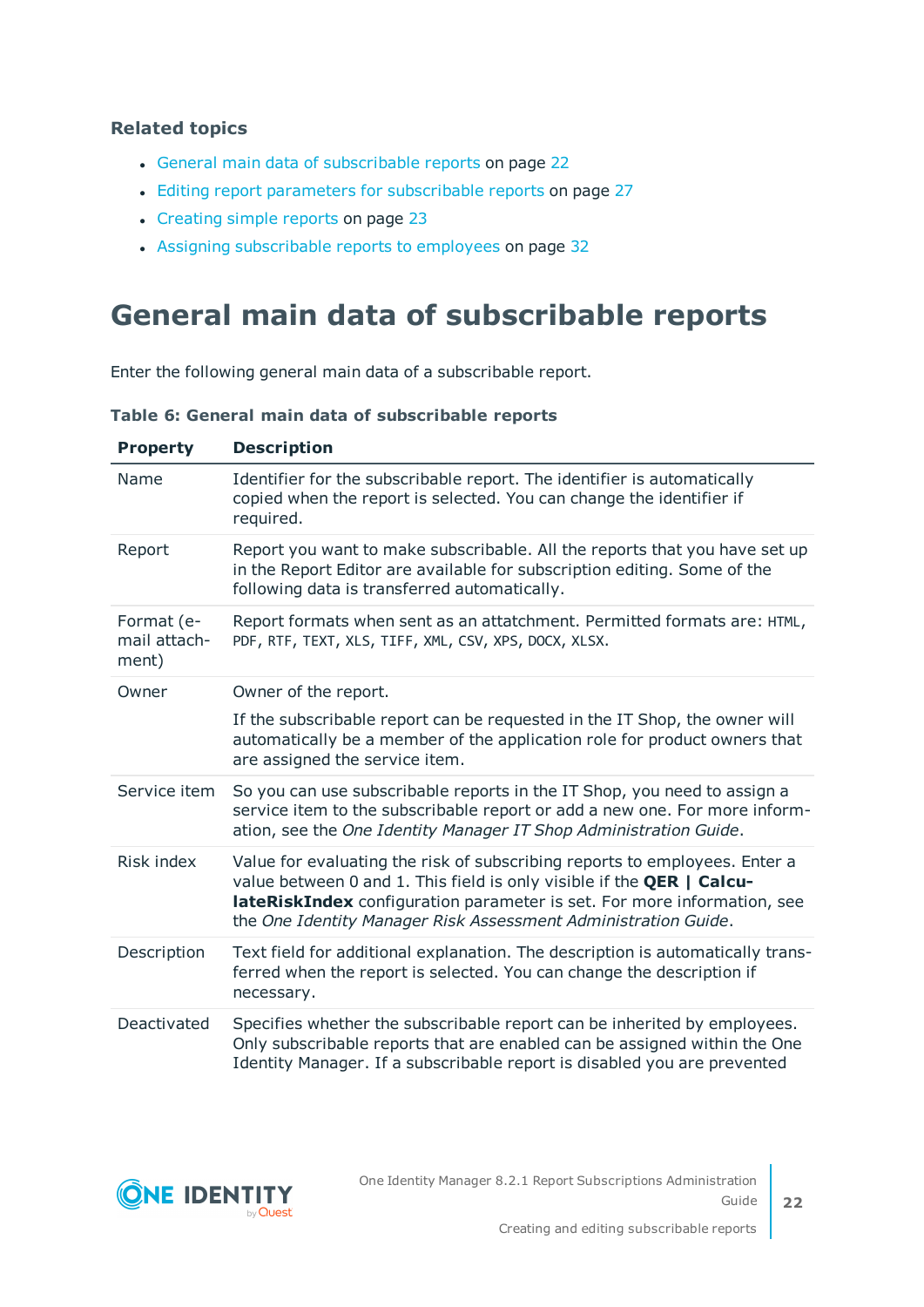| <b>Property</b><br><b>Description</b> |                                                                                                                                                                                                                                                                                                                                                                                                                                              |
|---------------------------------------|----------------------------------------------------------------------------------------------------------------------------------------------------------------------------------------------------------------------------------------------------------------------------------------------------------------------------------------------------------------------------------------------------------------------------------------------|
|                                       | from assigning it. Existing assignments remain intact.                                                                                                                                                                                                                                                                                                                                                                                       |
|                                       | IMPORTANT: If you disable a subscribable report, existing Web Portal<br>user report subscriptions are canceled.                                                                                                                                                                                                                                                                                                                              |
| IT Shop                               | Specifies whether the subscribable report can be requested through the IT<br>Shop. This report can be requested over the Web Portal by company<br>employees and granted through defined approval procedures. The<br>subscribable report can also be assigned directly to employees and<br>hierarchical roles. For more information, see the One Identity Manager IT<br>Shop Administration Guide.                                            |
| Only for use<br>in IT Shop            | Specifies whether the subscribable report can only be requested through<br>the IT Shop. This report can be requested over the Web Portal by company<br>employees and granted through defined approval procedures. The<br>subscribable report may not be assigned directly to hierarchical roles. For<br>more information, see the One Identity Manager IT Shop Administration<br>Guide.                                                      |
| Simple list<br>report                 | Specifies whether this is a report in CSV format.                                                                                                                                                                                                                                                                                                                                                                                            |
| Report defin-<br>ition                | Definition of a simple list report in XML syntax.                                                                                                                                                                                                                                                                                                                                                                                            |
| Preprocessor<br>condition             | Preprocessor condition for the subscribable report. A subscribable report<br>available only when the preprocessor condition is fulfilled.                                                                                                                                                                                                                                                                                                    |
|                                       | IMPORTANT: If a preprocessor condition is given in a subscribable<br>report, you must ensure that all report parameters depending on this<br>preprocessor condition have a default value in the underlying report in<br>the Report Editor. If the value query is used for a report parameter<br>type, this must be overwritten with the value fixed in the subscribable<br>report. Otherwise, errors may occur when the report is generated. |
| Disabled by<br>preprocessor           | Specifies whether the subscribable report is disabled through a prepro-<br>cessor condition.                                                                                                                                                                                                                                                                                                                                                 |

## <span id="page-22-0"></span>**Creating simple reports**

To create a simple report in CSV format, you can create a data export in the Manager and save the export definition in the form of a subscribable report. This report can be displayed and subscribed to in the Web Portal. You make this report available to Web Portal users.

NOTE:

<sup>l</sup> To create a simple report with export definitions, enable the **Data export as report** plugin in the program settings in the Manager.

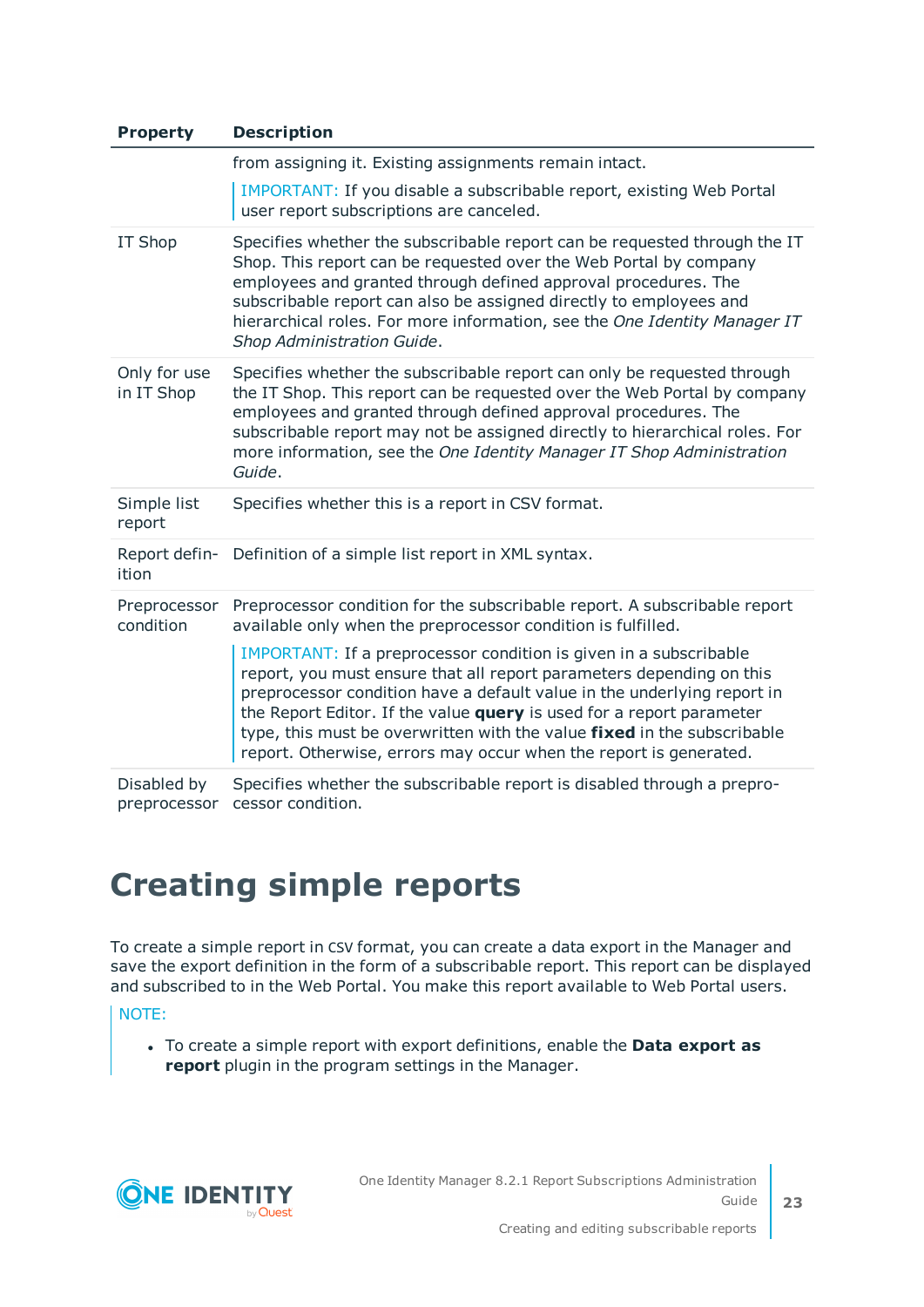• Simple reports that you create in the Manager can be displayed as statistics in the Manager's info system. To do this, you must alter the **Manager**'s user interface in the Designer. In the Manager's info system, the report opens when you doubleclick on the statistic's header.

For more information about how to implement statistics in the user interface for using in simple reports, see the *One Identity Manager Configuration Guide*.

#### *To create a simple report with the export definition*

- 1. In the Manager, select the **Database > Export data** menu item to open the export form.
- 2. Create the export.
- 3. Click  $\blacksquare$  in the title bar of the export form.
- 4. Enable **Simple list report**.
- 5. Click the **b**utton next to the report definition menu and enter the following information:
	- **· Name:** Name of the report.
	- **.** Description: Additional information about the report.
- 6. Click **OK**.
- 7. Click **Save**.

A subscribable report (RPSReport table) with the following properties is generated internally for the simple report.

#### **Table 7: Properties for the subscribable report**

| <b>Property</b>          | <b>Description</b>                                                                                                                                                         |
|--------------------------|----------------------------------------------------------------------------------------------------------------------------------------------------------------------------|
| Name                     | Identifier for the subscribable report.                                                                                                                                    |
| report                   | Report for which the subscribable report is generated. The VI_Report_<br><b>DefaultTemplate</b> report is used as the underlying report.                                   |
|                          | NOTE: The report is defined in the QER   RPS   DefaultReportTemplate<br>configuration parameter. If you use a custom report, enter this in the<br>configuration parameter. |
| Simple<br>List<br>Report | Specifies whether this is a report in CSV format.                                                                                                                          |
| Report<br>definition     | Definition of the simple list report in XML syntax.                                                                                                                        |

To make the report available to Web Portal users, assign the report to the employees.

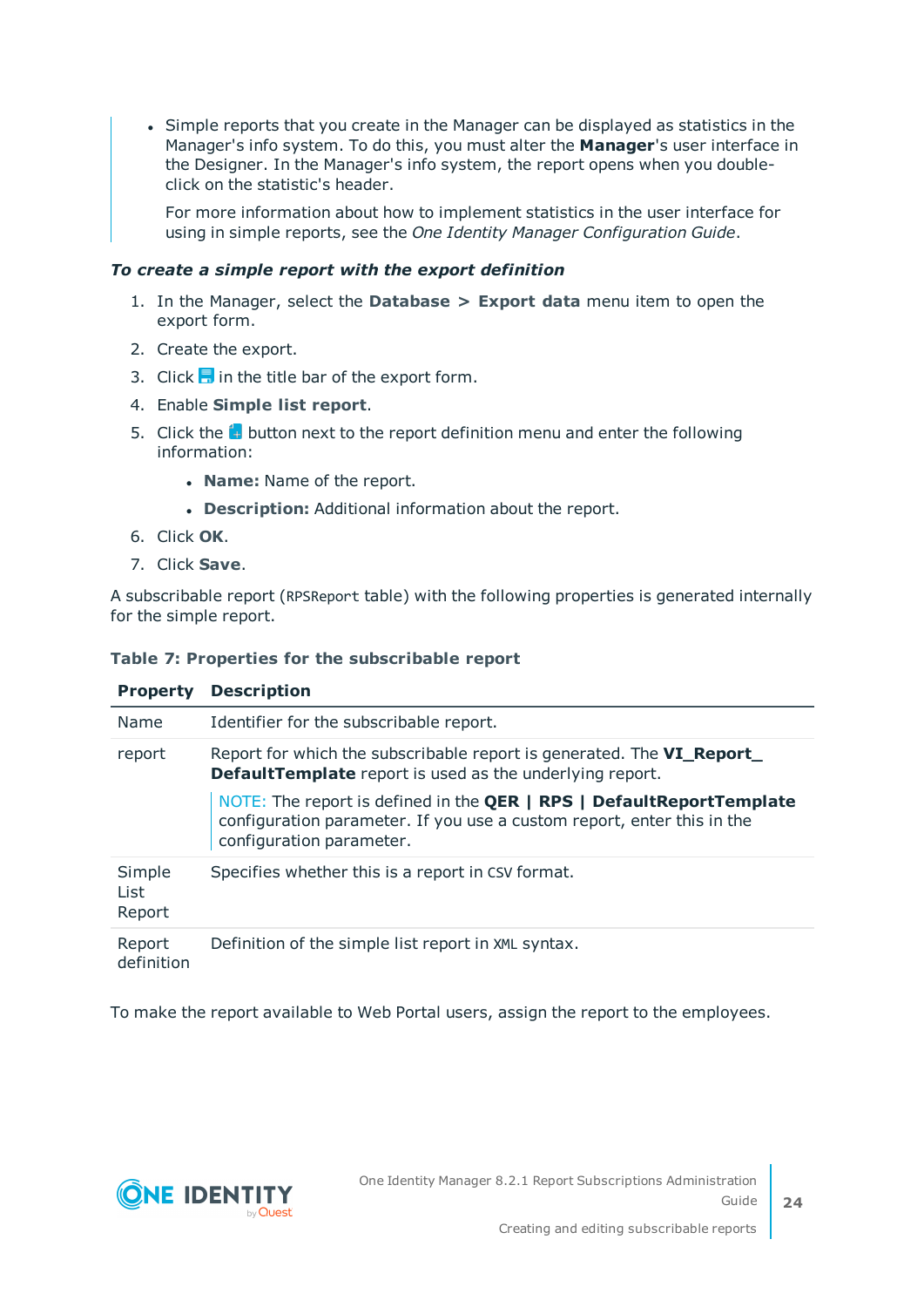#### **Related topics**

- Adding or removing simple report [parameters](#page-27-0) on page 28
- Creating and editing [subscribable](#page-20-0) reports on page 21
- Assigning [subscribable](#page-31-1) reports to employees on page 32

### <span id="page-24-0"></span>**Report parameters**

A report can contain several parameters that are determined when the report is created or when an email notification is generated and passed to the report. The generated report is then displayed or send by email to the subscriber corresponding to the report subscription set up. The user can query the report parameters before the report is displayed. This means, you can, for example, limit the time period or pass specific departments for displaying the report.

Report parameters are grouped internally into parameter sets. A separate parameter set is automatically created for very report, every subscribable report, and every report subscription. The parameters and their settings are passed down in the sequence *report- >subscribable report->report subscriptions*.

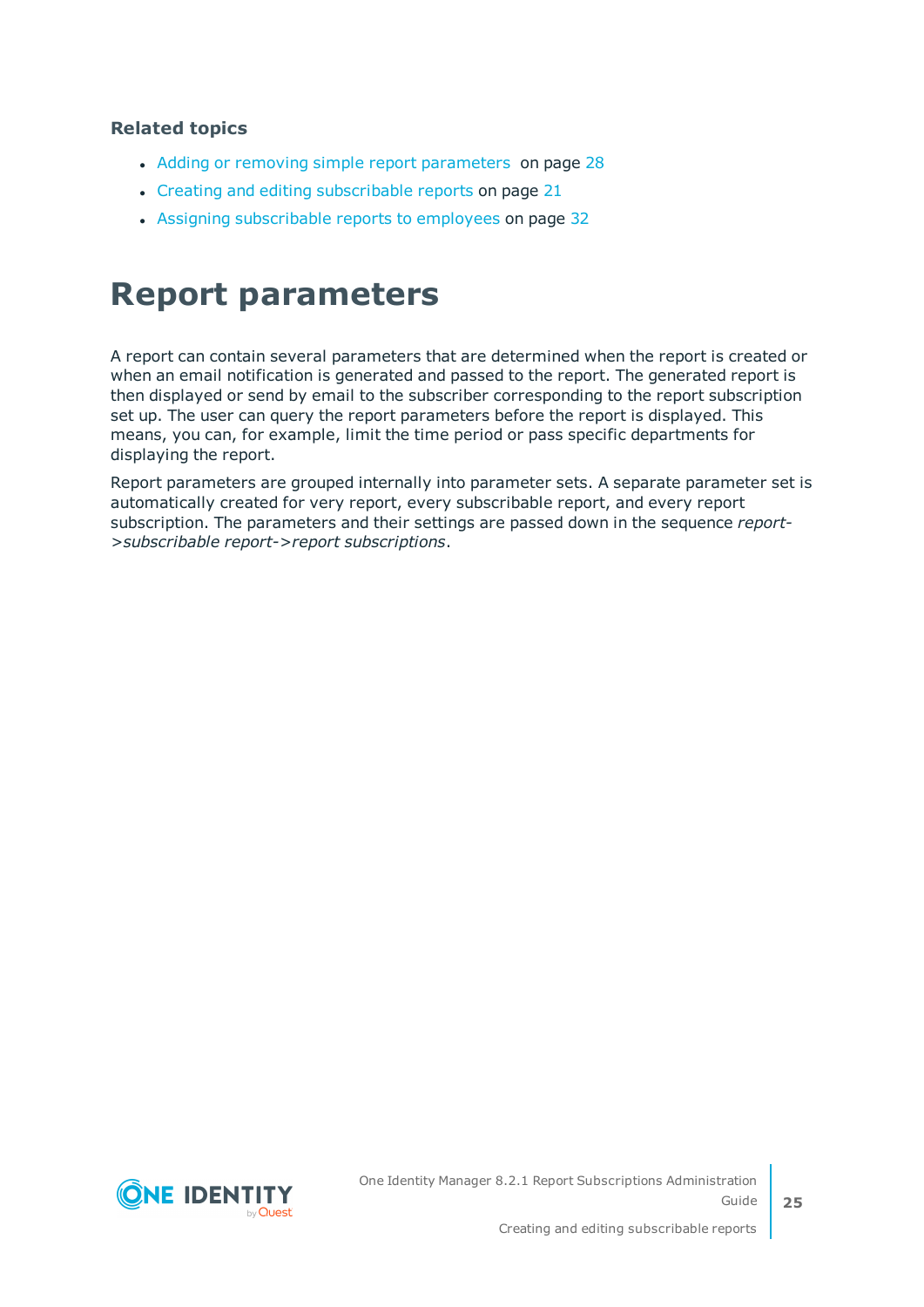#### **Figure 3: Report parameter inheritance**



You can configure report parameters at several places.

#### **Parameters for reports**

Define the report parameters to use when you create the report in the Report Editor. This is where you specify which report parameters are viewable or writable and which are already predefined in a subscribable report.

#### **Parameters for subscribable reports**

When you add a subscribable report viewable parameters are displayed in the Manager. You can make further changes to these report parameters assuming they can be overwritten. That means, you specify which report parameters can be viewed or overwritten by Web Portal users and define parameter values.

#### **Parameters for report subscriptions**

Report parameters labeled as viewable and editable in subscribable reports, are shown to Web Portal users when they are setting up their personal report subscriptions. If the report

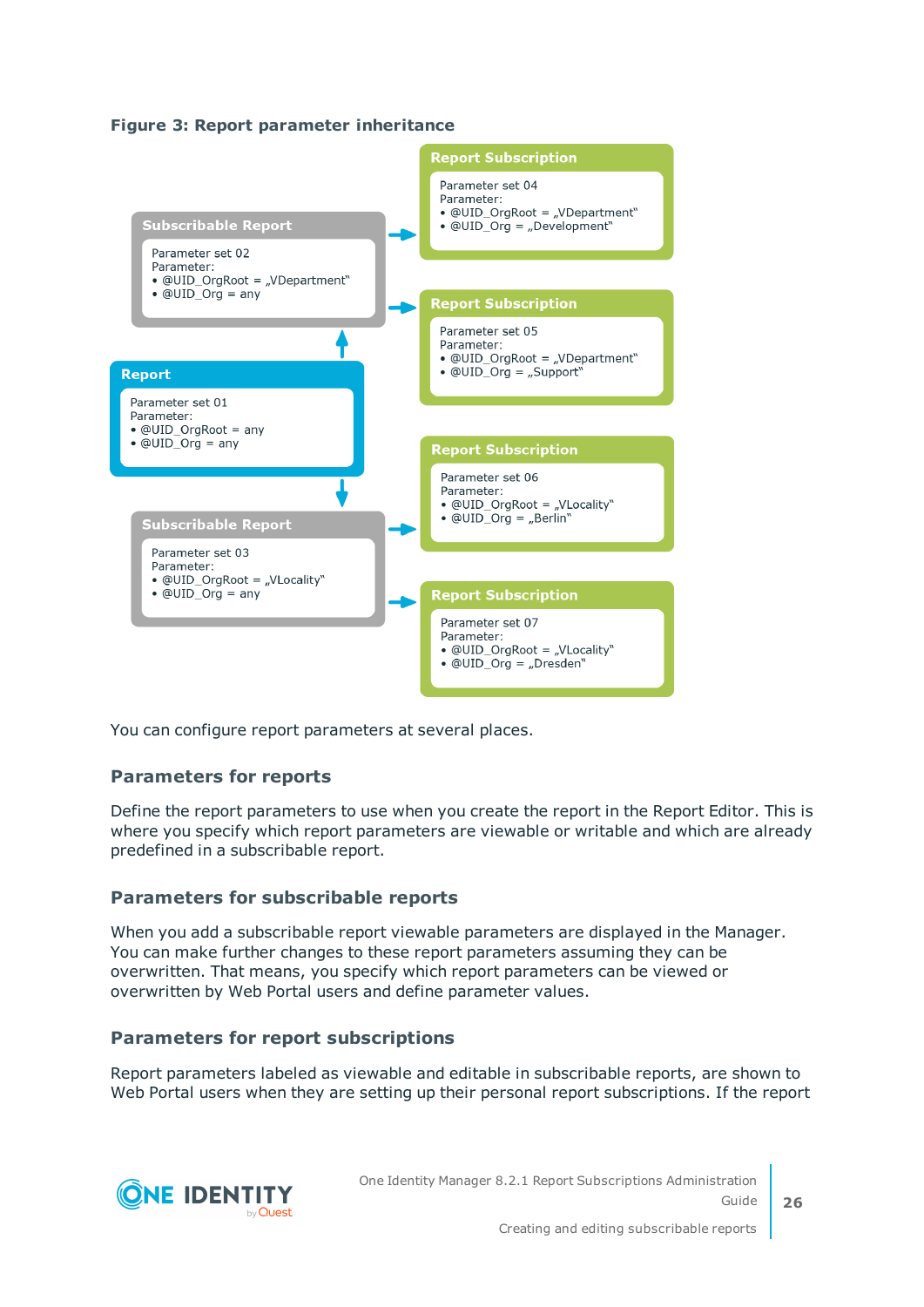parameters are editable, Web Portal users can modify the values in them.

#### **Related topics**

- Editing report parameters for [subscribable](#page-26-0) reports on page 27
- Adding or removing simple report [parameters](#page-27-0) on page 28
- General settings for report [parameters](#page-28-0) on page 29
- . Value definition for report [parameters](#page-28-1) on page 29
- $\cdot$  Value calculation for report [parameters](#page-30-0) on page 31

### <span id="page-26-0"></span>**Editing report parameters for subscribable reports**

Report parameters are displayed in the Manager when a subscribable report is added. You can make further changes to these report parameters assuming they can be overwritten. That means, you specify which report parameters can be viewed or overwritten by Web Portal users and define parameter values.

Use the following settings when editing subscribable reports to inherit parameter properties:

<sup>l</sup> Value **inherited**

This value is provided by a simple menu on the form for various parameter properties.

• Empty

Leave the input field for menu item empty. This ensures that the parameter property settings are inherited from the report.

IMPORTANT: If a preprocessor condition is given in a subscribable report, you must ensure that all report parameters depending on this preprocessor condition have a default value in the underlying report in the Report Editor. If the value **query** is used for a report parameter type, this must be overwritten with the value **fixed** in the subscribable report. Otherwise, errors may occur when the report is generated.

#### *To edit report parameters*

- 1. In Manager, in the **Report Subscriptions > Subscribable Reports** category, select the subscribable report.
- 2. Select the **Change main data** task.
- 3. To load the parameter's main data, on the **Parameters** tab, select the report parameter in the upper section of the main data form.
- 4. Edit the report parameters.

TIP: The actual parameter values are shown next to the fields and menus.

5. Click **Save**.

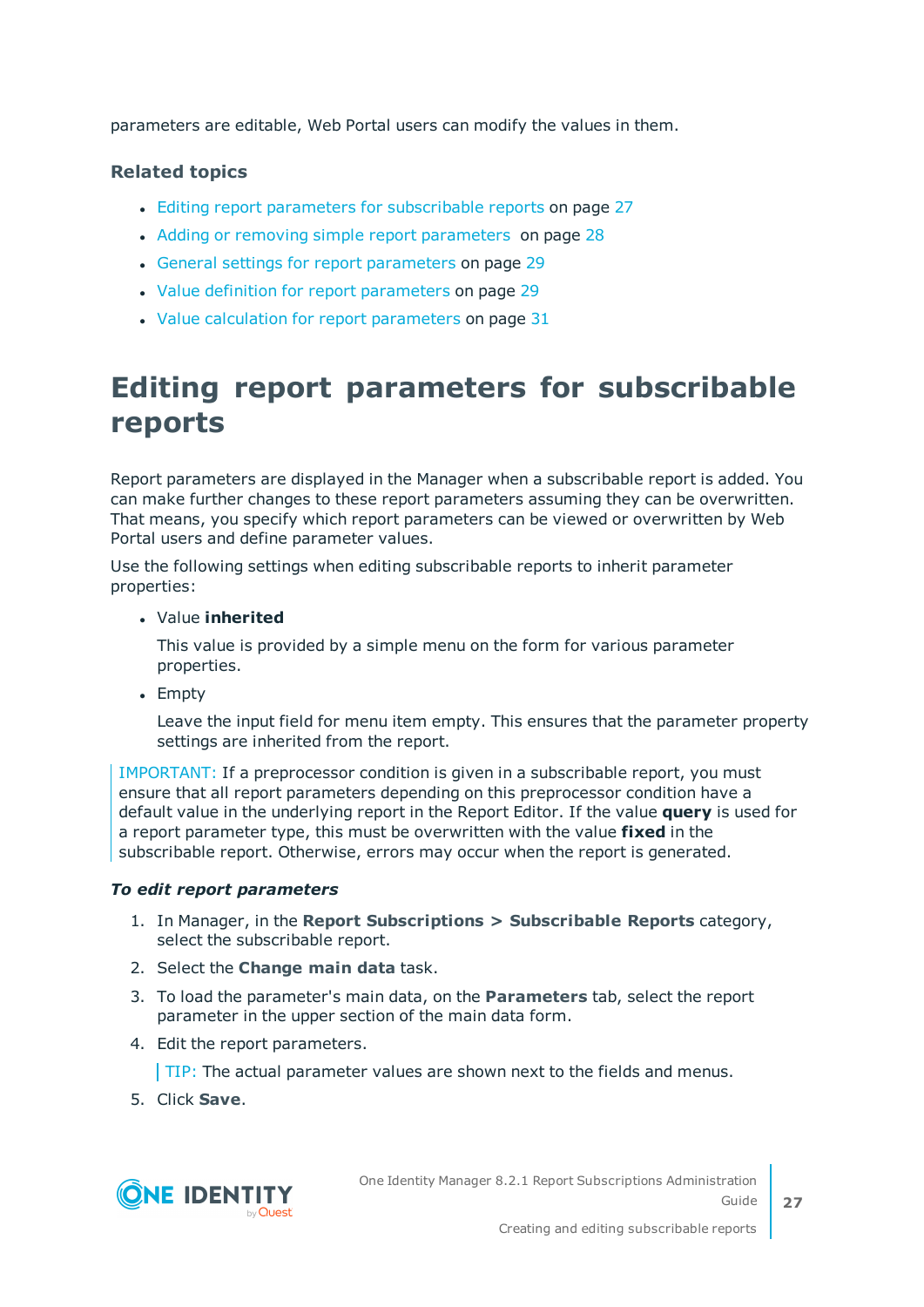#### **Related topics**

- Adding or removing simple report [parameters](#page-27-0) on page 28
- General settings for report [parameters](#page-28-0) on page 29
- Value definition for report [parameters](#page-28-1) on page 29
- Value calculation for report [parameters](#page-30-0) on page 31

### <span id="page-27-0"></span>**Adding or removing simple report parameters**

NOTE: You can only perform these tasks for simple reports.

When you create a simple report in Manager, you use the **VI\_Report\_DefaultTemplate** report is used as a template. This report does not contain any report parameters itself. To use report parameters in the report definition of simple reports, you can add the report parameters in the Manager. You can remove report parameters that are no longer needed.

#### *To add a report parameter*

- 1. In Manager, in the **Report Subscriptions > Subscribable Reports** category, select the subscribable report.
- 2. Select the **Change main data** task.
- 3. On the **Parameters** tab, select the **Add** button.
- 4. Enter the report parameter's main data.
- 5. Click **Save**.

#### *To remove a report parameter*

- 1. In Manager, in the **Report Subscriptions > Subscribable Reports** category, select the subscribable report.
- 2. Select the **Change main data** task.
- 3. Select the report parameter on the **Parameters** tab in the upper section of the main data form.
- 4. Click the **Remove** button.
- 5. Click **Save**.

#### **Related topics**

- Editing report parameters for [subscribable](#page-26-0) reports on page 27
- General settings for report [parameters](#page-28-0) on page 29
- Value definition for report [parameters](#page-28-1) on page 29
- Value calculation for report [parameters](#page-30-0) on page 31

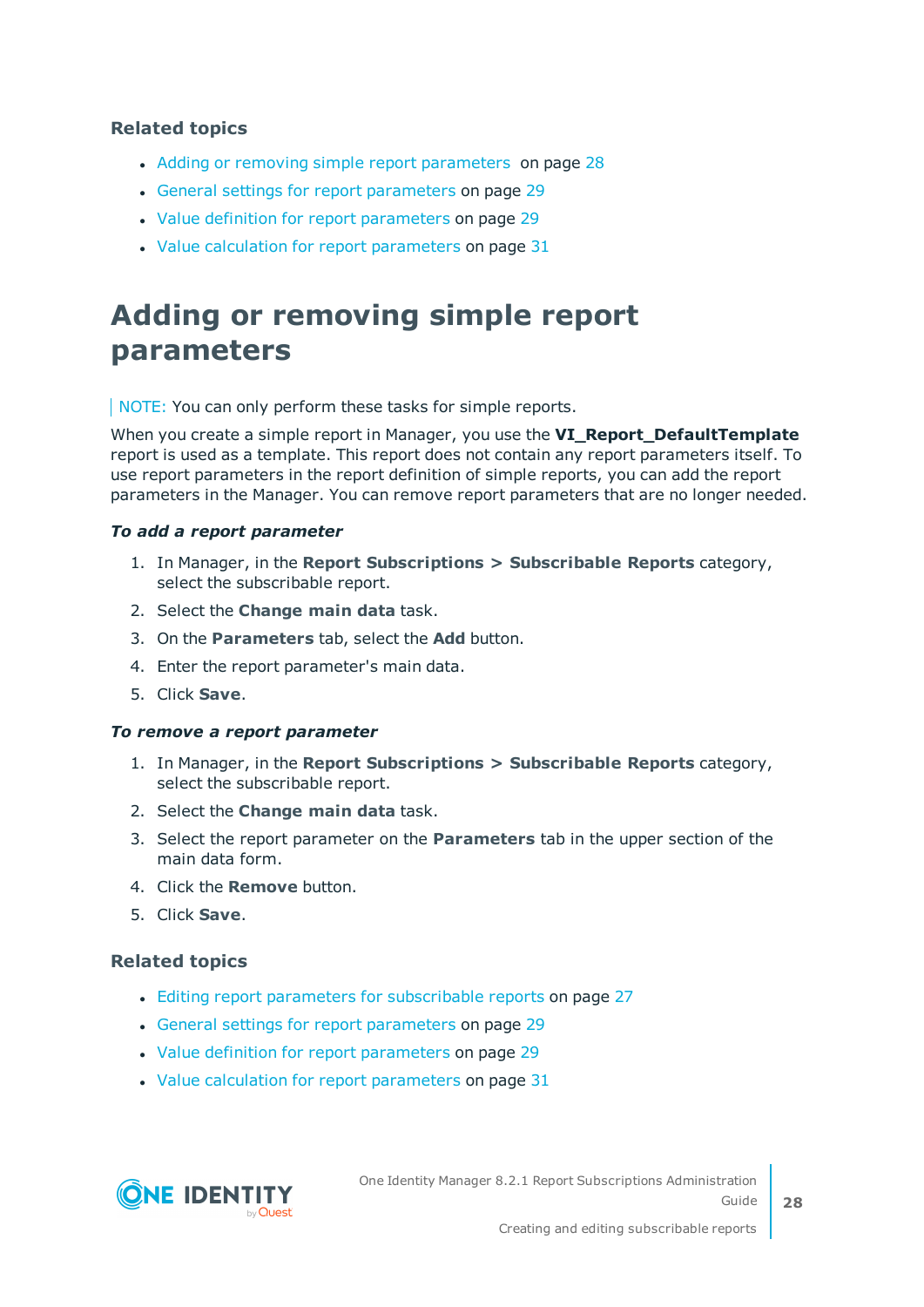### <span id="page-28-0"></span>**General settings for report parameters**

Enter the following general parameter settings.

#### **Table 8: General parameter settings**

| <b>Property</b>        | <b>Description</b>                                                                                                                                                                              |
|------------------------|-------------------------------------------------------------------------------------------------------------------------------------------------------------------------------------------------|
| Parameter<br>name      | Parameter name.                                                                                                                                                                                 |
| Parameter<br>type      | Type of parameter. Permitted values are:                                                                                                                                                        |
|                        | • Fixed: Fixed parameter values are used. On the Value definition<br>tab, enter the parameter value.                                                                                            |
|                        | <b>User prompt:</b> The user must select a parameter value in the user<br>prompt at runtime.                                                                                                    |
|                        | • Calculation: The parameter value is calculated at runtime when the<br>report is created. On the Value calculation tab, enter the table<br>column and the condition for calculating the value. |
|                        | Other settings are shown or hidden depending on the type.                                                                                                                                       |
| Display<br>name        | User friendly name for the parameter. To display language dependent<br>display names, translate the given text with the $\bullet$ button.                                                       |
| Description            | Text field for additional explanation. Translate the given text with the $\bullet$<br>button.                                                                                                   |
| Sort order             | Position of the parameter in the subscribable report view and in the Web<br>Portal.                                                                                                             |
| Mandatory<br>parameter | Specifies whether this is a mandatory parameter. You must give a value for<br>a mandatory parameter.                                                                                            |
| Viewable               | Specifies whether the parameter is shown when a report subscription is set<br>up in the Web Portal.                                                                                             |
| Can be<br>overwritten  | Specifies whether the parameter can be overwritten by Web Portal users<br>when a report subscription is created.                                                                                |

### <span id="page-28-1"></span>**Value definition for report parameters**

Use the value definition to specify the parameter value and define the characteristics of the parameter value. Other input is shown or hidden depending on the parameter definition values.

NOTE: **Parameter value** and **Default value** are heavily influenced by the parameter value definition. This is shown, on one hand, by dynamic customizing of the controls

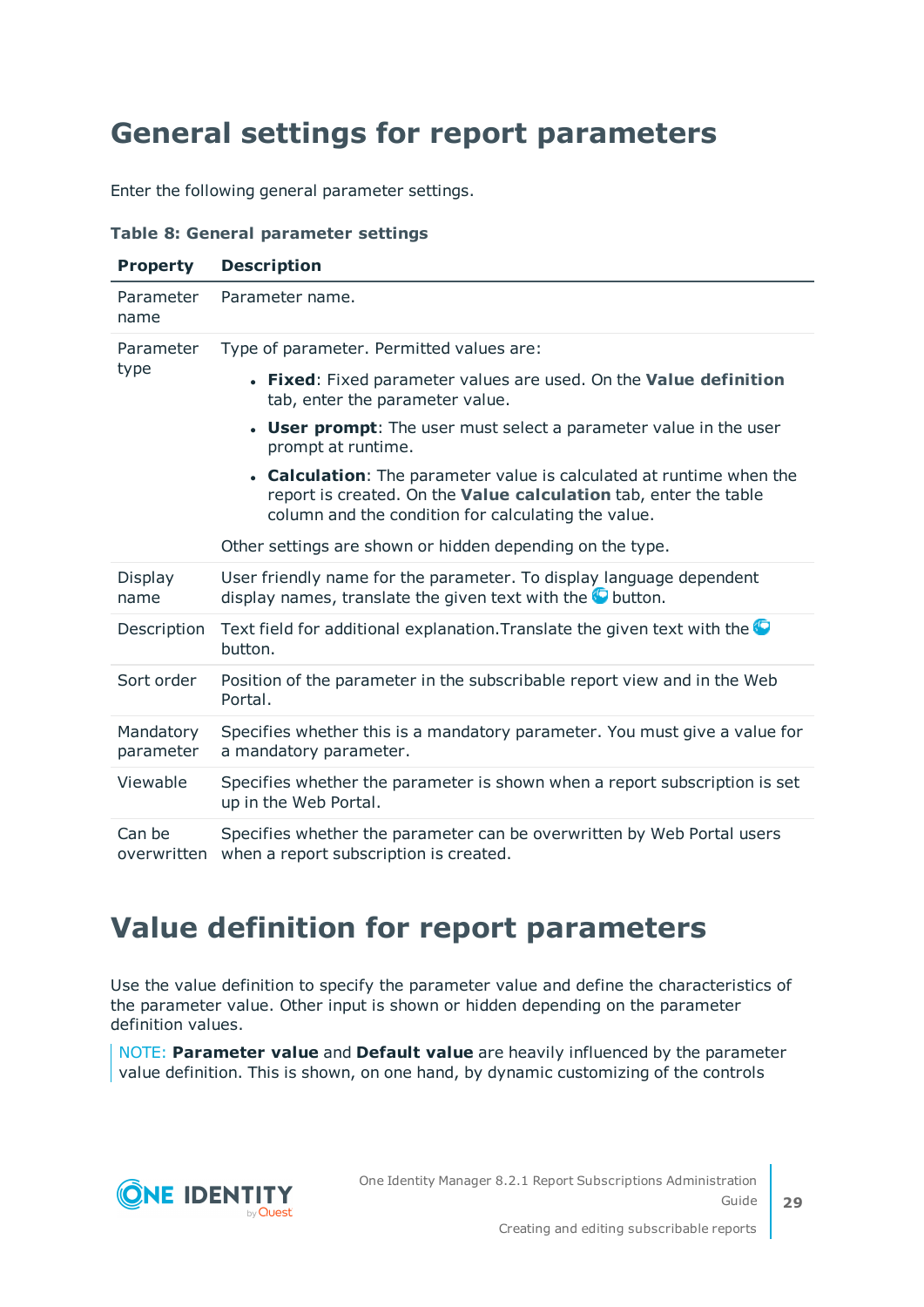available for the parameter value and default value, and on the other hand, by dynamic customizing of the values available themselves.

That is why it is recommended to edit the parameter definition first assuming this is necessary.

Enter the following data for a parameter definition:

#### **Property Description** Data type Parameter data type. Date addon Additional information about calculating date and time data for displaying in the user interface. The value can be edited if the **Date** data type is selected. Value range Specifies whether the report parameter value has to be within a given range. If **Yes**, additional fields appear. Multivalue Specifies whether the parameter accepts multiple values. If **Yes**, users can select multiple value from a list. Multiline Specifies whether the parameter contents can have multiple lines. If **Yes**, line breaks are permitted. Data source Type of data source. Permitted values are: **· None**: The user can give any value. **Table**: The user selects a value from a specified table column. **.** List of **permitted values**: The user selects a value from a predefined list. You may require additional data depending on the data source. Table column (query) Additional data for the data source **Table**. Table column for selecting the parameter value. The user can select a value from this table column. If the parameter is multi-value, you can select several values from this column as well. Display pattern Additional data for the data source **Table**. Display pattern for table elements in lists in %column% notation. The ?? operator is permitted. This means, when one column's value is empty, another column's value is displayed. Example: %column1??column2??column3% Condition (query) Additional data for the data source **Table**. Limiting condition (Where clause) for selecting the parameter value using a table column. The user can select a value from the result set. If the parameter is multi-value, you can select several values from this result set as well.

#### **Table 9: Value definition**

You can reference other parameters in the condition using the following

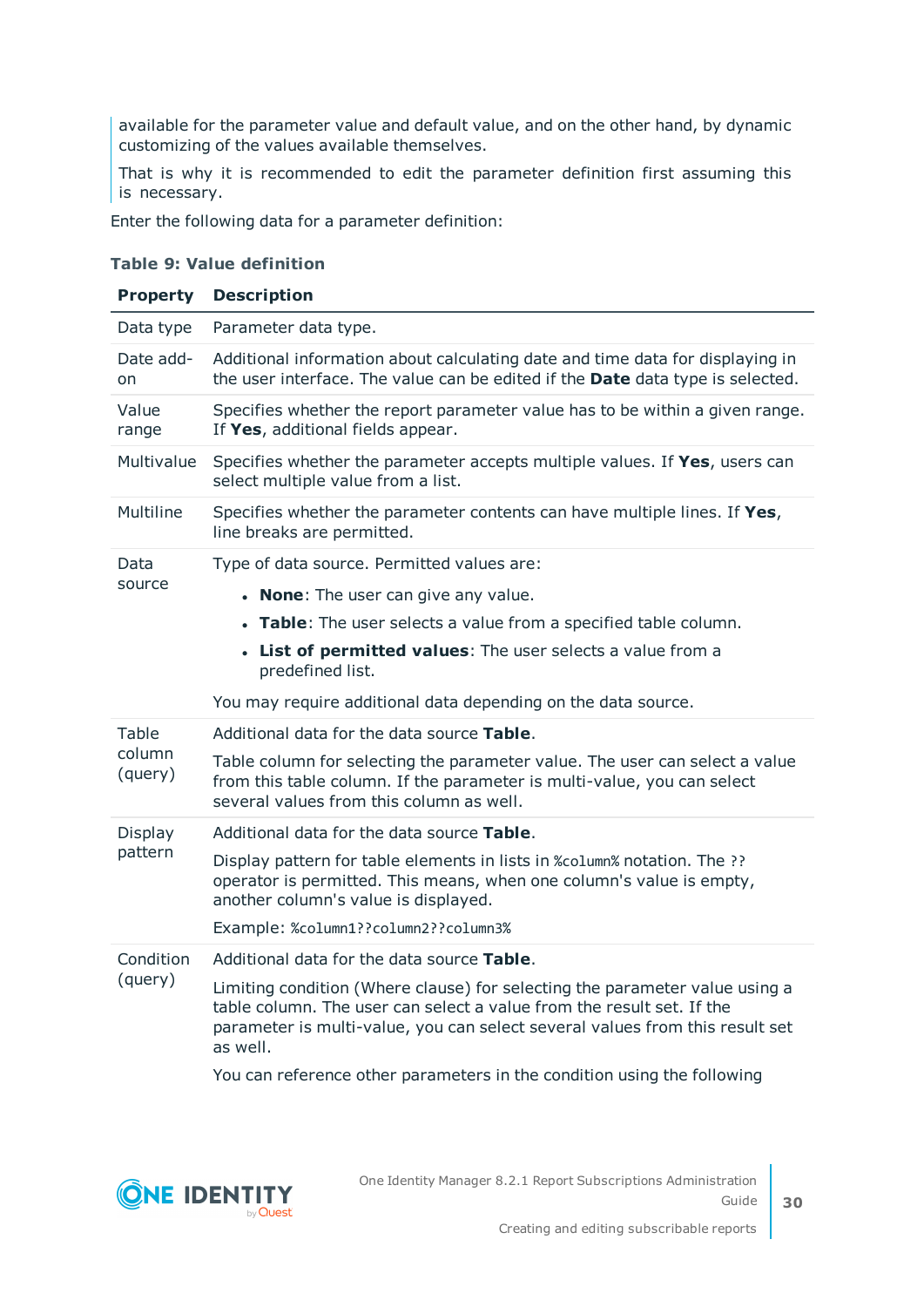#### **Property Description**

|                             | syntax:<br>\$PC( <parametername>)\$<br/>Example:</parametername>                                                                                                    |
|-----------------------------|---------------------------------------------------------------------------------------------------------------------------------------------------------------------|
|                             | UID Database = $$PC(UID)$$                                                                                                                                          |
|                             | where UID is the name of the referenced report parameter.                                                                                                           |
| List of                     | Additional data for the data source List of permitted values.                                                                                                       |
| permitted<br>values         | List of values permitted in this parameter in the <b>value=display name</b><br>notation. If an $=$ is no given, the entry counts as both value and display<br>name. |
|                             | Example: 1=internal 2=external                                                                                                                                      |
|                             | To display language dependent display names, translate each display name<br>using the $\bullet$ button.                                                             |
| Overwrite<br>empty<br>value | Specifies whether an empty parameter value overwrites the default value.                                                                                            |
|                             | If this option is disabled, the default value is overwritten if a parameter<br>value is not given.                                                                  |
| Parameter<br>value          | Parameter value If a value range is given, the Parameter value (from)<br>and the Parameter value (to) are displayed.                                                |
| Example<br>value            | Example of the parameter. The example value is used to create a report<br>preview.                                                                                  |
|                             | If a value range is given, the Example value (from) and the Example<br>value (to) are displayed.                                                                    |
| Default<br>value            | Default value of the parameter. This is used if the user does not specify a<br>parameter value and the Overwrite empty value option is not set.                     |
|                             | If a value range is given, the Default value (from) and the Default value<br>(to) are displayed.                                                                    |

### <span id="page-30-0"></span>**Value calculation for report parameters**

Enter the following data if the report parameter is calculated:

#### **Table 10: Scripts for calculating values**

|                            | <b>Property Description</b>                                                                                                 |
|----------------------------|-----------------------------------------------------------------------------------------------------------------------------|
| Table<br>column<br>(calc.) | Additional input for <b>Calculated</b> parameter type.                                                                      |
|                            | Table column for selecting the parameter value. The parameter value is<br>determined at runtime when the report is created. |

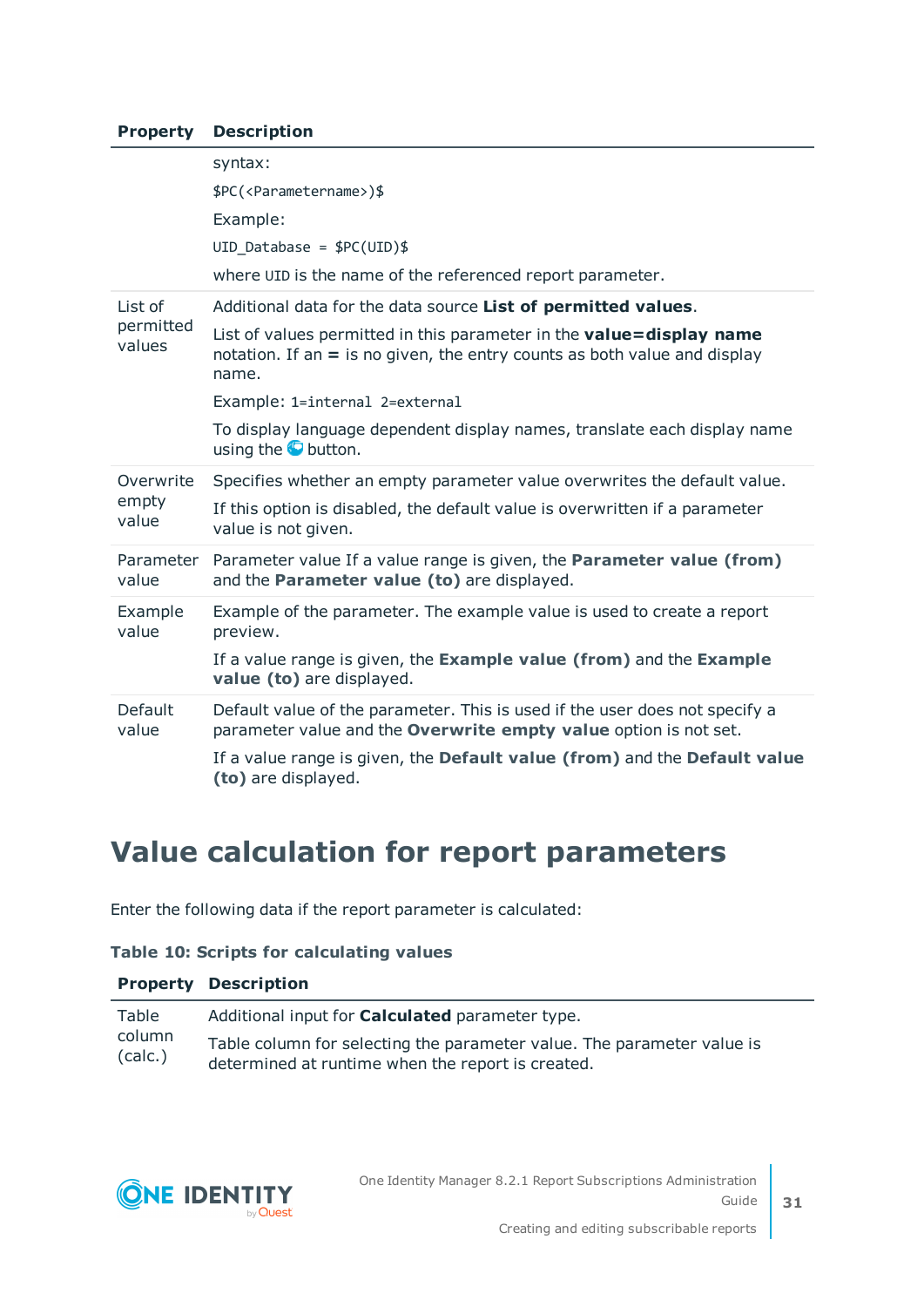#### **Property Description**

| Condition<br>(calc.) | Additional input for <b>Calculated</b> parameter type.                                                                                                                                                                                |
|----------------------|---------------------------------------------------------------------------------------------------------------------------------------------------------------------------------------------------------------------------------------|
|                      | Limiting condition (where clause) for selecting the value through a table<br>column. The parameter value is determined at runtime when the report is<br>created. If the parameter is multivalue as well, several values may be found. |
|                      | If a condition is not given and the parameter is not multivalue, the first value<br>is used that is determined by the table column. If the parameter is multivalue<br>and a condition is not given, all determined values are used.   |
| Valuation<br>script  | Script in VB. Net syntax for modifying the parameter value. The script can be<br>used as a formatting script and the existing parameter value modified or<br>reset the parameter value.                                               |
| Validation<br>script | Script in VB. Net syntax for checking permitted values of parameters. Create<br>a script that checks the user input.                                                                                                                  |

### <span id="page-31-0"></span>**Displaying report previews**

Use this task to the display subscribable report while you are editing it. Enter any report parameters required in the dialog box.

#### *To display a report preview*

- 1. In the Manager, select the **Report Subscriptions > Subscribable reports** category.
- 2. Select the report in the result list.
- 3. Select the **Change main data** task.
- 4. Select the **Report preview** task.
- 5. Enter the report parameter value in the dialog box and confirm with **OK**.

NOTE: The dialog window is only shown if required for displaying report parameters for this report.

### <span id="page-31-1"></span>**Assigning subscribable reports to employees**

Subscribable reports can be assigned to employees directly, indirectly, or through IT Shop requests. In the case of indirect assignment, employees and subscribable reports are arranged in hierarchical roles. The number of subscribable reports assigned to an employee is calculated from the position in the hierarchy and the direction of inheritance.

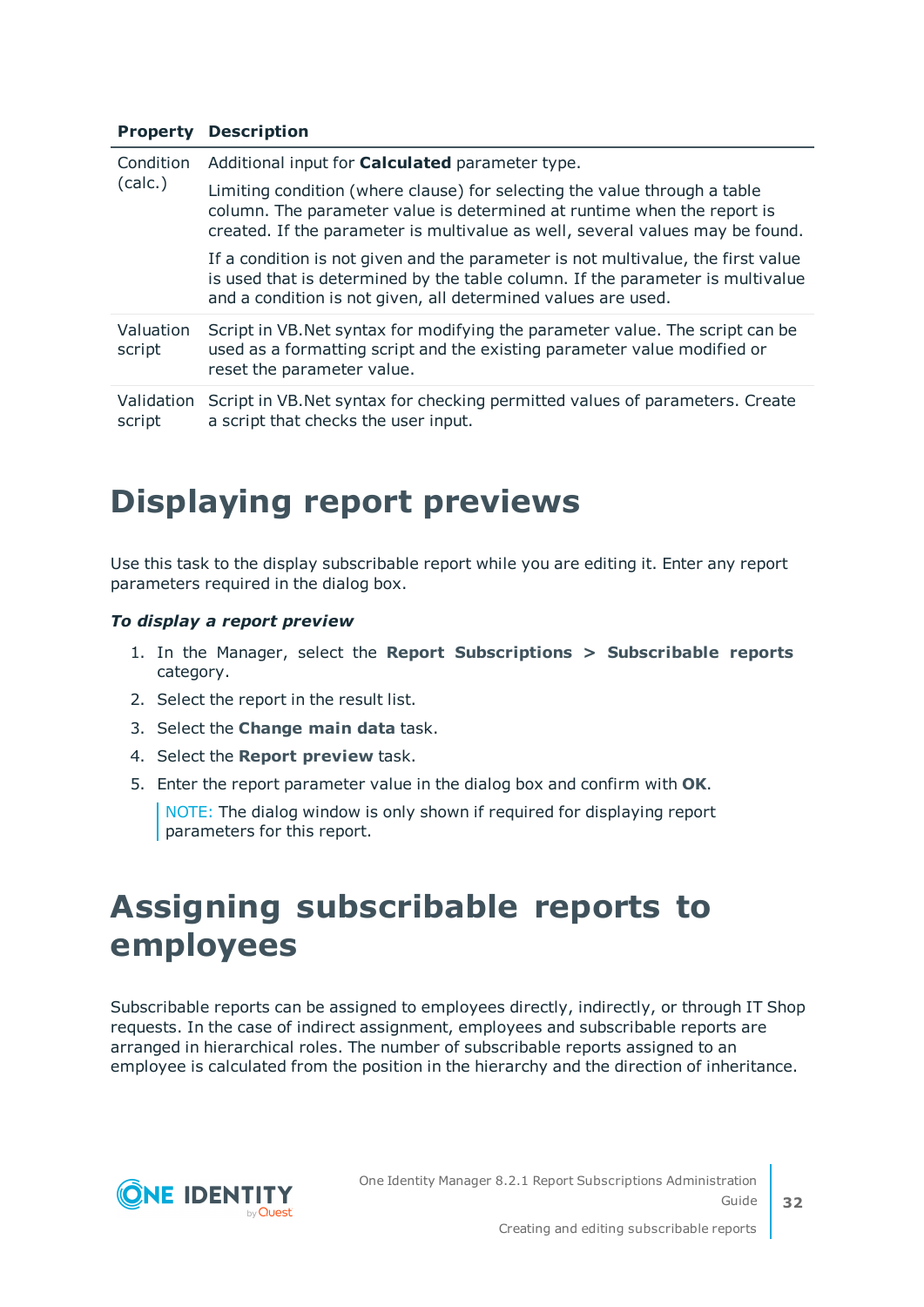Add employees to a shop as customers so that subscribable reports can be assigned through IT Shop requests. All subscribable reports assigned to this shop can be requested by the customers. Requested subscribable reports are assigned to the employees after approval is granted.

#### **Prerequisites for indirect assignment to employees**

• Assignment of employees and subscribable reports is permitted for role classes (departments, cost centers, locations, or business roles).

#### *To configure assignments to roles of a role class*

1. In the Manager, select role classes in the **Organizations > Basic configuration data > Role classes** category.

 $- OR -$ 

In the Manager, select role classes in the **Business roles > Basic configuration data > Role classes** category.

- 2. Select the **Configure role assignments** task and configure the permitted assignments.
	- . To generally allow an assignment, enable the **Assignments allowed** column.
	- <sup>l</sup> To allow direct assignment, enable the **Direct assignments permitted** column.
- 3. Save the changes.

NOTE: There are other configuration settings that play a role when company resources are inherited through departments, cost centers, locations, and business roles. For example, role inheritance might be blocked or inheritance of employees not allowed. For more detailed information about the basic principles for assigning company resources, see the *One Identity Manager Identity Management Base Module Administration Guide*.

#### **Detailed information about this topic**

- Assigning subscribable reports to [departments,](#page-33-0) cost centers, and locations on [page](#page-33-0) 34
- Assigning [subscribable](#page-33-1) reports to business roles on page 34
- Adding [subscribable](#page-34-0) reports to the IT Shop on page 35
- Assigning [subscribable](#page-35-0) reports to application roles on page 36
- Assigning [subscribable](#page-36-0) reports directly to employees on page 37
- Adding [subscribable](#page-36-1) reports to system roles on page 37
- Technical details for inheriting [subscribable](#page-43-0) reports on page 44

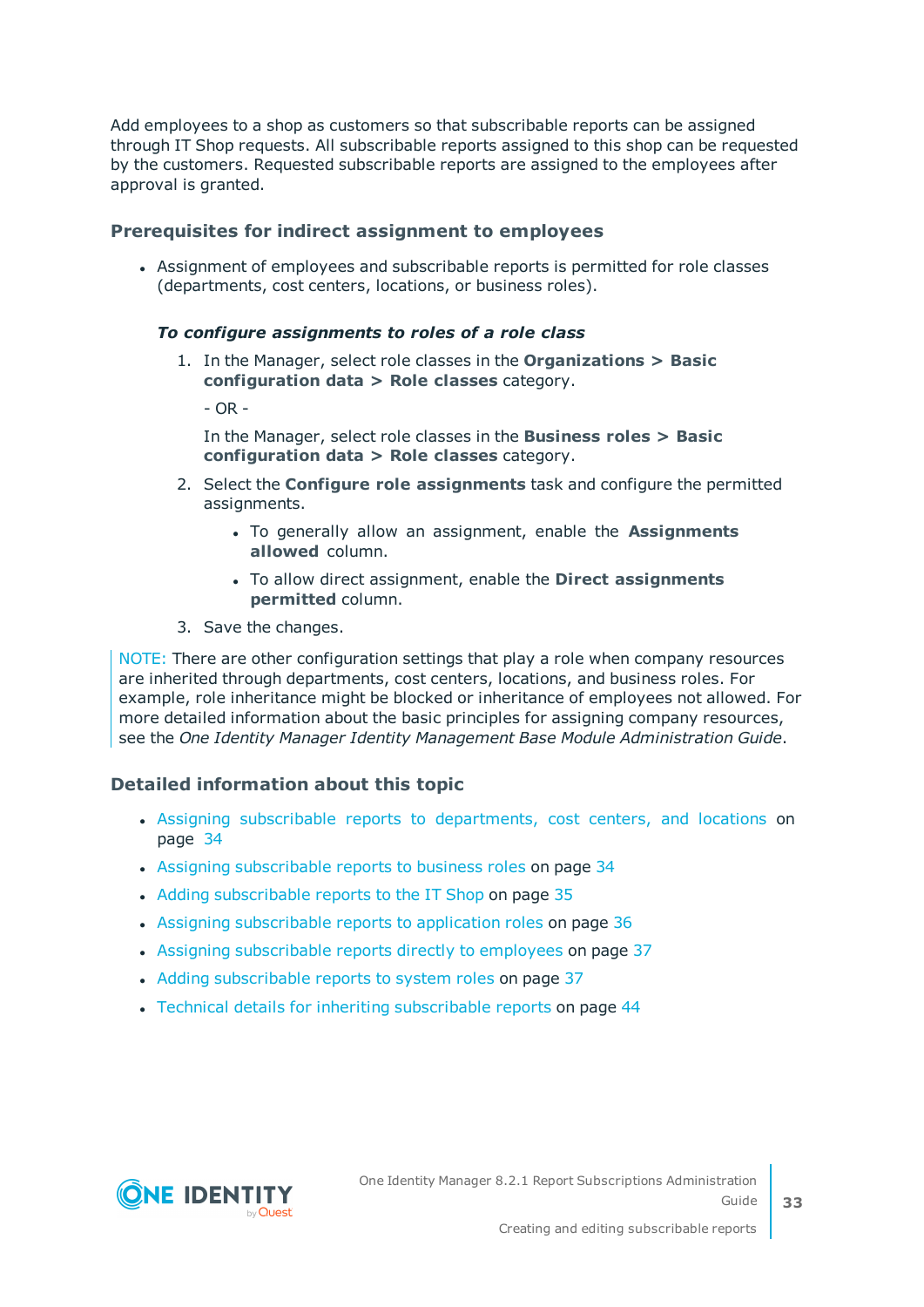### <span id="page-33-0"></span>**Assigning subscribable reports to departments, cost centers, and locations**

Assign the subscribable report to departments, cost centers, and locations for it to be assigned to employees through these organizations.

#### *To assign a subscribable report to departments, cost centers, and locations*

- 1. In the Manager, select the **Report Subscriptions > Subscribable reports** category.
- 2. Select the report in the result list.
- 3. Select the **Assign organizations** task.
- 4. In the **Add assignments** pane, assign the organizations:
	- <sup>l</sup> On the **Departments** tab, assign departments.
	- **.** On the **Locations** tab, assign locations.
	- <sup>l</sup> On the **Cost centers** tab, assign cost centers.
	- TIP: In the **Remove assignments** pane, you can remove assigned organizations.

#### *To remove an assignment*

- **Select the organization and double-click**  $\mathcal{O}$ **.**
- 5. Save the changes.

#### **Related topics**

- Assigning [subscribable](#page-33-1) reports to business roles on page 34
- Adding [subscribable](#page-34-0) reports to the IT Shop on page 35
- Assigning [subscribable](#page-35-0) reports to application roles on page 36
- Assigning [subscribable](#page-36-0) reports directly to employees on page 37
- Adding [subscribable](#page-36-1) reports to system roles on page 37

### <span id="page-33-1"></span>**Assigning subscribable reports to business roles**

NOTE: This function is only available if the Business Roles Module is installed.

Assign the subscribable report to business roles for it to be assigned to employees through these business roles.

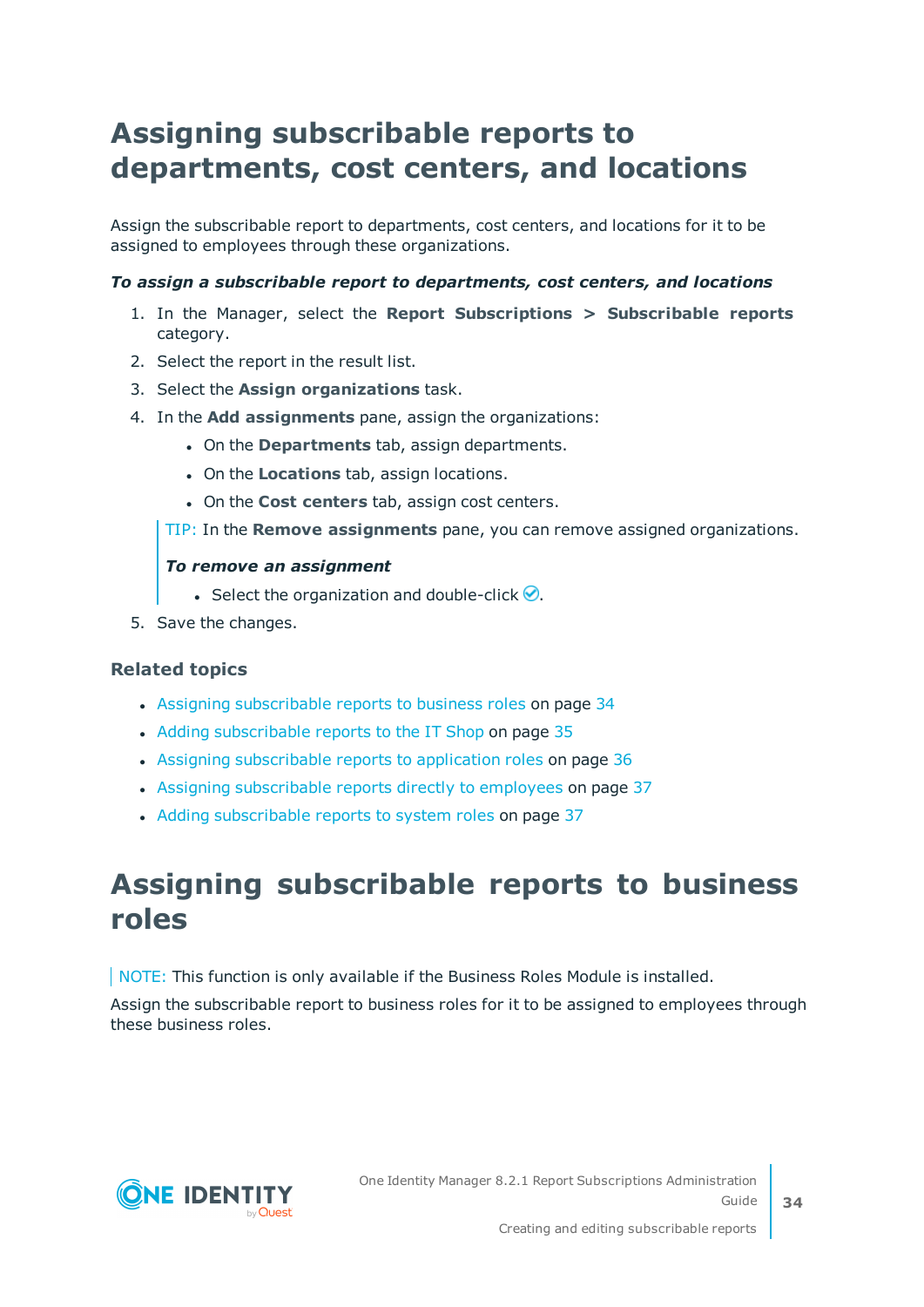#### *To assign a subscribable report to business roles*

- 1. In the Manager, select the **Report Subscriptions > Subscribable reports** category.
- 2. Select the report in the result list.
- 3. Select the **Assign business roles** task.
- 4. In the **Add assignments** pane, select the role class and assign business roles.

TIP: In the **Remove assignments** pane, you can remove assigned business roles.

#### *To remove an assignment*

- **Select the business role and double-click .**
- 5. Save the changes.

#### **Related topics**

- Assigning subscribable reports to [departments,](#page-33-0) cost centers, and locations on [page](#page-33-0) 34
- Adding [subscribable](#page-34-0) reports to the IT Shop on page 35
- Assigning [subscribable](#page-35-0) reports to application roles on page 36
- Assigning [subscribable](#page-36-0) reports directly to employees on page 37
- Adding [subscribable](#page-36-1) reports to system roles on page 37

### <span id="page-34-0"></span>**Adding subscribable reports to the IT Shop**

Once a subscribable report has been assigned to an IT Shop shelf, it can be requested by the shop customers through the Web Portal. For more information about the IT Shop, see the *One Identity Manager IT Shop Administration Guide*.

There are other prerequisites requirements to make a subscribable report requestable.

- <sup>l</sup> The subscribable report must have the **IT Shop** option set.
- The subscribable report must be assigned a service item.
- <sup>l</sup> The subscribable report must have the **Only use in IT Shop** option set if it can only be assigned to employees using IT Shop requests. This means that the subscribable report may not be directly assigned to roles outside the IT Shop.

#### *To add a subscribable report to the IT Shop*

- 1. In the Manager, select the **Report Subscriptions > Subscribable reports** category.
- 2. Select the report in the result list.
- 3. Select the **Add to IT Shop** task.

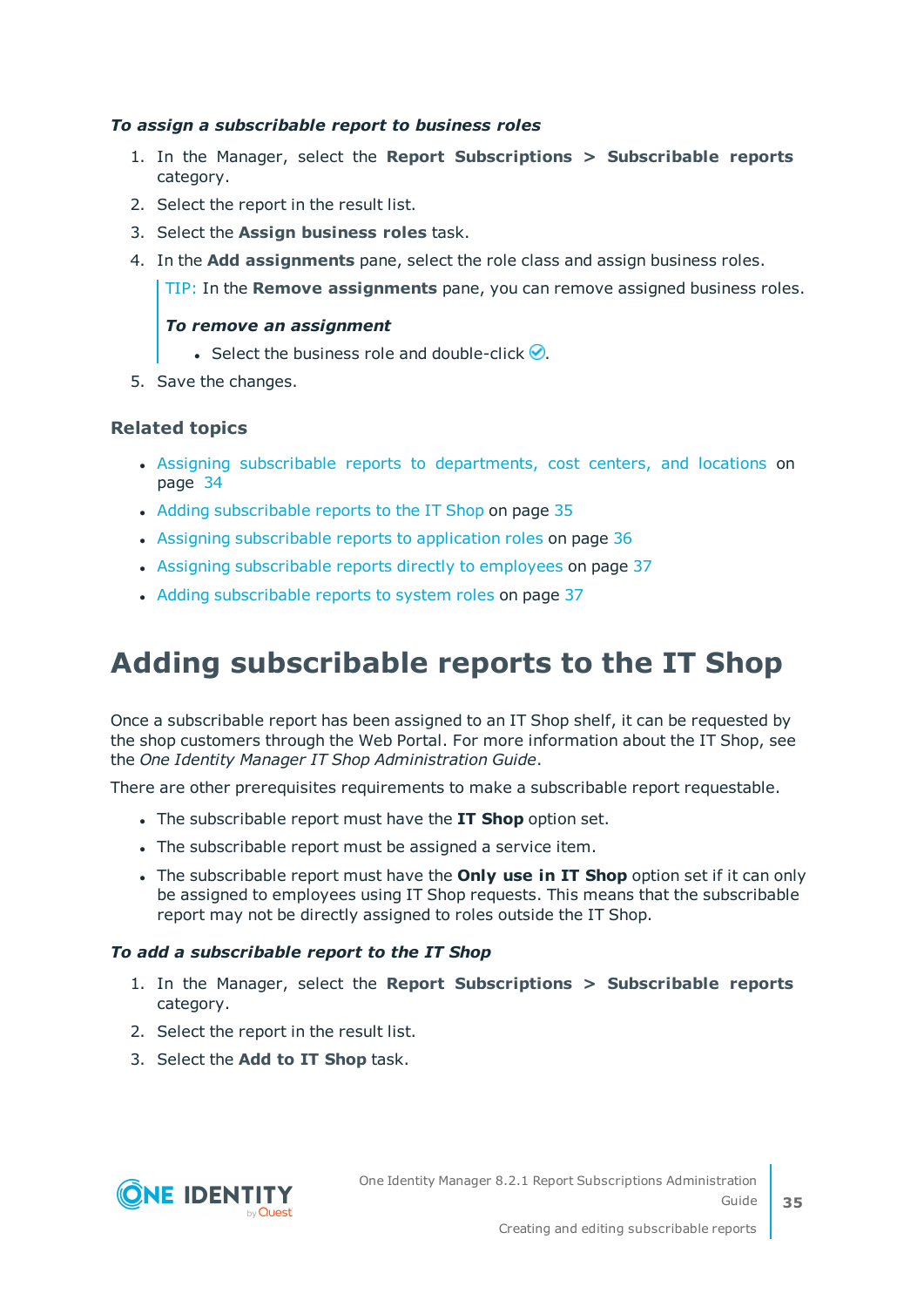- 4. In the **Add assignments** pane, assign the report to IT Shop shelves.
- 5. Save the changes.

#### **Related topics**

- Assigning subscribable reports to [departments,](#page-33-0) cost centers, and locations on [page](#page-33-0) 34
- Assigning [subscribable](#page-33-1) reports to business roles on page 34
- Assigning [subscribable](#page-35-0) reports to application roles on page 36
- Assigning [subscribable](#page-36-0) reports directly to employees on page 37
- Adding [subscribable](#page-36-1) reports to system roles on page 37

### <span id="page-35-0"></span>**Assigning subscribable reports to application roles**

Subscribable reports can be inherited by members of these roles through report assignment to the application roles. For detailed information about implementing and editing application roles, see the *One Identity Manager Authorization and Authentication Guide*.

NOTE: Subscribable reports are not inherited by members of **Base roles | Employee Manager**, **Base roles | Everyone (Lookup)** and **Base roles | Everyone (change)**.

#### *To assign a subscribable report to application roles*

- 1. In the Manager, select the **Report Subscriptions > Subscribable reports** category.
- 2. Select the report in the result list.
- 3. Select the **Assign to application roles** task.
- 4. In the **Add assignments** pane, assign the application roles.

TIP: In the **Remove assignments** pane, you can remove application role assignments.

#### *To remove an assignment*

- **Select the application role and double-click**  $\odot$ **.**
- 5. Save the changes.

#### **Related topics**

- Assigning subscribable reports to [departments,](#page-33-0) cost centers, and locations on [page](#page-33-0) 34
- Assigning [subscribable](#page-33-1) reports to business roles on page 34

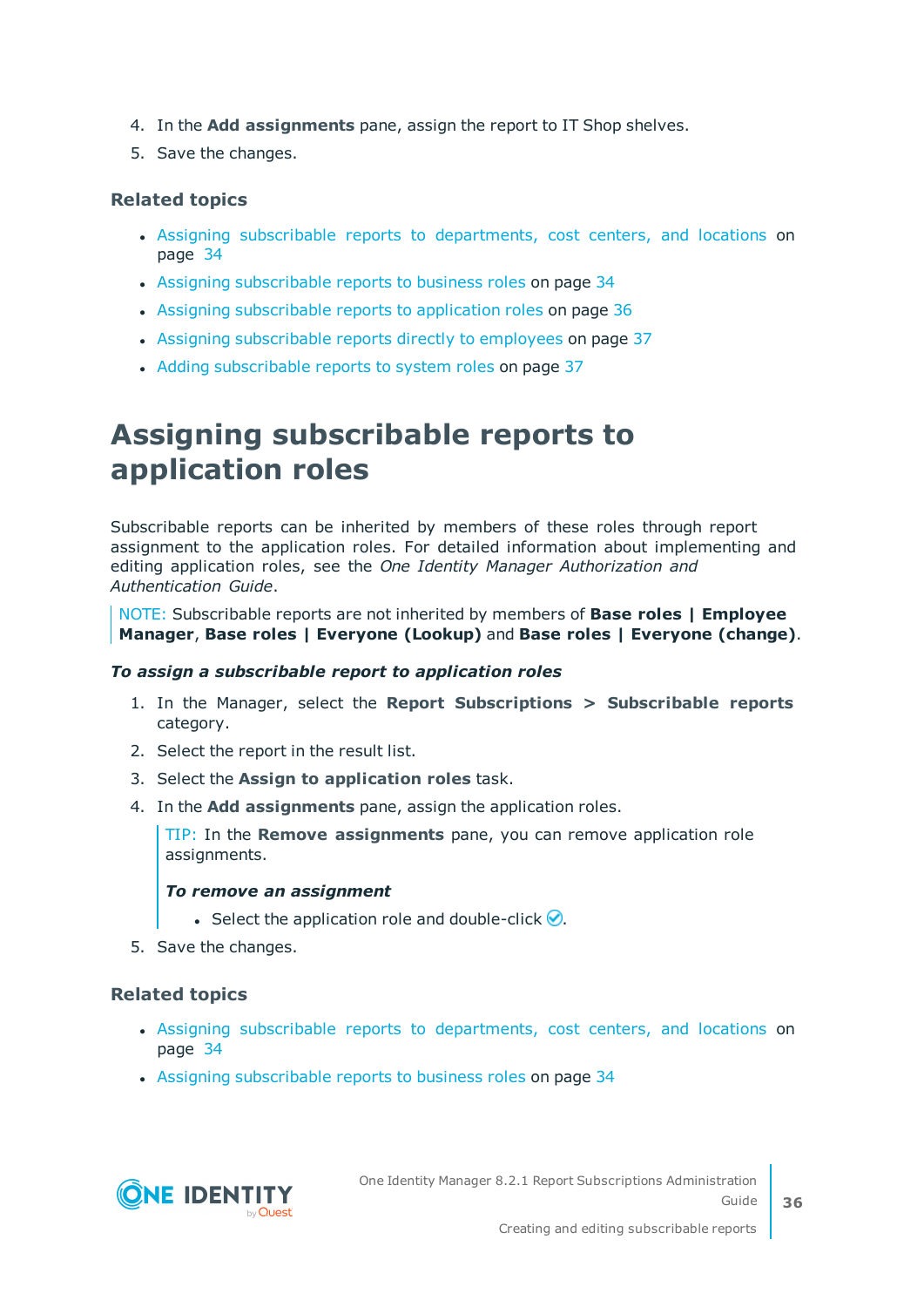- Adding [subscribable](#page-34-0) reports to the IT Shop on page 35
- Assigning [subscribable](#page-36-0) reports directly to employees on page 37
- Adding [subscribable](#page-36-1) reports to system roles on page 37

### <span id="page-36-0"></span>**Assigning subscribable reports directly to employees**

You can assign subscribable reports directly or indirectly to employees. Indirect assignment is carried out by assigning the employee and subscribable report to company structures, like departments, cost centers, locations, or business roles.

In order to react quickly to special requests, you can also assign subscribable reports directly to employees.

#### *To assign a subscribable report to individual employees*

- 1. In the Manager, select the **Report Subscriptions > Subscribable reports** category.
- 2. Select the report in the result list.
- 3. Select the **Assign to employees** task.
- 4. In the **Add assignments** pane, add employees.

TIP: In the **Remove assignments** pane, you can remove assigned employees.

#### *To remove an assignment*

- Select the employee and double-click  $\bigcirc$ .
- 5. Save the changes.

#### **Related topics**

- Assigning subscribable reports to [departments,](#page-33-0) cost centers, and locations on [page](#page-33-0) 34
- Assigning [subscribable](#page-33-1) reports to business roles on page 34
- Adding [subscribable](#page-34-0) reports to the IT Shop on page 35
- Assigning [subscribable](#page-35-0) reports to application roles on page 36
- Adding [subscribable](#page-36-1) reports to system roles on page 37

### <span id="page-36-1"></span>**Adding subscribable reports to system roles**

NOTE: This function is only available if the System Roles Module is installed.

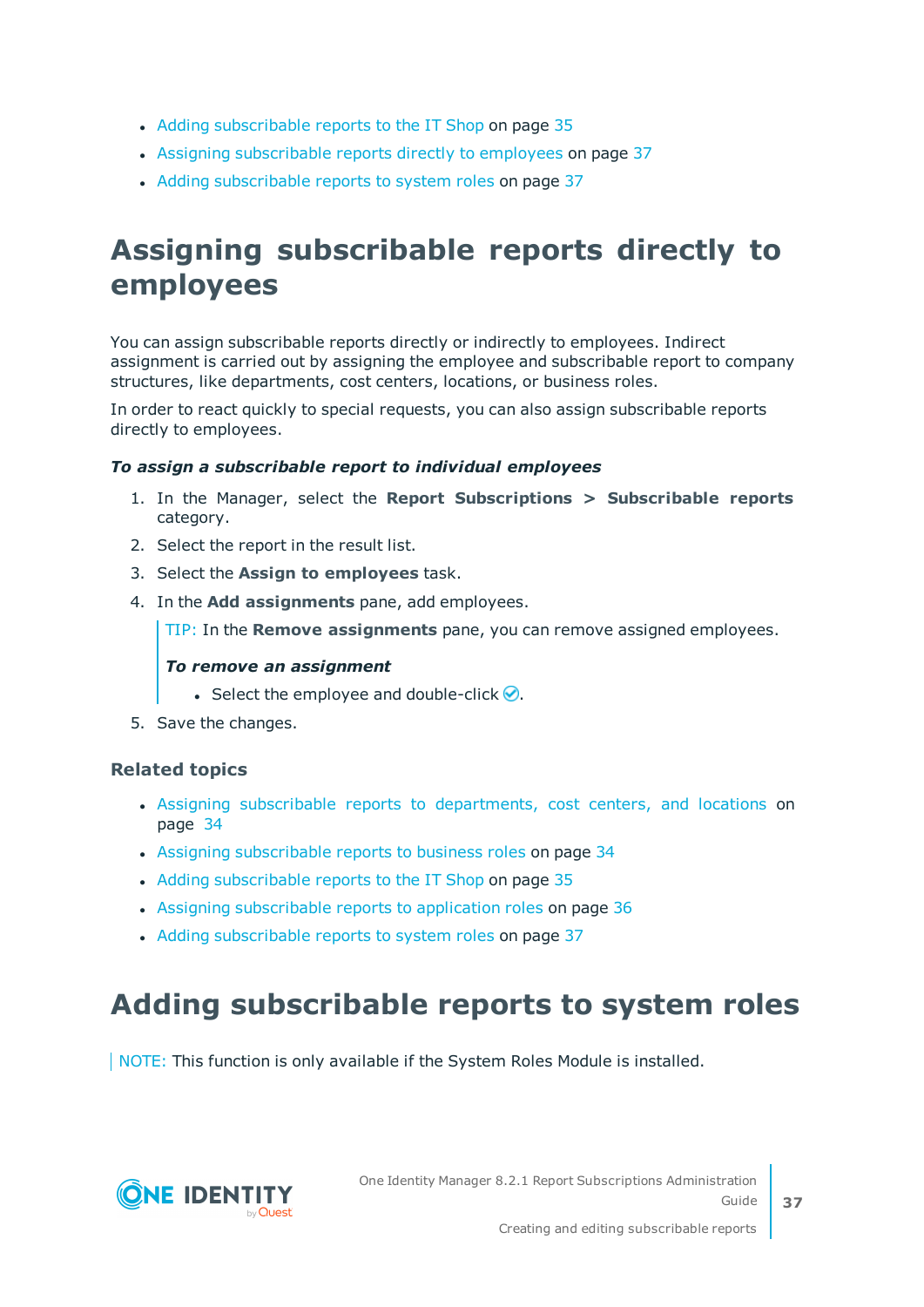Use this task to add the subscribable report to system roles. If you assign a system role to employees, the subscribable reports contained in the system role are inherited by the employees.

NOTE: Subscribable reports with the **Only use in IT Shop** option enabled, can only be assigned to system roles that also have this option set. For more information, see the *One Identity Manager System Roles Administration Guide*.

#### *To assign a subscribable report to system role*

- 1. In the Manager, select the **Report Subscriptions > Subscribable reports** category.
- 2. Select the report in the result list.
- 3. Select the **Assign system roles** task.
- 4. In the **Add assignments** pane, assign system roles.

TIP: In the **Remove assignments** pane, you can remove assigned system roles.

#### *To remove an assignment*

- **Select the system role and double-click .**
- 5. Save the changes.

#### **Related topics**

- Assigning subscribable reports to [departments,](#page-33-0) cost centers, and locations on [page](#page-33-0) 34
- Assigning [subscribable](#page-33-1) reports to business roles on page 34
- Adding [subscribable](#page-34-0) reports to the IT Shop on page 35
- Assigning [subscribable](#page-35-0) reports to application roles on page 36
- Assigning [subscribable](#page-36-0) reports directly to employees on page 37

## <span id="page-37-0"></span>**Displaying report subscriptions**

Every user sets up their personalized report subscriptions through the Web Portal. For more information, see the *One Identity Manager Web Designer Web Portal User Guide*.

#### *To show subscription settings*

<sup>l</sup> In the Manager, select the **Report Subscriptions > Report subscriptions** category.

This shows you which employees have subscribed to which reports. If necessary, you can view the subscription settings at this point.

IMPORTANT: Do not change any report subscription settings. The settings are generated by the Web Portal user when report subscriptions are set up.

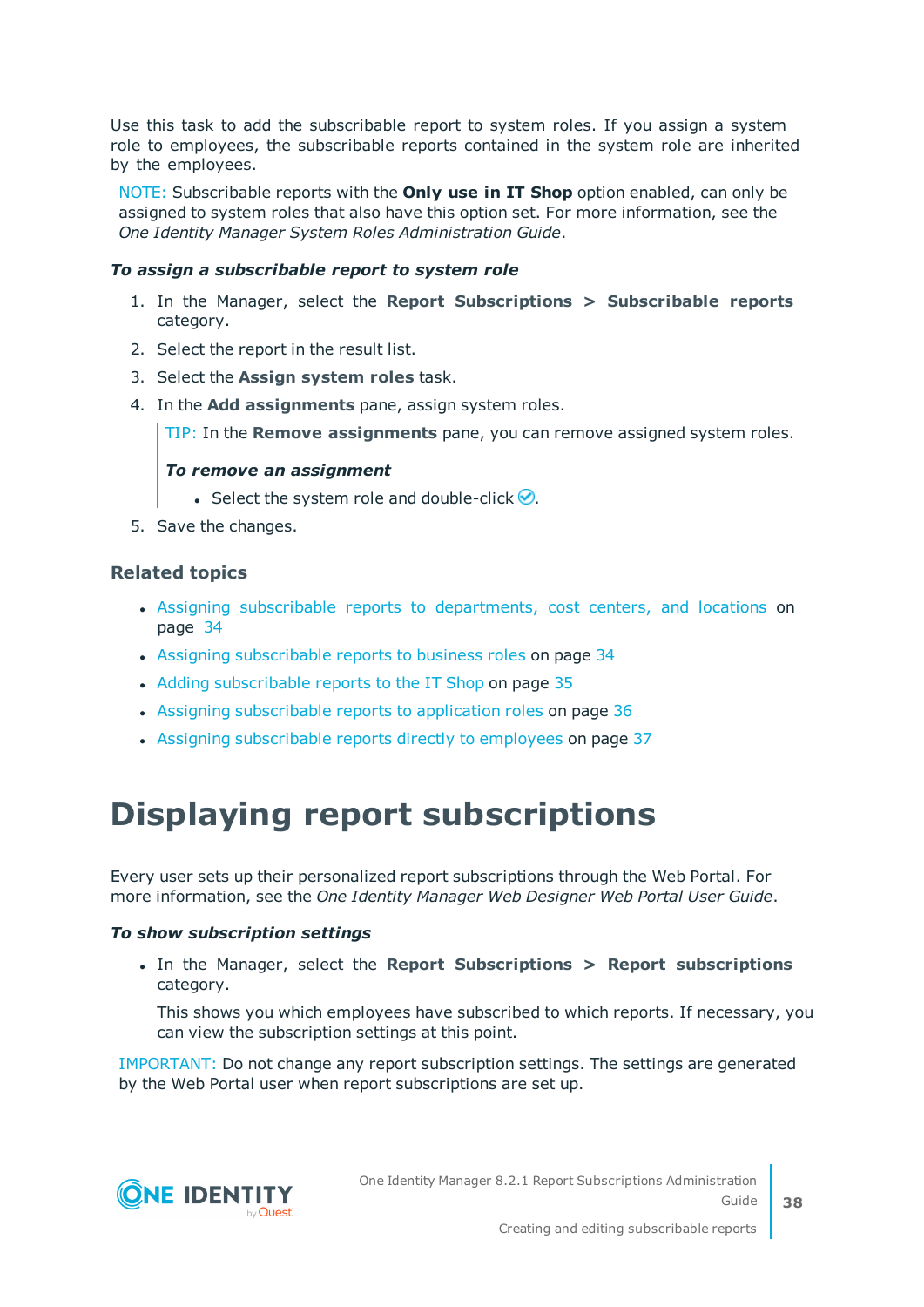# <span id="page-38-0"></span>**Disabling subscribable reports**

Only subscribable reports that are enabled can be assigned within the One Identity Manager. If a subscribable report is disabled you are prevented from assigning it. Existing assignments remain intact.

IMPORTANT: If you disable a subscribable report, existing Web Portal user report subscriptions are canceled.

#### *To disable a report*

- 1. In the Manager, select the **Report Subscriptions > Subscribable reports** category.
- 2. Select the report in the result list.
- 3. Select the **Change main data** task.
- 4. Set the **Disabled** option.
- 5. Save the changes.

You can disable subscribable reports using preprocessor conditions. For more [information,](#page-21-0) see General main data of [subscribable](#page-21-0) reports on page 22.

#### *To display a disabled report*

<sup>l</sup> In the Manager, select the **Report Subscriptions > Basic configuration data > Disabled reports** category.

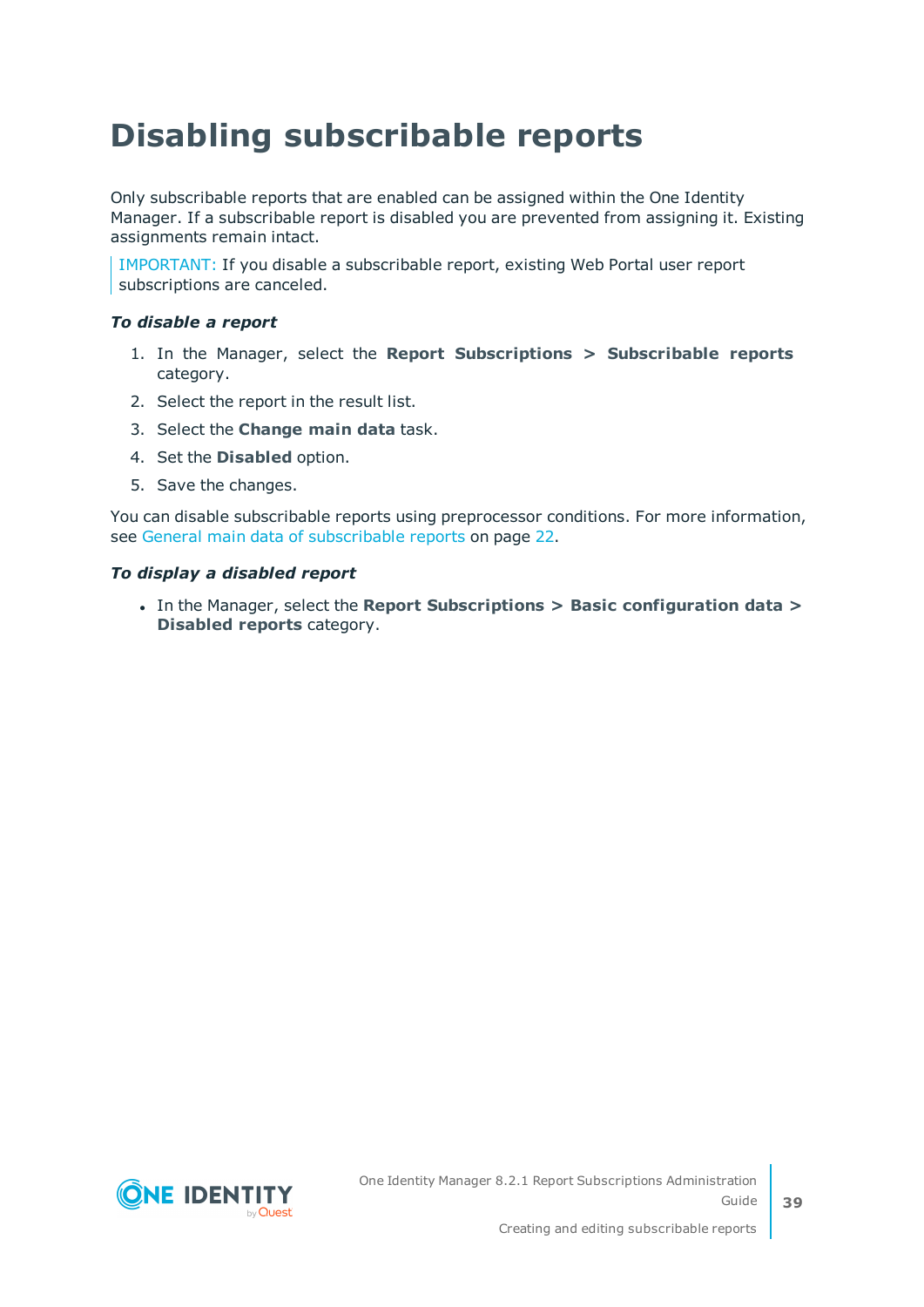# **Sending subscribed reports**

<span id="page-39-0"></span>The following prerequisites are required to send reports by email:

<sup>l</sup> A Job server is set up for sending mail with the **SMTP Host** server function. For detailed information about setting up a Job server and about configuring the One Identity Manager Service, see the *One Identity Manager Configuration Guide*.

NOTE: To generate and send report subscriptions and reports with data changes by email, information is taken from a One Identity Manager History Database. If the One Identity Manager History Database is linked to the One Identity Manager database's TimeTrace with an ID, the Job server must operate through an application server that has this ID in its configuration file (web.config). For detailed information about connecting to the One Identity Manager History Database through an application server and the required configuration, see the *One Identity Manager Operational Guide*.

- Ensure that the email notification system is configured in One Identity Manager. For more information, see the *One Identity Manager Installation Guide*.
- <sup>l</sup> In the Designer, set the **QER | RPS | DefaultSenderAddress** configuration parameter and enter the sender address for sending the email notification.
- Ensure that all employees have a default email address. Notifications are sent to this address. For more information, see the *One Identity Manager Identity Management Base Module Administration Guide*.
- Ensure that a language can be determined for all employees. Only then can they receive email notifications in their own language. For more information, see the *One Identity Manager Identity Management Base Module Administration Guide*.

### <span id="page-39-1"></span>**Saving the subscribed reports in a central repository**

If an error occurs when sending a subscribed report, it can be saved on a drop server. It may also be necessary to always save the subscribed report in a drop box. The subscriber owner then receives an email message with the drop location of the report. The report is deleted from the drop server after a specified period of time.



One Identity Manager 8.2.1 Report Subscriptions Administration Guide **4**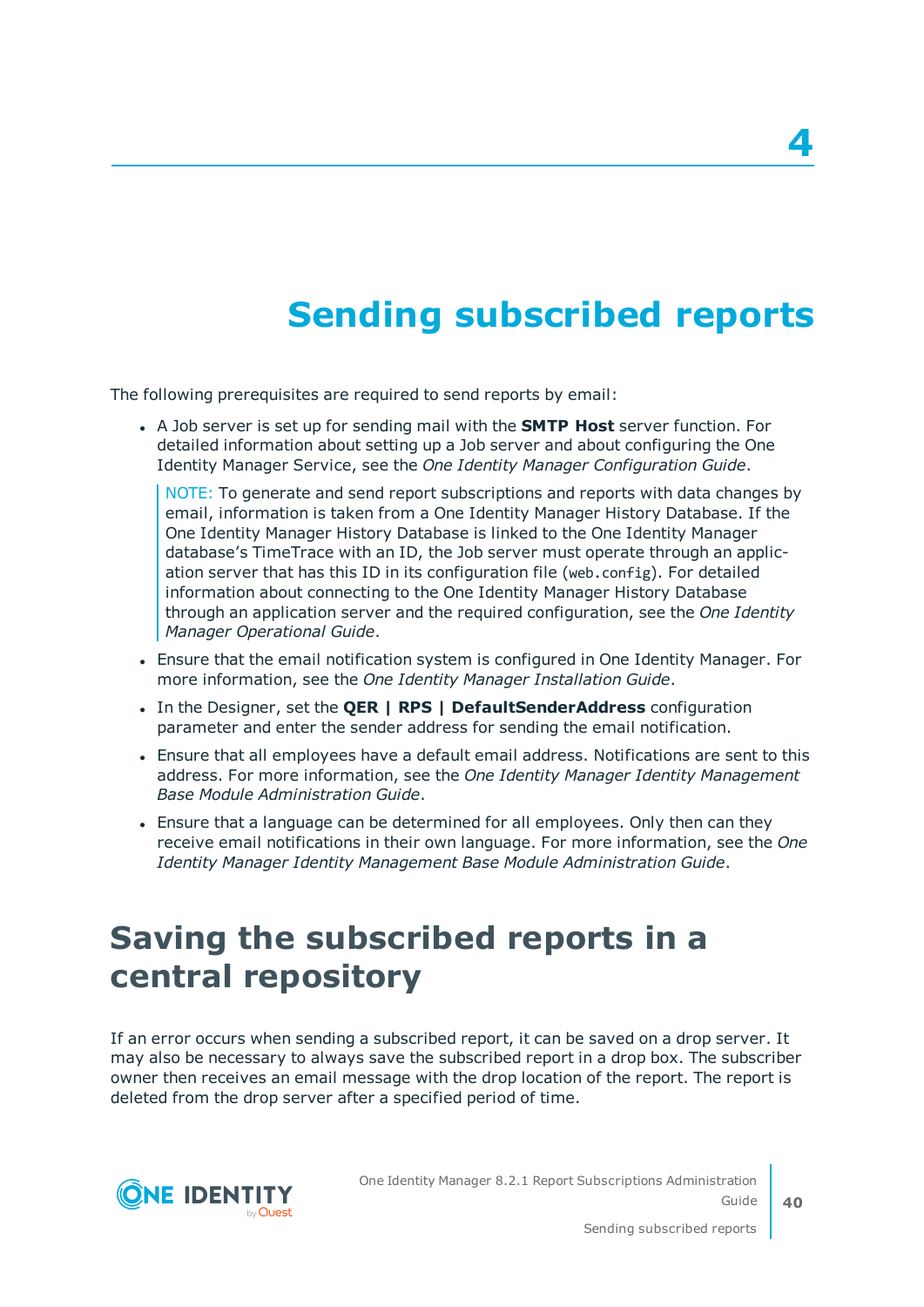#### *To save a report on a drop server*

1. Configure a default report server. You need to provide a server installed with the One Identity Manager Service and started.

NOTE: To generate and send report subscriptions and reports with data changes by email, information is taken from a One Identity Manager History Database. If the One Identity Manager History Database is linked to the One Identity Manager database's TimeTrace with an ID, the Job server must operate through an application server that has this ID in its configuration file (web.config). For more information about connecting to the One Identity Manager History Database through an application server and the required configuration, see the *One Identity Manager Operational Guide*.

- 2. Declare the default report server in One Identity Manager.
	- <sup>l</sup> In the Designer, enter a new Job server in the **Base Data > Installation > Job servers** category or select an existing Job server and mark it with the **Default report server** server mask.
- 3. Set up a drop box. The default report server One Identity Manager Service requires write access to this directory.
- 4. Declare the drop box in One Identity Manager.
	- <sup>l</sup> In the Designer, set the **QER | RPS | SubscriptionStorageShare** configuration parameter and enter the repository for the reports as the value using the \\<Server>\<Share> syntax.

#### *To always save a report in a drop box*

<sup>l</sup> In the Designer, set the **QER | RPS | StoreSubscription** configuration parameter.

NOTE: If the configuration parameter is not set, subscribed reports are only saved in the drop box if an error occurs when the emails are sent.

#### *To delete a report on the drop server*

- 1. Specify a retention period for the report on the drop server, after which the report is deleted.
	- <sup>l</sup> In the Designer, set the **QER | RPS | SubscriptionStorageLifeTime** configuration parameter and enter the number of days as the value.

Reports are deleted at the end of this period. The default retention time is 7 days.

2. In the Designer, select the **Cleans up report subscription storage** schedule and adjust the settings as required.

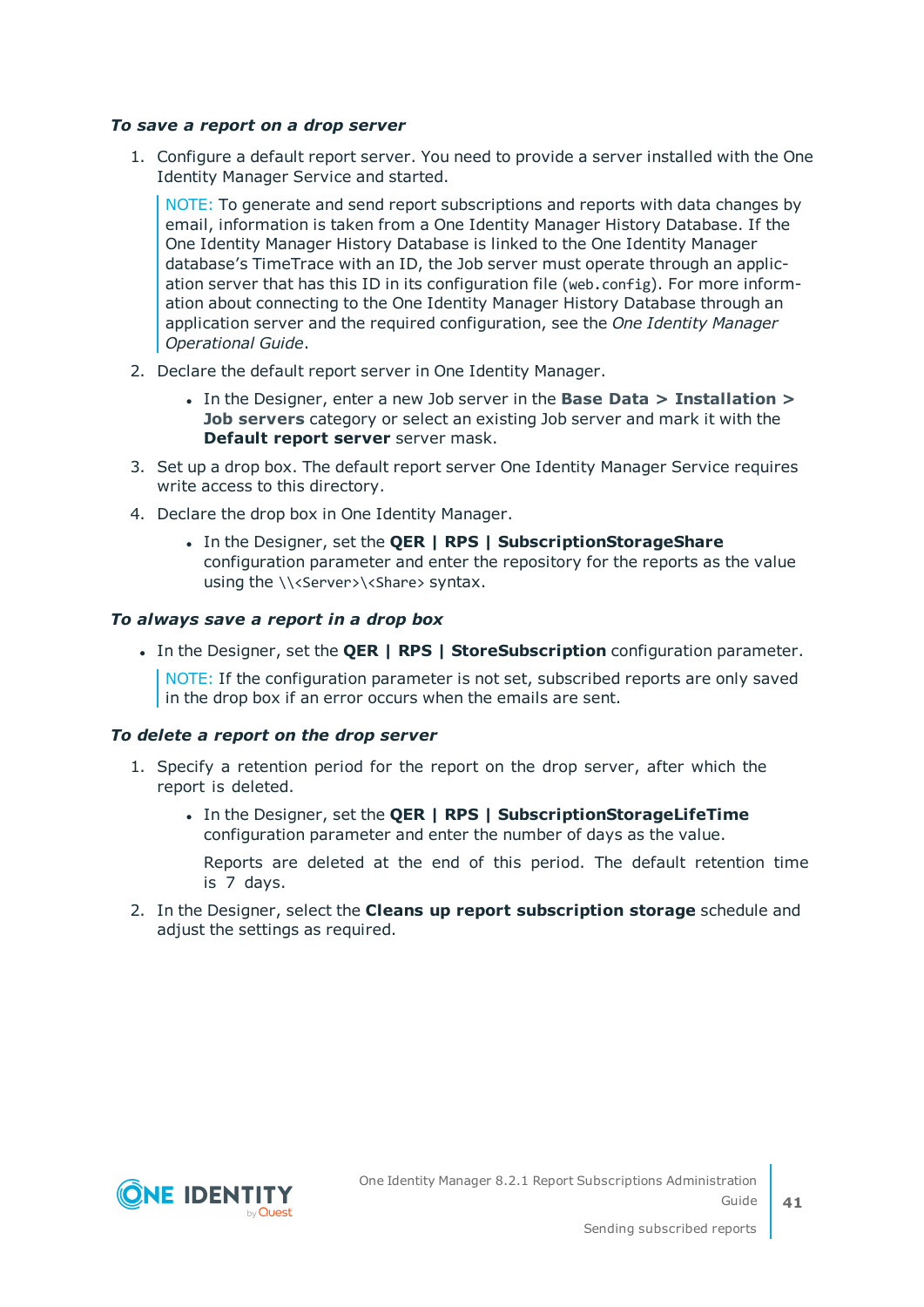# **Appendix A**

# <span id="page-41-0"></span>**Appendix:Configuration parameters for subscribable reports**

The following configuration parameters are additionally available in One Identity Manager after the module has been installed.

| <b>Configuration parameter</b>                   | <b>Meaning</b>                                                                                                                                                                                                                                                                                                                                                                     |
|--------------------------------------------------|------------------------------------------------------------------------------------------------------------------------------------------------------------------------------------------------------------------------------------------------------------------------------------------------------------------------------------------------------------------------------------|
| QER   RPS                                        | Preprocessor relevant configuration parameter for<br>controlling model components for report subscriptions. If<br>the parameter is set, the report subscription components<br>are available. Changes to this parameter require the<br>database to be recompiled.                                                                                                                   |
|                                                  | If you disable the configuration parameter at a later date,<br>model components and scripts that are not longer<br>required, are disabled. SQL procedures and triggers are<br>still carried out. For more information about the behavior<br>of preprocessor relevant configuration parameters and<br>conditional compiling, see the One Identity Manager Config-<br>uration Guide. |
| QER   RPS   DefaultRe-<br>portTemplate           | Default report that is used as a template for creating<br>simple list reports.                                                                                                                                                                                                                                                                                                     |
| QER   RPS   DefaultSender-<br>Address            | Sender's default email address for sending automatically<br>generated notifications about report subscriptions. Replace<br>the default address with a valid email address.                                                                                                                                                                                                         |
| QER   RPS   MailTem-<br>plateIdents              | Mail template names are defined under this configuration<br>parameter which are used in association with report<br>subscriptions.                                                                                                                                                                                                                                                  |
| QER   RPS   MailTem-<br>plateIdents   InformCC   | Mail template used for sending email notification to a<br>report's subscriber (CC). The report is sent as attachment.                                                                                                                                                                                                                                                              |
| QER   RPS   MailTem-<br>plateIdents   InformSub- | Mail template used for sending email notification to a<br>report's subscriber. The report is sent as attachment.                                                                                                                                                                                                                                                                   |

#### **Table 11: Configuration parameter for report subscriptions**

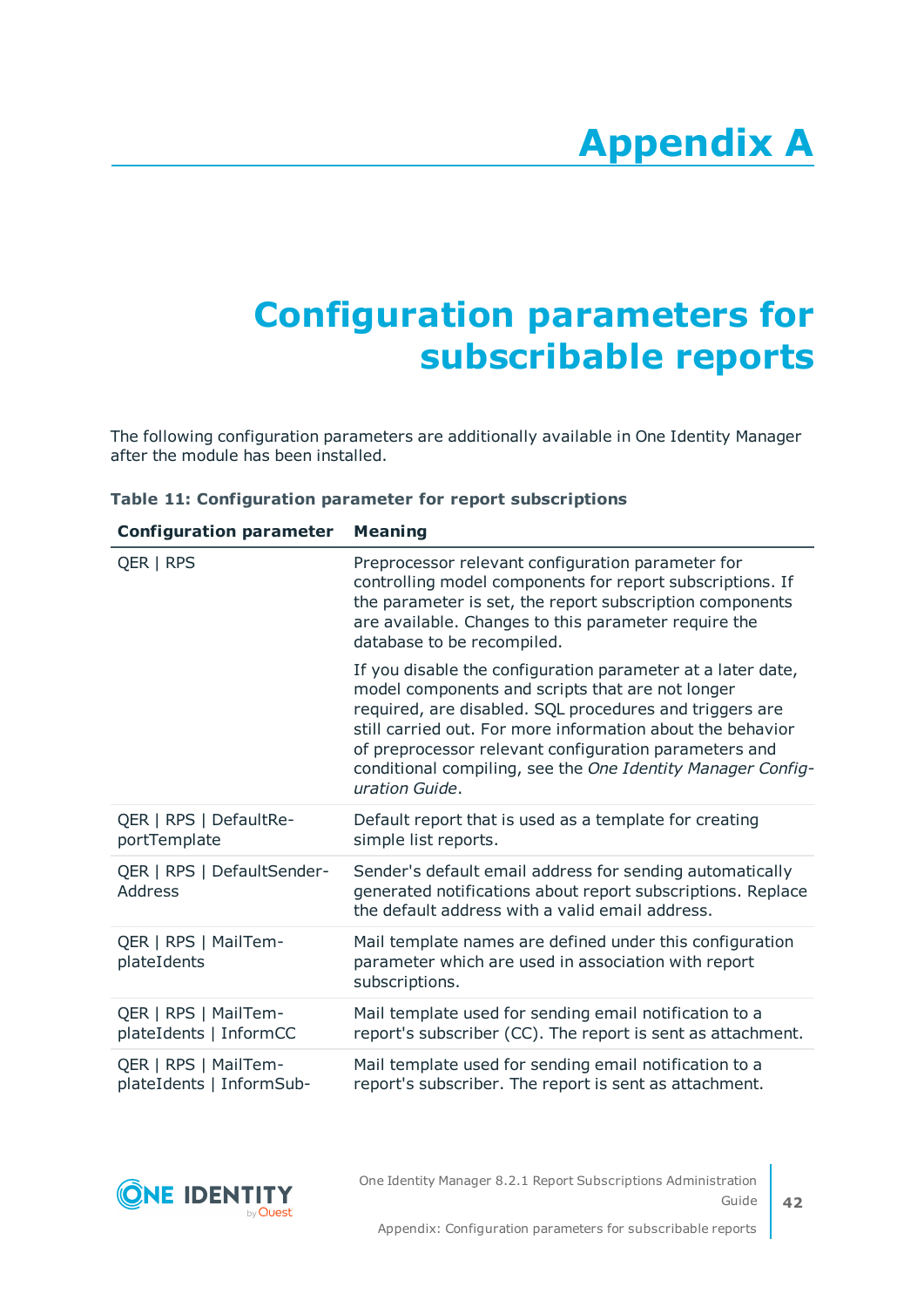#### **Configuration parameter Meaning**

| scriber                                                             |                                                                                                                                                                                                                                                                                                                  |
|---------------------------------------------------------------------|------------------------------------------------------------------------------------------------------------------------------------------------------------------------------------------------------------------------------------------------------------------------------------------------------------------|
| QER   RPS   MailTem-<br>plateIdents  <br>StoredOnServer             | Mail template used for sending email notification to a<br>report's subscriber. The report is stored on the server.                                                                                                                                                                                               |
| QER   RPS   MailTem-<br>plateIdents  <br><b>StoredOnServerForCC</b> | Mail template used for sending email notification to a<br>report's subscriber (CC). The report is stored on the<br>server.                                                                                                                                                                                       |
| QER   RPS   StoreSub-<br>scription                                  | Specifies whether subscribable reports are not sent by<br>email but are kept in a drop folder. If you enable the<br>configuration parameter, edit the required settings in the<br><b>QER   RPS   SubscriptionStorageShare and QER  </b><br><b>RPS   SubscriptionStorageLifeTime configuration</b><br>parameters. |
| QER   RPS   Subscrip-<br>tionStorageLifeTime                        | Maximum retention period (in days) that a report is<br>available in the storage share. After this period, reports<br>are deleted.                                                                                                                                                                                |
| QER   RPS   Subscrip-<br>tionStorageShare                           | Path to the repository for subscribed reports.<br>Syntax: \\ <server>\<share></share></server>                                                                                                                                                                                                                   |

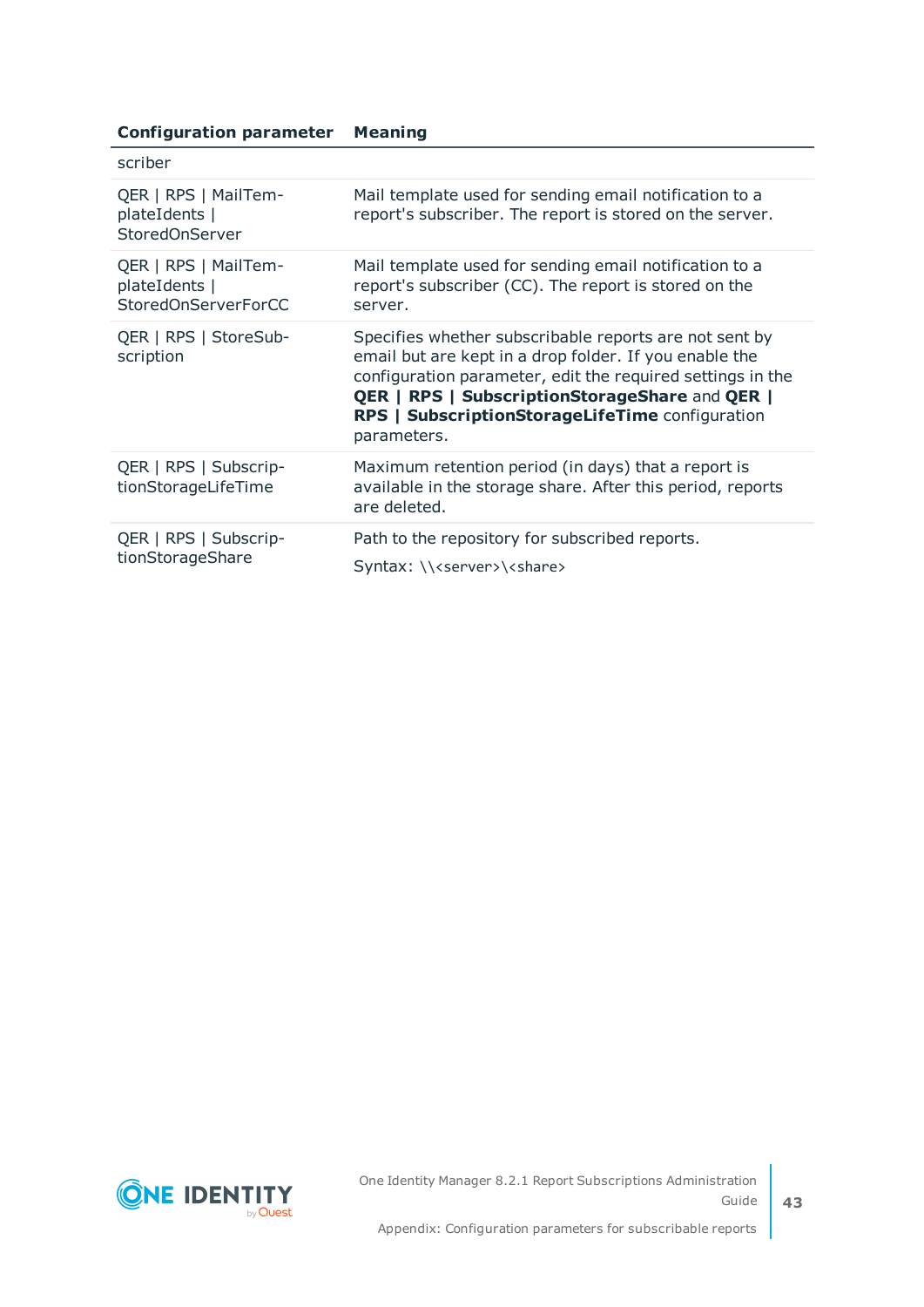# <span id="page-43-0"></span>**Appendix:Technical details for inheriting subscribable reports**

An employee can directly obtain subscribable reports. An employee also inherits all subscribable reports (including those passed on) of all roles in which they are a member (PersonIn<BaseTree> table) and the subscribable reports of all roles referenced through foreign key relations (Person table, UID\_<BaseTree> column). Assignments of subscribable reports to roles are saved in the <BaseTree>HasRPSReport table.

Subscribable reports can be inherited by system roles. For more information, see the *One Identity Manager System Roles Administration Guide*.

Direct and indirect assignments of subscribable reports to employees are mapped in the PersonHasRPSReport table.

#### **Figure 4: Inheritance with direct assignment of subscribable reports to employees**



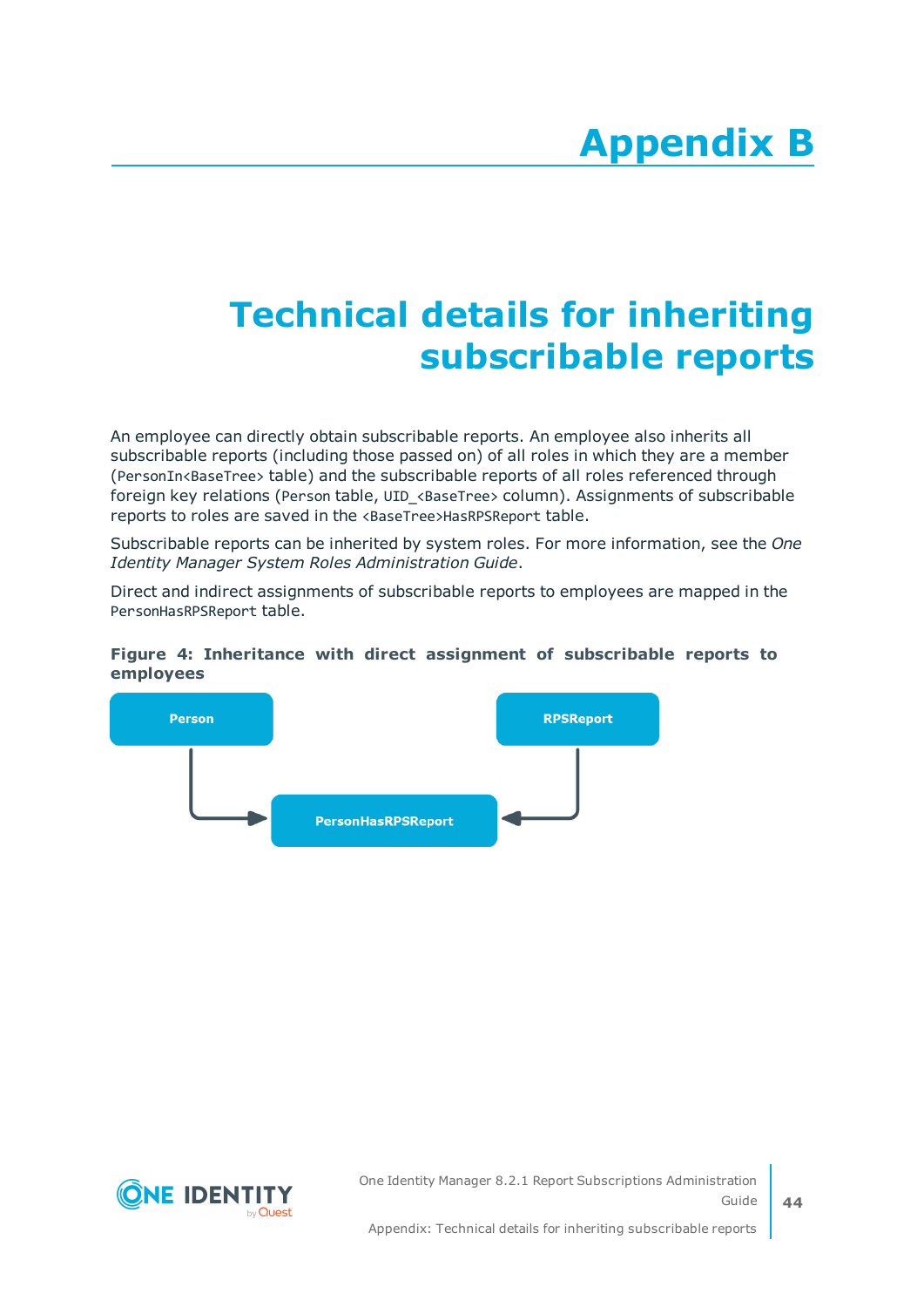**Figure 5: Inheritance with indirect secondary assignment of subscribable reports to employees**



#### **Figure 6: Inheritance with indirect primary assignment of subscribable reports to employees**



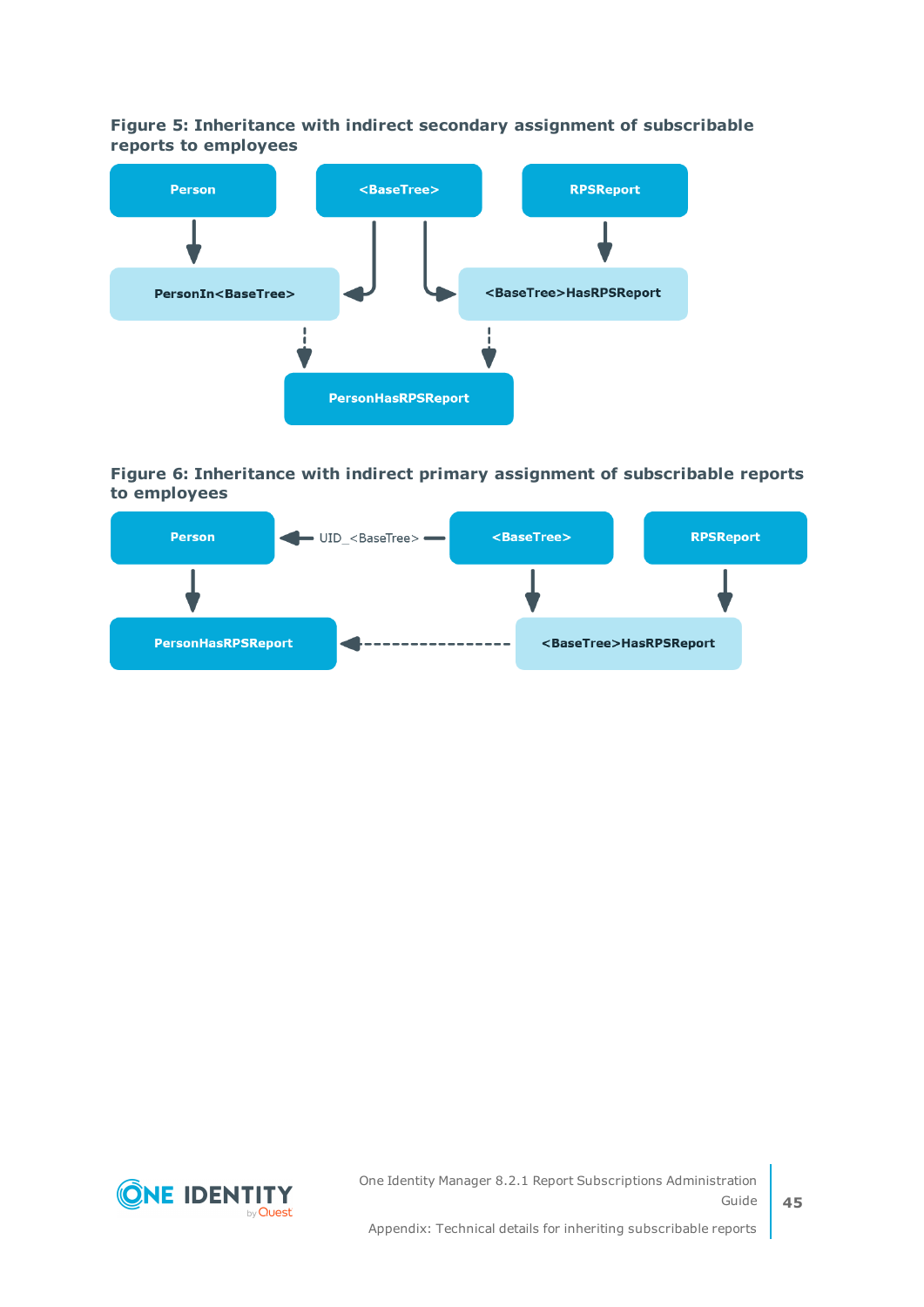<span id="page-45-0"></span>One Identity solutions eliminate the complexities and time-consuming processes often required to govern identities, manage privileged accounts and control access. Our solutions enhance business agility while addressing your IAM challenges with on-premises, cloud and hybrid environments.

# <span id="page-45-1"></span>**Contacting us**

For sales and other inquiries, such as licensing, support, and renewals, visit <https://www.oneidentity.com/company/contact-us.aspx>.

## <span id="page-45-2"></span>**Technical support resources**

Technical support is available to One Identity customers with a valid maintenance contract and customers who have trial versions. You can access the Support Portal at [https://support.oneidentity.com/.](https://support.oneidentity.com/)

The Support Portal provides self-help tools you can use to solve problems quickly and independently, 24 hours a day, 365 days a year. The Support Portal enables you to:

- Submit and manage a Service Request
- View Knowledge Base articles
- Sign up for product notifications
- Download software and technical documentation
- View how-to videos at [www.YouTube.com/OneIdentity](http://www.youtube.com/OneIdentity)
- Engage in community discussions
- Chat with support engineers online
- View services to assist you with your product

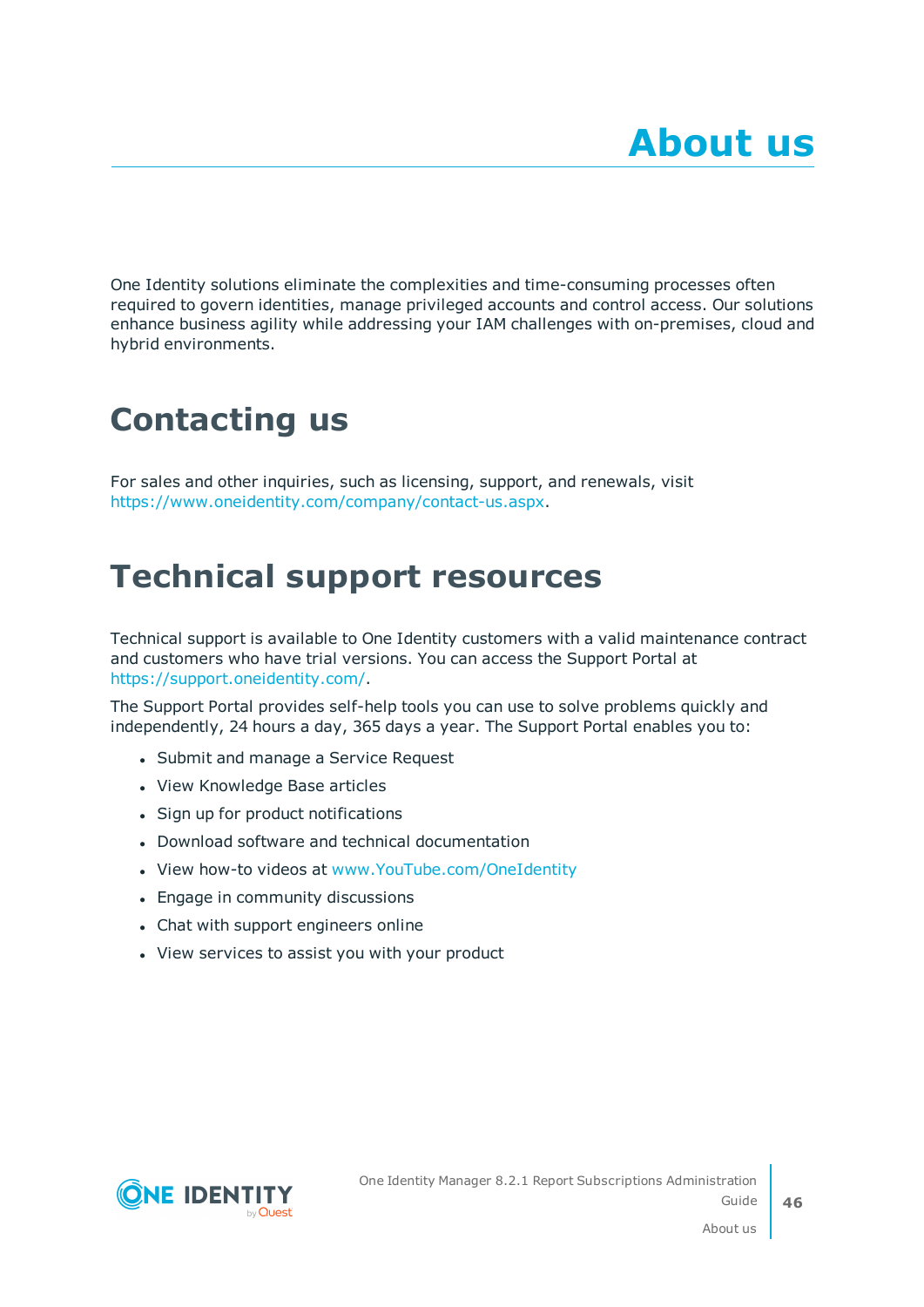# **Index**

### <span id="page-46-0"></span>**C**

calculation schedule default schedule [12](#page-11-0) report subscription [12](#page-11-0), [16](#page-15-0) run immediately [15](#page-14-0) set up [12](#page-11-0)

#### **M**

mail definition [18](#page-17-1)

### **N**

notification default mail template [16](#page-15-1) GenerateMail [20](#page-19-0) mail template [16](#page-15-1) report server [40](#page-39-1) repository [40](#page-39-1) save [40](#page-39-1)

### **R**

report [6](#page-5-0) report parameter can be overwritten [29](#page-28-0) condition (calc.) [31](#page-30-0) condition (query) [29](#page-28-1) data source [29](#page-28-1) data type [29](#page-28-1) default value [29](#page-28-1) description [29](#page-28-0) display name [29](#page-28-0)



edit [27](#page-26-0) inherit [27](#page-26-0) inheritance [25](#page-24-0) list of permitted values [29](#page-28-1) mandatory parameter [29](#page-28-0) multiline [29](#page-28-1) multivalue [29](#page-28-1) overwrite empty value [29](#page-28-1) parameter definition [29](#page-28-1) parameter type [29](#page-28-0) parameter value [29](#page-28-1) sort order [29](#page-28-0) table column (calc.) [31](#page-30-0) table column (query) [29](#page-28-1) value calculation [31](#page-30-0) value range [29](#page-28-1) viewable [29](#page-28-0) report subscription [5-6](#page-4-0) application roles [7](#page-6-0) calculation schedule [12](#page-11-0) display [38](#page-37-0) save [40](#page-39-1) send [40](#page-39-0) user [7](#page-6-0)

### **S**

simple report create [23](#page-22-0) subscribable report [6](#page-5-0) add to IT Shop [35](#page-34-0)